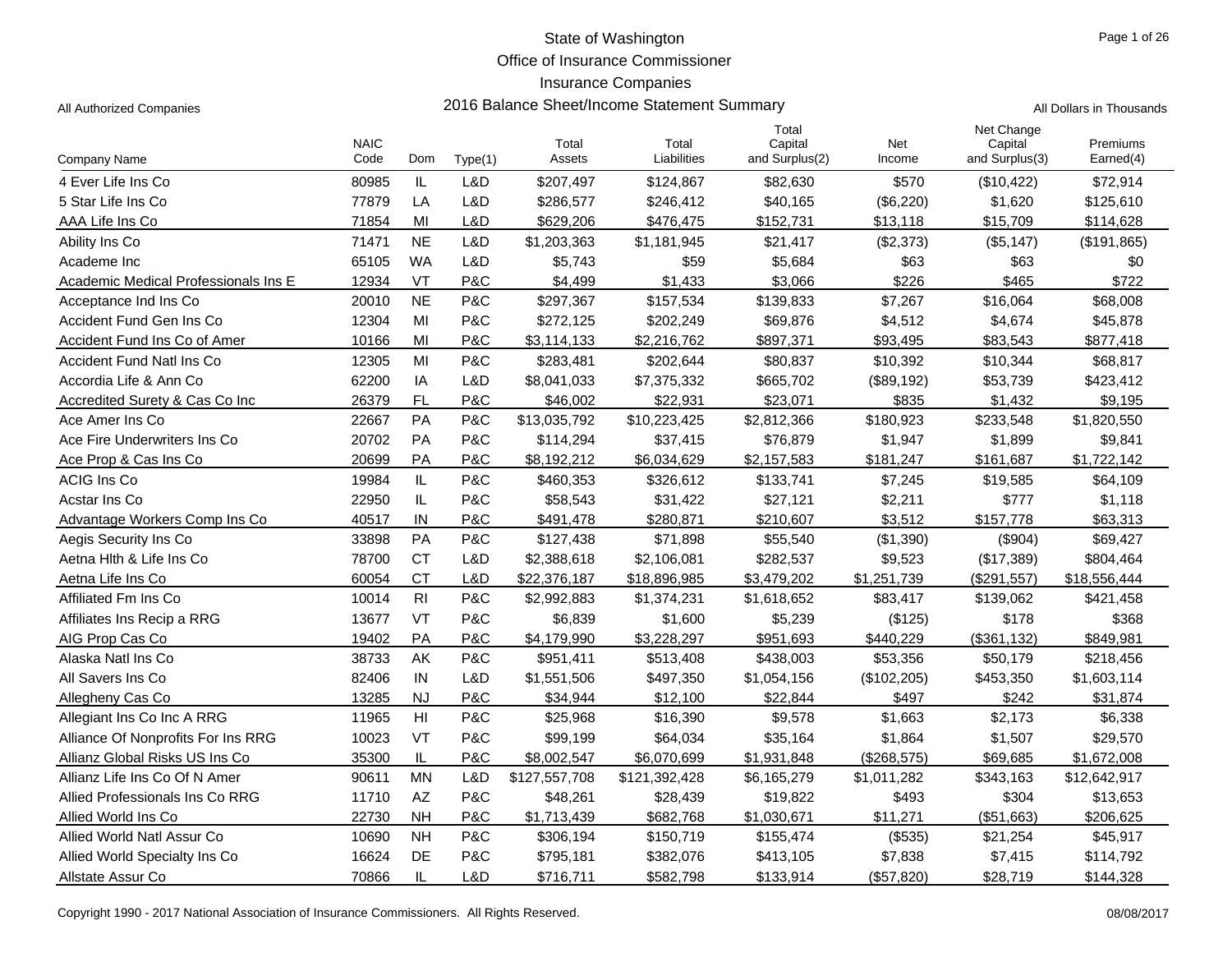Office of Insurance Commissioner

### Insurance Companies

| Company Name                         | <b>NAIC</b><br>Code | Dom       | Type(1) | Total<br>Assets | Total<br>Liabilities | Total<br>Capital<br>and Surplus(2) | Net<br>Income | Net Change<br>Capital<br>and Surplus(3) | Premiums<br>Earned(4) |
|--------------------------------------|---------------------|-----------|---------|-----------------|----------------------|------------------------------------|---------------|-----------------------------------------|-----------------------|
| Allstate Ins Co                      | 19232               | IL        | P&C     | \$45,624,231    | \$30,064,283         | \$15,559,948                       | \$1,379,830   | \$241,675                               | \$28,367,319          |
| Allstate Life Ins Co                 | 60186               | IL.       | L&D     | \$32,126,976    | \$29,080,360         | \$3,046,616                        | \$231,868     | \$177,906                               | \$1,212,230           |
| ALPS Prop & Cas Ins Co               | 32450               | МT        | P&C     | \$114,354       | \$76,045             | \$38,308                           | \$2,710       | \$1,162                                 | \$30,232              |
| Alterra Amer Ins Co                  | 21296               | DE        | P&C     | \$421,791       | \$228,813            | \$192,978                          | \$29,221      | \$35,779                                | \$112,395             |
| Ambac Assur Corp                     | 18708               | WI        | P&C     | \$5,450,296     | \$4,473,819          | \$976,477                          | \$359,052     | \$351,682                               | \$204,604             |
| American Amicable Life Ins Co Of TX  | 68594               | TX        | L&D     | \$273,038       | \$228,562            | \$44,476                           | \$1,946       | (\$33,936)                              | \$62,454              |
| American Assoc Of Othodontists RRG   | 10232               | AZ        | P&C     | \$46,341        | \$31,815             | \$14,527                           | \$1,538       | \$1,984                                 | \$6,909               |
| American Bankers Ins Co Of FL        | 10111               | FL        | P&C     | \$1,986,257     | \$1,457,728          | \$528,529                          | \$143,607     | \$45,280                                | \$879,603             |
| American Bankers Life Assur Co Of FL | 60275               | <b>FL</b> | L&D     | \$378,701       | \$324,025            | \$54,676                           | \$21,492      | (\$1,990)                               | \$35,663              |
| American Commerce Ins Co             | 19941               | OH        | P&C     | \$336,139       | \$227,878            | \$108,261                          | \$1,823       | \$3,415                                 | \$188,550             |
| American Contractors Ind Co          | 10216               | CA        | P&C     | \$302,094       | \$184,995            | \$117,099                          | \$17,925      | \$4,051                                 | \$19,329              |
| American Equity Invest Life Ins Co.  | 92738               | IA        | L&D     | \$47,580,207    | \$44,853,543         | \$2,726,664                        | \$75,035      | \$311,245                               | \$5,160,064           |
| American Excess Ins Exch RRG         | 10903               | VT        | P&C     | \$313,797       | \$143,203            | \$170,594                          | \$5,437       | (\$16,499)                              | \$22,093              |
| American Family Home Ins Co          | 23450               | FL        | P&C     | \$404,652       | \$218,032            | \$186,620                          | \$6,899       | \$2,718                                 | \$200,460             |
| American Family Life Assur Co of Col | 60380               | <b>NE</b> | L&D     | \$108,871,355   | \$97,650,300         | \$11,221,055                       | \$2,754,520   | (\$76,799)                              | \$18,902,763          |
| American Family Life Ins Co          | 60399               | WI        | L&D     | \$5,497,453     | \$4,496,092          | \$1,001,360                        | \$52,151      | \$56,250                                | \$457,715             |
| American Family Mut Ins Co           | 19275               | WI        | P&C     | \$16,193,740    | \$9,326,766          | \$6,866,974                        | \$211,707     | \$363,884                               | \$7,063,439           |
| American Fidelity Assur Co           | 60410               | OK        | L&D     | \$5,446,761     | \$5,032,159          | \$414,602                          | \$76,434      | \$6,105                                 | \$906,584             |
| American Fidelity Life Ins Co        | 60429               | FL        | L&D     | \$422,531       | \$353,606            | \$68,925                           | \$3,510       | \$1,181                                 | \$10,061              |
| American Forest Cas Co RRG           | 11590               | VT        | P&C     | \$8,921         | \$4,512              | \$4,409                            | \$487         | \$331                                   | \$1,846               |
| American Gen Life Ins Co             | 60488               | <b>TX</b> | L&D     | \$170,849,934   | \$161,849,414        | \$9,000,520                        | \$1,591,159   | \$106,675                               | \$7,525,448           |
| American Hallmark Ins Co Of TX       | 43494               | <b>TX</b> | P&C     | \$417,721       | \$278,539            | \$139,182                          | \$3,040       | (\$54)                                  | \$120,142             |
| American Heritage Life Ins Co        | 60534               | FL.       | L&D     | \$1,885,616     | \$1,541,301          | \$344,315                          | \$63,109      | \$14,642                                | \$861,441             |
| American Hith & Life Ins Co          | 60518               | <b>TX</b> | L&D     | \$924,203       | \$709,065            | \$215,138                          | \$71,221      | \$31,613                                | \$154,307             |
| American Home Assur Co               | 19380               | <b>NY</b> | P&C     | \$29,684,870    | \$23,237,279         | \$6,447,592                        | (\$243,761)   | (\$193,208)                             | \$6,052,183           |
| American Income Life Ins Co          | 60577               | IN        | L&D     | \$3,385,202     | \$3,116,355          | \$268,847                          | \$147,406     | \$26,326                                | \$767,519             |
| American Memorial Life Ins Co        | 67989               | <b>SD</b> | L&D     | \$2,962,103     | \$2,846,653          | \$115,451                          | \$34,538      | (\$217)                                 | \$530,456             |
| American Mercury Ins Co              | 16810               | OK        | P&C     | \$362,693       | \$200,980            | \$161,713                          | \$12,073      | (\$1,248)                               | \$184,241             |
| American Modern Home Ins Co          | 23469               | OН        | P&C     | \$1,115,147     | \$708,253            | \$406,895                          | \$15,773      | (\$29,177)                              | \$352,660             |
| American Modern Life Ins Co          | 65811               | OН        | L&D     | \$44,677        | \$14,150             | \$30,528                           | \$1,198       | \$1,490                                 | \$3,073               |
| American Modern Select Ins Co        | 38652               | OH        | P&C     | \$325,273       | \$267,791            | \$57,482                           | \$5,160       | \$4,751                                 | \$37,122              |
| American Natl Gen Ins Co             | 39942               | <b>MO</b> | P&C     | \$103,160       | \$35,896             | \$67,265                           | \$1,670       | \$2,258                                 | \$32,514              |
| American Natl Ins Co                 | 60739               | <b>TX</b> | L&D     | \$18,721,092    | \$15,735,183         | \$2,985,909                        | \$48,529      | \$59,974                                | \$1,723,849           |
| American Natl Life Ins Co Of TX      | 71773               | <b>TX</b> | L&D     | \$122,523       | \$87,352             | \$35,172                           | (\$771)       | (\$755)                                 | \$26,797              |
| American Natl Prop & Cas Co          | 28401               | <b>MO</b> | P&C     | \$1,320,142     | \$693,157            | \$626,985                          | \$7,125       | (\$8,869)                               | \$519,477             |
| American Pet Ins Co                  | 12190               | <b>NY</b> | P&C     | \$55,169        | \$24,719             | \$30,451                           | \$4,081       | \$4,383                                 | \$152,027             |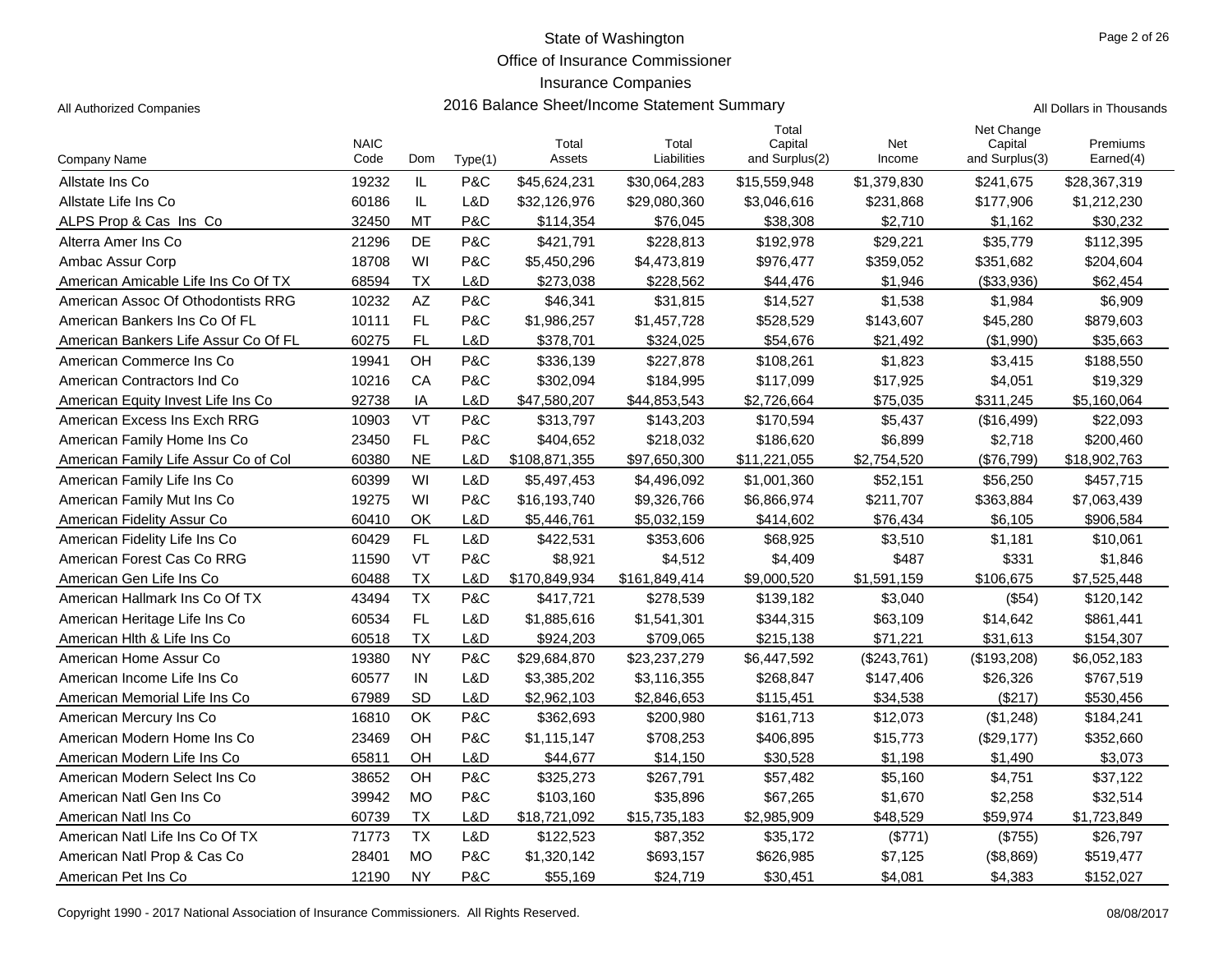Office of Insurance Commissioner

### Insurance Companies

All Authorized Companies 2016 Balance Sheet/Income Statement Summary

|            | Page 3 of 26             |
|------------|--------------------------|
|            |                          |
|            |                          |
|            |                          |
|            | All Dollars in Thousands |
| Net Change |                          |

|                                      | <b>NAIC</b> |                |             | Total        | Total        | Total<br>Capital | Net        | Net Change<br>Capital | Premiums    |
|--------------------------------------|-------------|----------------|-------------|--------------|--------------|------------------|------------|-----------------------|-------------|
| <b>Company Name</b>                  | Code        | Dom            | Type(1)     | Assets       | Liabilities  | and Surplus(2)   | Income     | and Surplus(3)        | Earned(4)   |
| American Public Life Ins Co          | 60801       | OK             | L&D         | \$90,287     | \$63,873     | \$26,414         | \$5,942    | \$2,821               | \$74,389    |
| American Reliable Ins Co.            | 19615       | <b>AZ</b>      | P&C         | \$236,996    | \$145,362    | \$91,635         | \$3,372    | \$3,310               | \$64,034    |
| American Republic Ins Co.            | 60836       | IA             | L&D         | \$937,566    | \$426,454    | \$511,112        | \$33,068   | \$33,220              | \$392,072   |
| American Road Ins Co                 | 19631       | MI             | P&C         | \$658,824    | \$410,908    | \$247,916        | \$3,698    | (\$3,184)             | \$158,137   |
| American Safety RRG Inc              | 25448       | VT             | P&C         | \$7,979      | \$2,366      | \$5,613          | (\$668)    | (\$650)               | \$355       |
| American Security Ins Co.            | 42978       | <b>DE</b>      | P&C         | \$1,552,539  | \$997,337    | \$555.202        | \$84,150   | ( \$3,643)            | \$983,722   |
| American Serv Ins Co Inc             | 42897       | IL             | P&C         | \$152,777    | \$102,301    | \$50,476         | (\$1,180)  | (\$642)               | \$66,843    |
| American Southern Home Ins Co        | 41998       | FL             | P&C         | \$171,431    | \$123,952    | \$47,479         | \$3,083    | \$2,770               | \$29,698    |
| American Southern Ins Co             | 10235       | KS             | P&C         | \$110,920    | \$69,431     | \$41.489         | \$5,931    | \$3.181               | \$53.762    |
| American Strategic Ins Corp          | 10872       | <b>FL</b>      | P&C         | \$1,079,987  | \$590,628    | \$489,359        | \$19,795   | \$47,526              | \$573,122   |
| American Surety Co                   | 31380       | IN             | P&C         | \$14,606     | \$3,664      | \$10,941         | \$1,458    | \$686                 | \$10,926    |
| American T & T Ins Co RRG            | 11534       | <b>MT</b>      | P&C         | \$35,006     | \$28,192     | \$6,814          | \$266      | \$3,588               | \$9,809     |
| American United Life Ins Co          | 60895       | IN             | L&D         | \$24,931,829 | \$23,971,376 | \$960,453        | \$52,409   | \$40,079              | \$3,555,821 |
| Americo Fin Life & Ann Ins Co        | 61999       | <b>TX</b>      | L&D         | \$4,281,919  | \$3,820,146  | \$461,773        | \$66,763   | \$29,381              | \$452,468   |
| Amerigroup Washington Inc            | 14073       | <b>WA</b>      | <b>HMO</b>  | \$258,961    | \$124,862    | \$134,099        | \$24.783   | \$13,192              | \$570,696   |
| AmeriGuard RRG Inc                   | 12171       | <b>VT</b>      | P&C         | \$15,199     | \$6,830      | \$8,369          | \$478      | \$478                 | \$2,658     |
| Amerisure Ins Co                     | 19488       | MI             | P&C         | \$836,430    | \$590,604    | \$245,826        | \$7,521    | \$7.141               | \$239,264   |
| Amerisure Mut Ins Co.                | 23396       | MI             | P&C         | \$2,231,781  | \$1,293,834  | \$937,947        | \$40,449   | \$62,766              | \$534,356   |
| Amerisure Partners Ins Co            | 11050       | MI             | P&C         | \$84,794     | \$60,306     | \$24,488         | \$519      | \$604                 | \$23,926    |
| Ameritas Life Ins Corp               | 61301       | <b>NE</b>      | L&D         | \$18,696,586 | \$17,212,520 | \$1,484,066      | (\$4,796)  | (\$48,156)            | \$4,421,915 |
| Amex Assur Co                        | 27928       | IL             | P&C         | \$227,782    | \$46,375     | \$181,407        | \$59.699   | (\$2,916)             | \$183,684   |
| Amica Life Ins Co                    | 72222       | R <sub>l</sub> | L&D         | \$1,240,660  | \$961,838    | \$278,821        | \$10,297   | (\$8,706)             | \$67,408    |
| Amica Mut Ins Co                     | 19976       | R <sub>l</sub> | P&C         | \$5,120,644  | \$2,536,969  | \$2,583,674      | \$146,159  | (\$27,590)            | \$2,010,870 |
| AmTrust Ins Co of KS Inc             | 15954       | KS             | P&C         | \$151,517    | \$118,953    | \$32,563         | \$8,354    | \$7,871               | \$39,148    |
| Annuity Investors Life Ins Co        | 93661       | OH             | L&D         | \$3,063,427  | \$2,793,980  | \$269,447        | \$18,841   | \$23,880              | \$193,428   |
| Anthem Life Ins Co                   | 61069       | IN             | L&D         | \$623,259    | \$514,374    | \$108,885        | \$28,300   | \$12,956              | \$362,337   |
| Applied Medico Legal Solutions RRG   | 11598       | <b>AZ</b>      | P&C         | \$151,969    | \$112,564    | \$39,406         | \$1,453    | \$3,895               | \$35,661    |
| Arag Ins Co                          | 34738       | IA             | P&C         | \$76,086     | \$18,958     | \$57,128         | \$13,300   | \$3,833               | \$76,536    |
| Arcadian Hith Plan Inc               | 12151       | <b>WA</b>      | <b>HCSC</b> | \$275,772    | \$104,763    | \$171,009        | (\$41,153) | \$135,992             | \$812,894   |
| Arch Ins Co                          | 11150       | <b>MO</b>      | P&C         | \$3,729,307  | \$2.840.704  | \$888,602        | \$49,666   | \$62,063              | \$786,025   |
| <b>ARCH Mortgage Assur Co</b>        | 29114       | WI             | P&C         | \$16,005     | \$198        | \$15,807         | (\$82)     | \$1,930               | \$52        |
| Arch Mortgage Guar Co                | 18732       | WI             | P&C         | \$51,292     | \$1,715      | \$49,577         | \$47       | \$0                   | \$122       |
| ARCH Mortgage Ins Co                 | 40266       | WI             | P&C         | \$547,479    | \$391,972    | \$155,507        | (\$31,797) | \$21,022              | \$73,696    |
| ARCOA RRG Inc                        | 13177       | <b>NV</b>      | P&C         | \$15,866     | \$9,068      | \$6,798          | \$1,451    | \$1,411               | \$10,427    |
| Argonaut Ins Co                      | 19801       | IL             | P&C         | \$1,675,031  | \$875,360    | \$799,671        | \$52,006   | \$383,607             | \$198,841   |
| ARISE Boiler Inspection & Ins Co RRG | 13580       | KY             | P&C         | \$4,081      | \$832        | \$3,249          | \$338      | \$348                 | \$852       |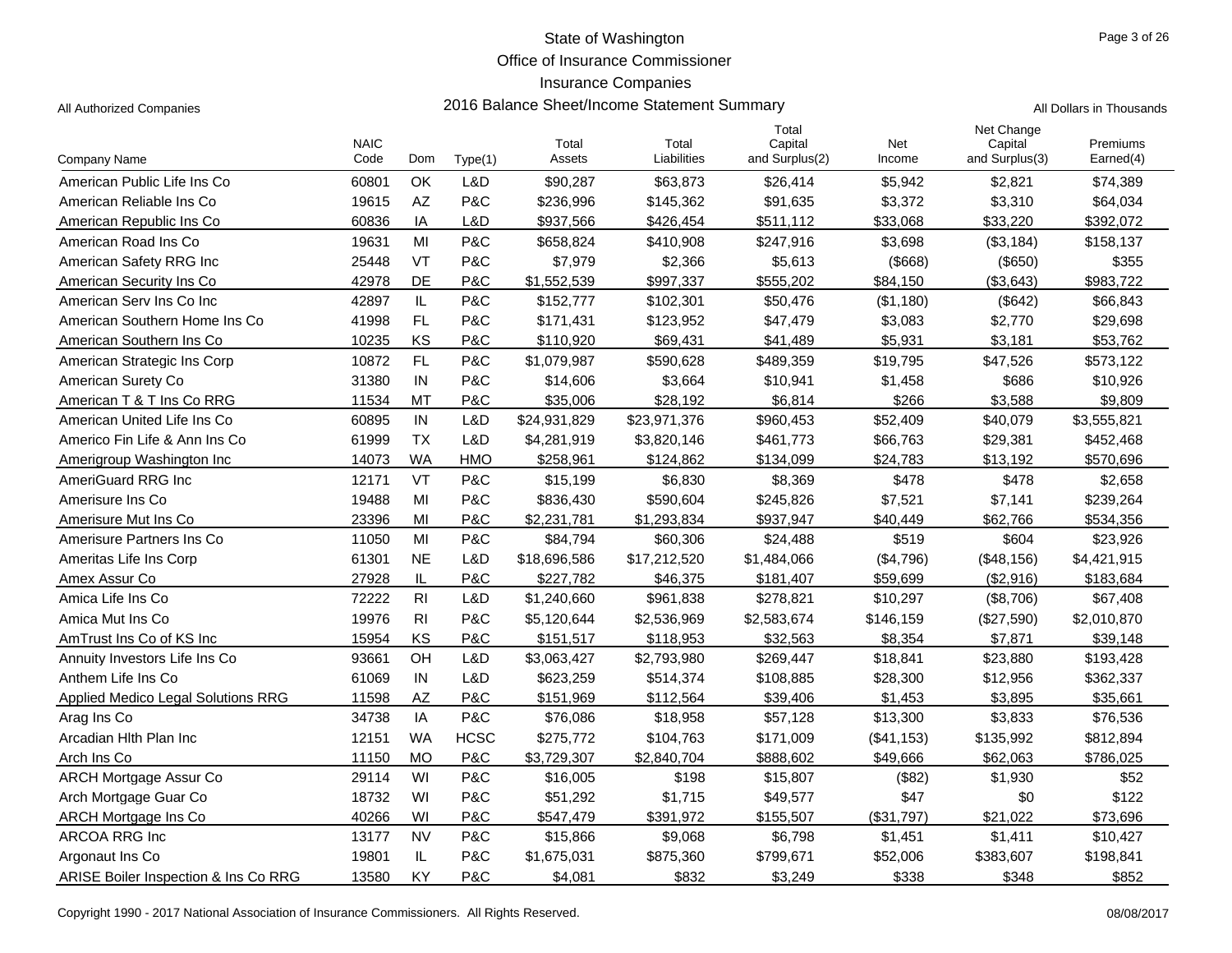Office of Insurance Commissioner

#### Insurance Companies

|  | I Dollars in Thousands |  |
|--|------------------------|--|

|                                      | <b>NAIC</b> |           |             | Total         | Total         | Total<br>Capital |               | Net Change<br>Capital | Premiums     |
|--------------------------------------|-------------|-----------|-------------|---------------|---------------|------------------|---------------|-----------------------|--------------|
| Company Name                         | Code        | Dom       | Type(1)     | Assets        | Liabilities   | and Surplus(2)   | Net<br>Income | and Surplus(3)        | Earned(4)    |
| Armed Forces Ins Exch                | 41459       | KS        | P&C         | \$139,924     | \$73,292      | \$66,632         | (\$8,106)     | (\$9,480)             | \$69,173     |
| Aspen Amer Ins Co                    | 43460       | <b>TX</b> | P&C         | \$881,081     | \$426,590     | \$454,491        | \$14,392      | \$185,943             | \$101,044    |
| Assured Guar Municipal Corp          | 18287       | <b>NY</b> | P&C         | \$5,333,522   | \$3,012,517   | \$2,321,005      | \$190,726     | (\$119,804)           | \$295,799    |
| Assured Life Assn                    | 56499       | CO        | F           | \$58,566      | \$45,813      | \$12,753         | \$275         | (\$52)                | \$6,116      |
| Assurity Life Ins Co                 | 71439       | <b>NE</b> | L&D         | \$2,605,020   | \$2,280,110   | \$324,910        | \$11,951      | \$6,828               | \$193,338    |
| Asuris NW Hlth                       | 47350       | <b>WA</b> | <b>HCSC</b> | \$92,146      | \$26,298      | \$65,847         | \$751         | \$1,360               | \$141,619    |
| Atain Ins Co                         | 29033       | <b>TX</b> | P&C         | \$82,937      | \$33,442      | \$49,495         | \$1,133       | \$1,734               | \$14,003     |
| Athene Ann & Life Assur Co of NY     | 68039       | <b>NY</b> | L&D         | \$3,261,235   | \$3,030,197   | \$231,037        | \$1,288       | \$23,111              | \$24,280     |
| Athene Ann & Life Co                 | 61689       | IA        | L&D         | \$47,984,664  | \$46,871,325  | \$1,113,339      | \$99.627      | \$4.407               | \$1,130,998  |
| Athene Annuity & Life Assur Co       | 61492       | <b>DE</b> | L&D         | \$10,350,657  | \$9,078,237   | \$1,272,420      | \$71,348      | \$21,651              | \$24,269     |
| Atlantic Specialty Ins Co            | 27154       | <b>NY</b> | P&C         | \$2,232,655   | \$1,607,807   | \$624,848        | \$34,925      | \$2,512               | \$552,736    |
| Atradius Trade Credit Ins Co         | 25422       | <b>MD</b> | P&C         | \$112,385     | \$49,143      | \$63,242         | (\$3,221)     | (\$3,363)             | \$17,897     |
| Attorneys Liab Assur Society Inc RRG | 10639       | VT        | P&C         | \$1,933,513   | \$1,329,002   | \$604,511        | \$37,663      | \$47,361              | \$204,985    |
| AttPro RRG Recip RRG                 | 13795       | DC        | P&C         | \$3,021       | \$1,947       | \$1,074          | (\$167)       | (\$167)               | \$46         |
| Aurora Natl Life Assur Co            | 61182       | CA        | L&D         | \$2,935,377   | \$2,808,846   | \$126,531        | \$16,573      | (\$176,645)           | \$636        |
| Auto Club Life Ins Co                | 84522       | MI        | L&D         | \$705,179     | \$622,891     | \$82,288         | (\$5,297)     | \$5,200               | \$162,932    |
| Auto Owners Life Ins Co              | 61190       | MI        | L&D         | \$3,897,932   | \$3,474,744   | \$423,188        | \$23,649      | \$31,246              | \$265,301    |
| Automobile Ins Co Of Hartford CT     | 19062       | <b>CT</b> | P&C         | \$1,006,619   | \$690,216     | \$316,403        | \$35,621      | (\$5,980)             | \$292,387    |
| Avemco Ins Co                        | 10367       | <b>MD</b> | P&C         | \$80,256      | \$27,630      | \$52,626         | \$8,018       | \$5,400               | \$27,180     |
| <b>Aviation Alliance Ins RRG Inc</b> | 13791       | <b>MT</b> | P&C         | \$3,228       | \$2,210       | \$1,017          | (\$334)       | (\$263)               | \$1,385      |
| AXA Equitable Life & Ann Co          | 62880       | CO        | L&D         | \$467,322     | \$447,560     | \$19,762         | (\$2,546)     | (\$2,410)             | \$721        |
| AXA Equitable Life Ins Co            | 62944       | <b>NY</b> | L&D         | \$174,067,924 | \$169,221,225 | \$4,846,698      | \$678,820     | (\$575,865)           | \$12,815,726 |
| AXA Ins Co                           | 33022       | <b>NY</b> | P&C         | \$226,001     | \$97,735      | \$128,266        | \$14,560      | \$8,454               | \$50,471     |
| Axis Ins Co                          | 37273       | IL        | P&C         | \$1,505,392   | \$930,867     | \$574,525        | \$13,938      | \$9,445               | \$308,260    |
| <b>AXIS Reins Co</b>                 | 20370       | <b>NY</b> | P&C         | \$3,003,195   | \$2,106,948   | \$896,247        | \$17,223      | \$35,389              | \$525,168    |
| Balboa Ins Co                        | 24813       | CA        | P&C         | \$87,653      | \$9,822       | \$77,831         | \$239         | \$525                 | (\$130)      |
| Baltimore Life Ins Co                | 61212       | <b>MD</b> | L&D         | \$1,241,746   | \$1,160,413   | \$81,333         | \$3,186       | \$1,992               | \$134,003    |
| Bankers Fidelity Life Ins Co         | 61239       | GA        | L&D         | \$144,259     | \$110,829     | \$33,430         | \$1,236       | (\$1,891)             | \$99,567     |
| Bankers Ins Co                       | 33162       | FL.       | P&C         | \$149,479     | \$65,309      | \$84,170         | \$13,338      | \$7,491               | \$38,092     |
| Bankers Life & Cas Co                | 61263       | IL        | L&D         | \$17,602,023  | \$16,301,680  | \$1,300,343      | \$171,175     | \$61,700              | \$2,535,900  |
| Bankers Life Ins Co                  | 81043       | <b>NC</b> | L&D         | \$447,367     | \$419,988     | \$27,378         | \$632         | \$4,828               | \$57,464     |
| Bankers Standard Ins Co              | 18279       | PA        | P&C         | \$636,327     | \$470,189     | \$166,138        | \$12,905      | \$12,834              | \$147,612    |
| Banner Life Ins Co                   | 94250       | <b>MD</b> | L&D         | \$2,881,946   | \$2,400,263   | \$481,684        | \$157,634     | \$144,461             | \$720,115    |
| <b>BCS Ins Co</b>                    | 38245       | OH        | P&C         | \$269,416     | \$114,263     | \$155,153        | \$11,394      | (\$6,163)             | \$101,621    |
| Beazley Ins Co Inc                   | 37540       | <b>CT</b> | P&C         | \$300,199     | \$178,127     | \$122,072        | \$2,398       | \$2,922               | \$70,794     |
| Benchmark Ins Co                     | 41394       | KS        | P&C         | \$275,884     | \$187,701     | \$88,183         | \$8,390       | \$21,929              | \$43,105     |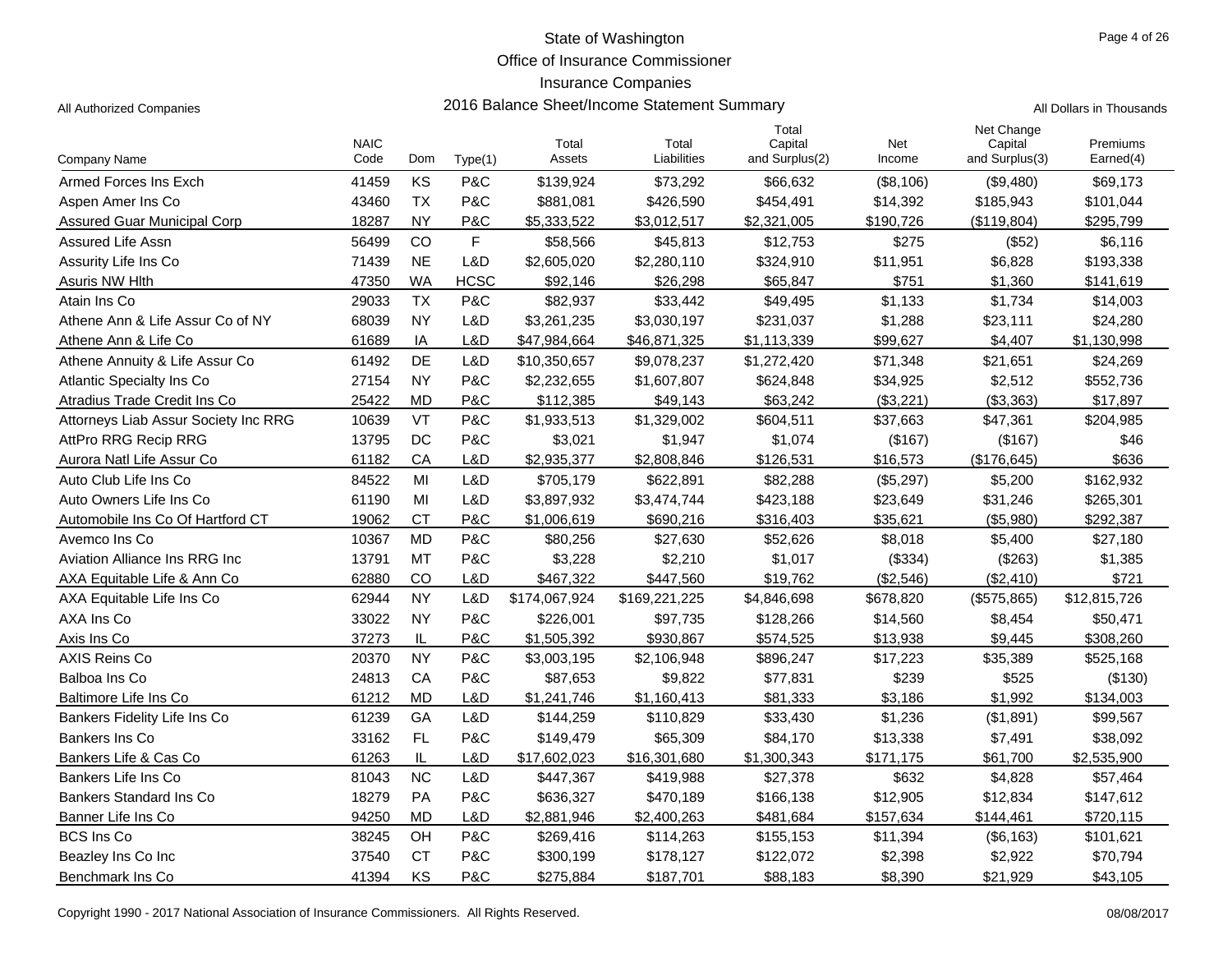Office of Insurance Commissioner

#### Insurance Companies

|                                     | <b>NAIC</b> |           |            | Total        | Total        | Total<br>Capital | Net        | Net Change<br>Capital | Premiums    |
|-------------------------------------|-------------|-----------|------------|--------------|--------------|------------------|------------|-----------------------|-------------|
| Company Name                        | Code        | Dom       | Type(1)    | Assets       | Liabilities  | and Surplus(2)   | Income     | and Surplus(3)        | Earned(4)   |
| Beneficial Life Ins Co              | 61395       | UT        | L&D        | \$2,298,442  | \$2,121,079  | \$177,363        | \$52,415   | (\$407,756)           | \$35,325    |
| Berkley Ins Co                      | 32603       | <b>DE</b> | P&C        | \$17,940,465 | \$12,447,422 | \$5,493,044      | \$702,830  | \$197,484             | \$5,553,406 |
| Berkley Life & Hith Ins Co          | 64890       | IA        | L&D        | \$267,746    | \$124,014    | \$143,732        | \$14,067   | \$14,560              | \$237,861   |
| Berkshire Hathaway Homestate Ins Co | 20044       | <b>NE</b> | P&C        | \$2,467,209  | \$1,209,737  | \$1,257,473      | \$3,996    | \$89,775              | \$432,863   |
| Berkshire Hathaway Specialty Ins Co | 22276       | <b>NE</b> | P&C        | \$4,086,473  | \$749,334    | \$3,337,139      | (\$58,039) | \$293,028             | \$170,097   |
| Berkshire Life Ins Co of Amer       | 71714       | MA        | L&D        | \$3,526,660  | \$3,325,021  | \$201,639        | \$17,770   | (\$6,304)             | \$123,285   |
| Best Life & Hith Ins Co             | 90638       | <b>TX</b> | L&D        | \$18,783     | \$3,904      | \$14,879         | \$1,272    | \$1,274               | \$32,647    |
| <b>BITCO Gen Ins Corp</b>           | 20095       | IL        | P&C        | \$851,809    | \$556,238    | \$295,571        | \$24,093   | \$20,425              | \$232,558   |
| <b>BITCO Natl Ins Co</b>            | 20109       | IL        | P&C        | \$501,303    | \$355,929    | \$145,374        | \$6,132    | \$5,321               | \$148,513   |
| Bond Safeguard Ins Co               | 27081       | SD        | P&C        | \$88,533     | \$47,868     | \$40,666         | \$7,407    | \$4,604               | \$43,842    |
| <b>Bonded Builders Ins Co RRG</b>   | 13010       | <b>NV</b> | P&C        | \$3,163      | \$1,407      | \$1,756          | \$89       | \$101                 | \$744       |
| Boston Mut Life Ins Co              | 61476       | MA        | L&D        | \$1,359,712  | \$1,181,718  | \$177,994        | \$11,444   | \$18,903              | \$188,077   |
| BridgeSpan Hlth Co                  | 95303       | UT        | <b>HMO</b> | \$50,080     | \$26,161     | \$23,919         | \$3,457    | \$4,299               | \$61,275    |
| Brotherhood Mut Ins Co              | 13528       | IN        | P&C        | \$600,709    | \$355,993    | \$244,715        | \$12,249   | \$15,649              | \$324,340   |
| <b>Build Amer Mut Assur Co</b>      | 14380       | <b>NY</b> | P&C        | \$496,686    | \$65,204     | \$431,482        | (\$32,724) | (\$5,789)             | \$657       |
| California Cas Gen Ins Co of OR     | 35955       | <b>OR</b> | P&C        | \$112,187    | \$87,841     | \$24,346         | (\$2,074)  | (\$2,087)             | \$41,122    |
| Camico Mut Ins Co                   | 36340       | CA        | P&C        | \$90,925     | \$50,744     | \$40,182         | \$1,245    | (\$116)               | \$30,941    |
| Canal Ins Co                        | 10464       | SC        | P&C        | \$818,979    | \$379,277    | \$439,701        | \$10,321   | \$11,657              | \$194,736   |
| Capitol Ind Corp                    | 10472       | WI        | P&C        | \$520,006    | \$285,765    | \$234,240        | \$8,475    | \$8,705               | \$166,207   |
| Capson Physicians Ins Co            | 19348       | <b>TX</b> | P&C        | \$25,598     | \$20,432     | \$5,166          | (\$1,585)  | (\$2,217)             | \$12,298    |
| <b>Caring Communities Recip RRG</b> | 12373       | DC        | P&C        | \$79,390     | \$28,447     | \$50,943         | \$3,500    | \$3,155               | \$9,362     |
| Caterpillar Ins Co                  | 11255       | <b>MO</b> | P&C        | \$687,246    | \$371,047    | \$316,199        | \$18,885   | \$29,552              | \$165,688   |
| <b>Catholic Order Of Foresters</b>  | 57487       | IL        | F          | \$1,140,024  | \$1,058,225  | \$81,799         | \$2,460    | \$2,713               | \$71,821    |
| Catlin Ind Co                       | 24503       | DE        | P&C        | \$133,339    | \$64,726     | \$68,612         | (\$186)    | \$5,019               | \$5,692     |
| Catlin Ins Co                       | 19518       | <b>TX</b> | P&C        | \$230,503    | \$173,841    | \$56,663         | (\$887)    | \$4,186               | \$39,845    |
| Central Security Life Ins Co        | 61735       | <b>TX</b> | L&D        | \$91,914     | \$87,254     | \$4,660          | \$746      | \$80                  | \$2,642     |
| Central States H & L Co Of Omaha    | 61751       | <b>NE</b> | L&D        | \$420,021    | \$285,760    | \$134,261        | \$10,488   | \$11,400              | \$51,345    |
| Central States Ind Co Of Omaha      | 34274       | <b>NE</b> | P&C        | \$447,854    | \$69,844     | \$378,010        | \$8,050    | \$23,060              | \$59,389    |
| Central United Life Ins Co          | 61883       | <b>AR</b> | L&D        | \$384,999    | \$289,395    | \$95,604         | (\$1,594)  | \$2,730               | \$99,946    |
| Centre Life Ins Co                  | 80896       | MA        | L&D        | \$1,809,800  | \$1,715,994  | \$93,806         | (\$509)    | (\$671)               | \$1,357     |
| Century Natl Ins Co                 | 26905       | CA        | P&C        | \$513,706    | \$265,676    | \$248,029        | \$10,425   | (\$119,514)           | \$199,954   |
| Charter Oak Fire Ins Co             | 25615       | <b>CT</b> | P&C        | \$918,009    | \$675,118    | \$242,890        | \$30,854   | (\$12,764)            | \$271,045   |
| Cherokee Guar Co Inc a RRG          | 14388       | <b>AZ</b> | P&C        | \$15,874     | \$12,390     | \$3,484          | \$268      | \$99                  | \$6,843     |
| Chesapeake Life Ins Co              | 61832       | OK        | L&D        | \$133,324    | \$63,604     | \$69,720         | \$11,636   | \$22,955              | \$184,272   |
| Chicago Title Ins Co                | 50229       | <b>NE</b> | T          | \$1,904,579  | \$926,573    | \$978,006        | \$298,659  | \$31,831              | \$2,059,157 |
| Christian Fidelity Life Ins Co      | 61859       | <b>TX</b> | L&D        | \$63,906     | \$35,895     | \$28,011         | \$8,139    | ( \$880)              | \$34,492    |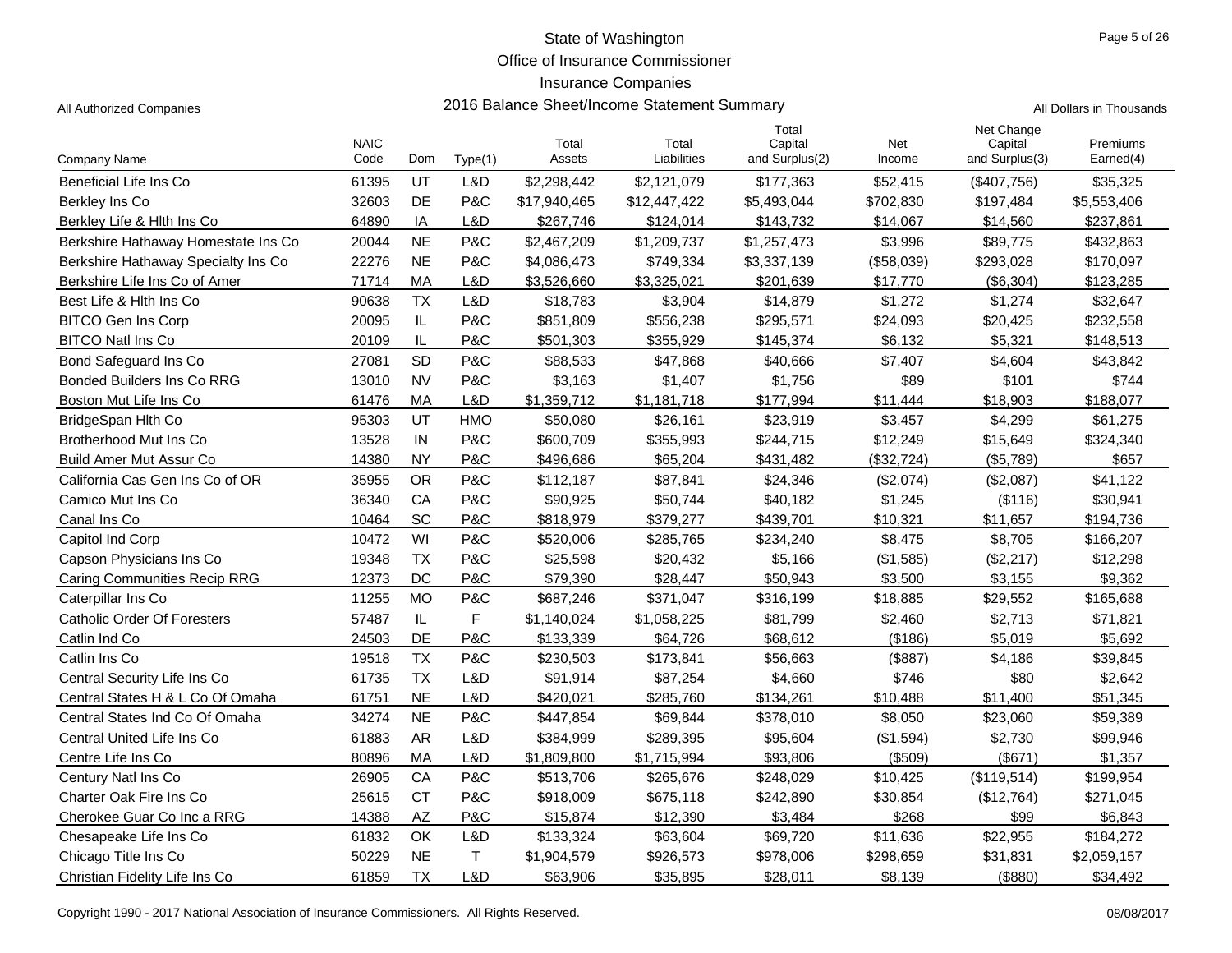Office of Insurance Commissioner

#### Insurance Companies

Combined Ins Co Of Amer

| Page 6 of 26 |  |  |
|--------------|--|--|
|              |  |  |

| All Authorized Companies            |                     | 2016 Balance Sheet/Income Statement Summary | All Dollars in Thousands |                 |                      |                                    |               |                                         |                       |
|-------------------------------------|---------------------|---------------------------------------------|--------------------------|-----------------|----------------------|------------------------------------|---------------|-----------------------------------------|-----------------------|
| Company Name                        | <b>NAIC</b><br>Code | Dom                                         | Type(1)                  | Total<br>Assets | Total<br>Liabilities | Total<br>Capital<br>and Surplus(2) | Net<br>Income | Net Change<br>Capital<br>and Surplus(3) | Premiums<br>Earned(4) |
| Chubb Ind Ins Co.                   | 12777               | <b>NY</b>                                   | P&C                      | \$378,127       | \$214,460            | \$163,668                          | \$10,935      | \$12,905                                | \$38,002              |
| Chubb Natl Ins Co.                  | 10052               | IN                                          | P&C                      | \$343,509       | \$180,580            | \$162,929                          | \$10,785      | \$10,576                                | \$38,002              |
| Church Life Ins Corp                | 61875               | <b>NY</b>                                   | L&D                      | \$297,068       | \$240,408            | \$56,661                           | \$2,789       | \$3,335                                 | \$43,764              |
| Church Mut Ins Co.                  | 18767               | WI                                          | P&C                      | \$1,625,579     | \$961,815            | \$663,763                          | \$49,350      | \$78,692                                | \$629,839             |
| CICA Life Ins Co of Amer            | 71463               | <sub>CO</sub>                               | L&D                      | \$932,714       | \$897,842            | \$34,872                           | \$14,478      | (\$214)                                 | \$156,712             |
| Cigna Hith & Life Ins Co            | 67369               | <b>CT</b>                                   | L&D                      | \$7,410,886     | \$4,020,793          | \$3,390,093                        | \$1,396,642   | \$381,162                               | \$11,625,169          |
| Cincinnati Ins Co                   | 10677               | OH                                          | P&C                      | \$12,092,697    | \$7,406,735          | \$4,685,962                        | \$434,088     | \$273,530                               | \$4,302,086           |
| Cincinnati Life Ins Co              | 76236               | OH                                          | L&D                      | \$4,266,451     | \$4,066,123          | \$200,328                          | \$2,085       | (\$8,027)                               | \$276,141             |
| Citizens Ins Co Of Amer             | 31534               | MI                                          | P&C                      | \$1,596,175     | \$890,658            | \$705,517                          | \$105,520     | \$45,155                                | \$687,455             |
| Claim Professionals Liab ins Co RRG | 12172               | VT                                          | P&C                      | \$4,165         | \$1,614              | \$2,551                            | \$183         | \$144                                   | \$614                 |
| Clover Ins Co.                      | 86371               | <b>NJ</b>                                   | L&D                      | \$189,017       | \$121,088            | \$67,929                           | (\$34,571)    | \$57,744                                | \$45,955              |
| CM Life Ins Co                      | 93432               | <b>CT</b>                                   | L&D                      | \$8,462,232     | \$6,915,559          | \$1,546,674                        | \$61,721      | \$150,682                               | (\$79,938)            |
| <b>CMFG Life Ins Co</b>             | 62626               | IA                                          | L&D                      | \$16,573,512    | \$14,570,842         | \$2,002,670                        | \$195,171     | \$144,225                               | \$3,139,441           |
| Coface N Amer Ins Co                | 31887               | MA                                          | P&C                      | \$162,762       | \$116,652            | \$46,110                           | (\$7,974)     | (\$10,635)                              | \$50,666              |
| College Liab Ins Co Recip RRG       | 44598               | HI                                          | P&C                      | \$15,153        | \$8,685              | \$6,467                            | (\$1,414)     | (\$1,389)                               | \$3,021               |
| College RRG Inc                     | 13613               | VT                                          | P&C                      | \$27,665        | \$17,841             | \$9,824                            | \$81          | \$149                                   | \$5,844               |
| Colonial Life & Accident Ins Co     | 62049               | <b>SC</b>                                   | L&D                      | \$3,143,855     | \$2,581,723          | \$562,132                          | \$151,529     | (\$3,845)                               | \$1,414,511           |
| Colonial Penn Life Ins Co           | 62065               | PA                                          | L&D                      | \$854,721       | \$758,896            | \$95,825                           | (\$1,897)     | \$16,565                                | \$352,452             |
| <b>Colonial Surety Co</b>           | 10758               | <b>PA</b>                                   | P&C                      | \$57,830        | \$21,672             | \$36,158                           | \$4,161       | \$4,536                                 | \$9,359               |
| Colorado Bankers Life Ins Co        | 84786               | <b>NC</b>                                   | L&D                      | \$354,054       | \$295,566            | \$58,489                           | \$4,957       | \$3,046                                 | \$61,696              |
| Columbia Ins Co                     | 27812               | <b>NE</b>                                   | P&C                      | \$20,706,516    | \$5,218,437          | \$15,488,079                       | \$1,135,031   | \$1,290,712                             | \$372,461             |
| Columbian Life Ins Co               | 76023               | IL                                          | L&D                      | \$319.556       | \$292.710            | \$26,846                           | (\$3,266)     | ( \$3,937)                              | \$56,091              |

Columbian Mut Life Ins Co **62103** NY L&D \$1,397,980 \$1,301,767 \$96,213 \$9,182 \$15,532 \$183,198 Columbus Life Ins Co **9000 100 Columbus Life Ins Community** Columbus Life Ins Community Columbus Life Ins Communi

Commencement Bay Life Ins Co **78879** WA L&D \$7,692 \$154 \$7,538 \$157 \$121 \$0 Commerce W Ins Co **13161 CA P&C \$176,579 \$124,327** \$52,253 \$3,144 (\$111) \$103,895 Commercial Travelers Mut Ins Co and B1426 NY L&D \$16,561 \$11,647 \$4,914 (\$711) (\$1,538) \$3,264 Commonwealth Ann & Life Ins Co 84824 MA L&D \$11,379,080 \$9,223,464 \$2,155,615 \$105,232 (\$14,201) \$156,051 Commonwealth Land Title Ins Co **50083** NE T \$672,112 \$315,269 \$356,843 \$46,829 \$114,781 \$641,382 Community Blood Cntr Exch RRG 13893 IN P&C \$19,375 \$4,324 \$15,052 \$1,258 (\$1,164) \$1,941 Community Hith Plan of WA  $\begin{array}{cccc} 47049 & \text{WA} & \text{HCSC} & 445,165 & 283,154 & 4162,011 & 477,432 & 422,976 & 41,070,900 & 4162,011 & 4162,011 & 4162,011 & 4162,011 & 4162,011 & 4162,011 & 4162,011 & 4162,011 & 4162,011 & 4162,011 & 4162,011$ Companion Life Ins Co **77828** SC L&D \$338,692 \$152,448 \$186,243 \$16,442 \$25,817 \$237,372 Compbenefits Ins Co **60984 TX** L&D \$37,880 \$7,203 \$30,678 \$3,210 \$162 \$94,386 Connecticut Gen Life Ins Co **62308** CT L&D \$17,646,349 \$13,571,962 \$4,074,387 \$1,180,430 \$443,360 \$402,237 Constitution Life Ins Co **62359** TX L&D \$444,070 \$388,511 \$55,559 (\$11,798) (\$11,001) \$90,038

r 62146 IL L&D \$1,432,051 \$1,300,554 \$131,497 \$30,677 \$51,596 \$447,478

Copyright 1990 - 2017 National Association of Insurance Commissioners. All Rights Reserved. 08/08/2017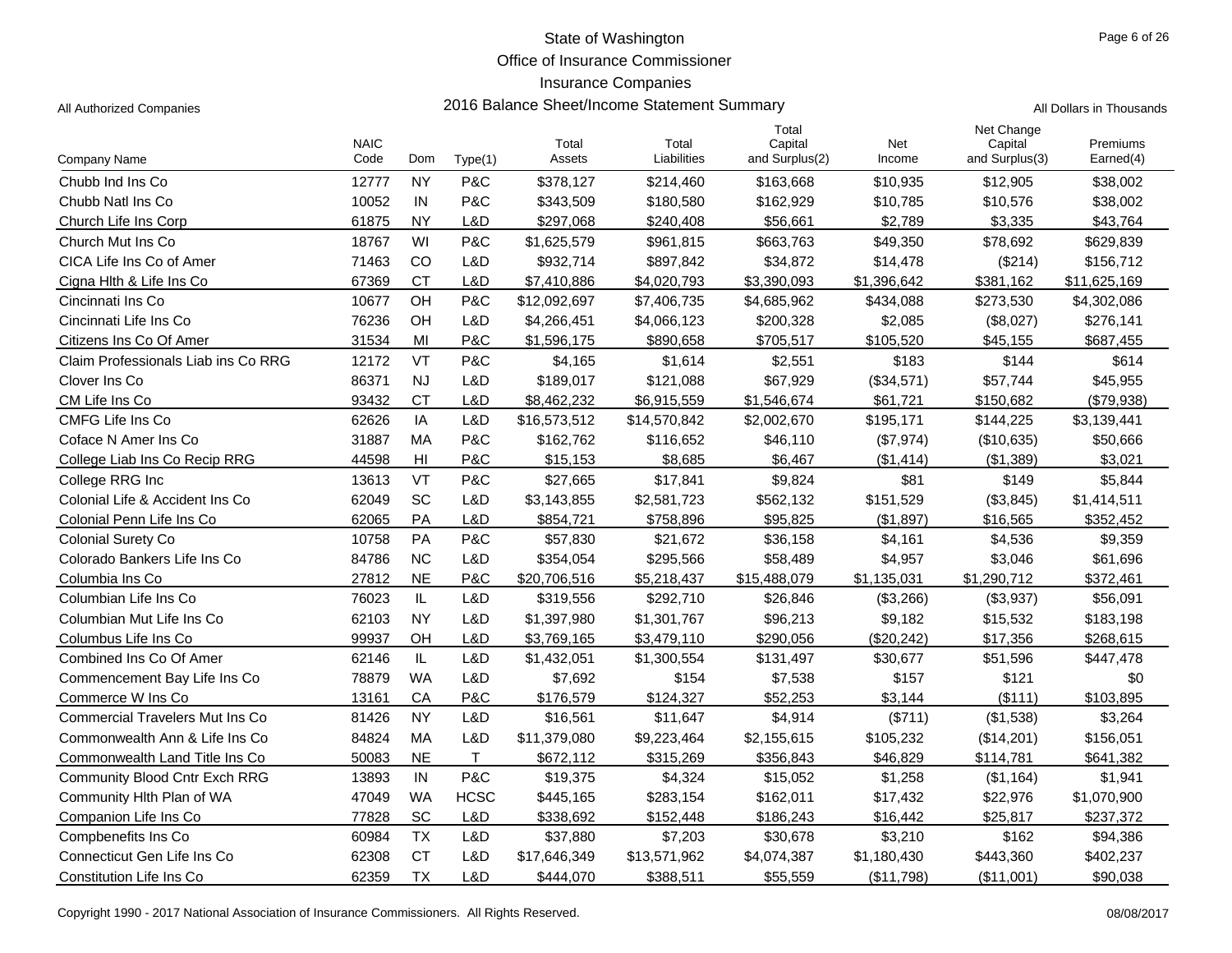Office of Insurance Commissioner

### Insurance Companies

| All Authorized Companies | 2016 Balance Sheet/Income Statement Summary | All Dollars in Thousands |
|--------------------------|---------------------------------------------|--------------------------|
|--------------------------|---------------------------------------------|--------------------------|

|                                      | <b>NAIC</b> |                |              | Total        | Total        | Total<br>Capital | Net         | Net Change<br>Capital | Premiums    |
|--------------------------------------|-------------|----------------|--------------|--------------|--------------|------------------|-------------|-----------------------|-------------|
| Company Name                         | Code        | Dom            | Type(1)      | Assets       | Liabilities  | and Surplus(2)   | Income      | and Surplus(3)        | Earned(4)   |
| Continental Amer Ins Co              | 71730       | <b>NE</b>      | L&D          | \$607,026    | \$432,671    | \$174,356        | \$46,755    | \$36,396              | \$536,052   |
| <b>Continental Cas Co</b>            | 20443       | IL             | P&C          | \$43,519,515 | \$32,771,191 | \$10,748,324     | \$1,009,919 | \$25,062              | \$5,470,965 |
| Continental Gen Ins Co               | 71404       | <b>TX</b>      | L&D          | \$1,344,137  | \$1,267,225  | \$76,912         | (\$15,348)  | (\$2,564)             | \$82,227    |
| Contractors Bonding & Ins Co         | 37206       | IL             | P&C          | \$210,169    | \$93,074     | \$117,094        | \$12,191    | \$2,833               | \$66,007    |
| Contractors Ins Co of N Amer Inc RRG | 11603       | H <sub>l</sub> | P&C          | \$40,055     | \$14,224     | \$25,831         | (\$893)     | (\$843)               | \$3,568     |
| <b>Coordinated Care Corp</b>         | 95831       | IN             | <b>HMO</b>   | \$330.591    | \$218,837    | \$111,754        | \$6.703     | \$28.082              | \$1,091,210 |
| Coordinated Care of WA Inc           | 15352       | <b>WA</b>      | <b>HCSC</b>  | \$247,238    | \$186,678    | \$60,560         | (\$38,427)  | (\$24,068)            | \$680,309   |
| Copic RRG                            | 14906       | DC             | P&C          | \$745        | \$85         | \$660            | (\$90)      | \$38                  | ( \$3)      |
| Corepointe Ins Co.                   | 10499       | MI             | P&C          | \$90,912     | \$35,009     | \$55,903         | (\$2,441)   | (S925)                | \$13,174    |
| Country Life Ins Co.                 | 62553       | IL             | L&D          | \$9,170,468  | \$8,031,807  | \$1,138,660      | \$27,073    | \$2,711               | \$672,152   |
| Country Mut Ins Co                   | 20990       | IL             | P&C          | \$4,390,611  | \$2,182,893  | \$2,207,718      | \$109,212   | \$135,748             | \$2,004,270 |
| County Hall Ins Co Inc A RRG         | 15947       | <b>NC</b>      | P&C          | \$6,375      | \$4,437      | \$1.938          | (\$22)      | \$1,938               | \$235       |
| Courtesy Ins Co                      | 26492       | FL             | P&C          | \$789,576    | \$411,736    | \$377,840        | \$10,683    | \$17,736              | \$126,505   |
| Cpa Mut Ins Co Of Amer RRG           | 10164       | <b>VT</b>      | P&C          | \$16,735     | \$11,468     | \$5,267          | (\$78)      | (\$2,944)             | \$3,916     |
| Croatian Fraternal Union Of Amer     | 56634       | <b>PA</b>      | F.           | \$474,311    | \$433,437    | \$40,874         | \$4,410     | \$4,232               | \$37,310    |
| CrossFit RRG Inc                     | 13720       | <b>MT</b>      | P&C          | \$7,094      | \$4,315      | \$2,779          | \$69        | \$81                  | \$2,354     |
| Crum & Forster Ind Co                | 31348       | DE             | P&C          | \$52,147     | \$35,596     | \$16,551         | \$1,567     | \$503                 | \$17,695    |
| CSI Life Ins Co                      | 82880       | <b>NE</b>      | L&D          | \$19,748     | \$5,862      | \$13,886         | (\$602)     | (\$641)               | \$18,857    |
| <b>Cumis Ins Society Inc.</b>        | 10847       | IA             | P&C          | \$1,832,590  | \$963,350    | \$869,240        | \$69,818    | \$68,773              | \$795,443   |
| Dairyland Ins Co                     | 21164       | WI             | P&C          | \$1,272,807  | \$797,376    | \$475,431        | \$24,104    | (\$6,585)             | \$344,004   |
| Dealers Assur Co                     | 16705       | OH             | P&C          | \$106,512    | \$45,295     | \$61,217         | \$5.413     | \$5,044               | \$11,349    |
| Dearborn Natl Life Ins Co            | 71129       | IL             | L&D          | \$1,872,507  | \$1,375,475  | \$497,032        | \$19,656    | (\$25,037)            | \$408,006   |
| Degree Of Honor Protective Assn      | 57088       | <b>MN</b>      | F            | \$202,883    | \$196,478    | \$6,405          | \$237       | \$231                 | \$12,886    |
| Delaware Amer Life Ins Co            | 62634       | DE             | L&D          | \$132,755    | \$60,205     | \$72,550         | \$15,231    | \$9,096               | \$89,878    |
| Delaware Life Ins Co                 | 79065       | DE             | L&D          | \$37,683,974 | \$36,048,076 | \$1,635,897      | \$309,945   | \$6                   | \$1,814,434 |
| Delta Dental of WA                   | 47341       | <b>WA</b>      | <b>HCSC</b>  | \$222,730    | \$53,837     | \$168,893        | \$39,603    | \$12,774              | \$475,775   |
| Dental Hith Serv                     | 47490       | WA             | <b>LHCSC</b> | \$10,833     | \$1,491      | \$9,342          | \$1,575     | \$1,555               | \$11,568    |
| Dentegra Ins Co                      | 73474       | DE             | L&D          | \$84,452     | \$40,980     | \$43,472         | (\$5,740)   | \$2,113               | \$69,356    |
| Dentists Benefits Ins Co             | 18813       | <b>OR</b>      | P&C          | \$17,251     | \$4,863      | \$12,387         | $($ \$6)    | \$73                  | \$4,594     |
| Developers Surety & Ind Co           | 12718       | CA             | P&C          | \$140,415    | \$42,268     | \$98,147         | \$4,601     | \$8,139               | (\$2,679)   |
| Diamond State Ins Co                 | 42048       | IN             | P&C          | \$122,011    | \$58,088     | \$63,923         | \$15,856    | \$5,647               | \$30,737    |
| Discover Prop & Cas Ins Co           | 36463       | <b>CT</b>      | P&C          | \$136,371    | \$73,349     | \$63,022         | \$4,215     | (\$132)               | \$29,879    |
| Doctors Co An Interins Exch          | 34495       | CA             | P&C          | \$4,132,177  | \$2,206,317  | \$1,925,861      | (\$70,202)  | \$116,957             | \$610,409   |
| Doctors Professional Liabity RRG Inc | 15893       | <b>NC</b>      | P&C          | \$2,048      | \$932        | \$1,116          | \$5         | \$1,116               | \$208       |
| DSM USA Ins Co Inc.                  | 67636       | <b>TX</b>      | L&D          | \$7,689      | \$992        | \$6,697          | (\$227)     | (\$392)               | \$2,445     |
| Eagle Life Ins Co                    | 13183       | IA             | L&D          | \$527,621    | \$361,013    | \$166,608        | \$3,618     | \$103,742             | \$122,311   |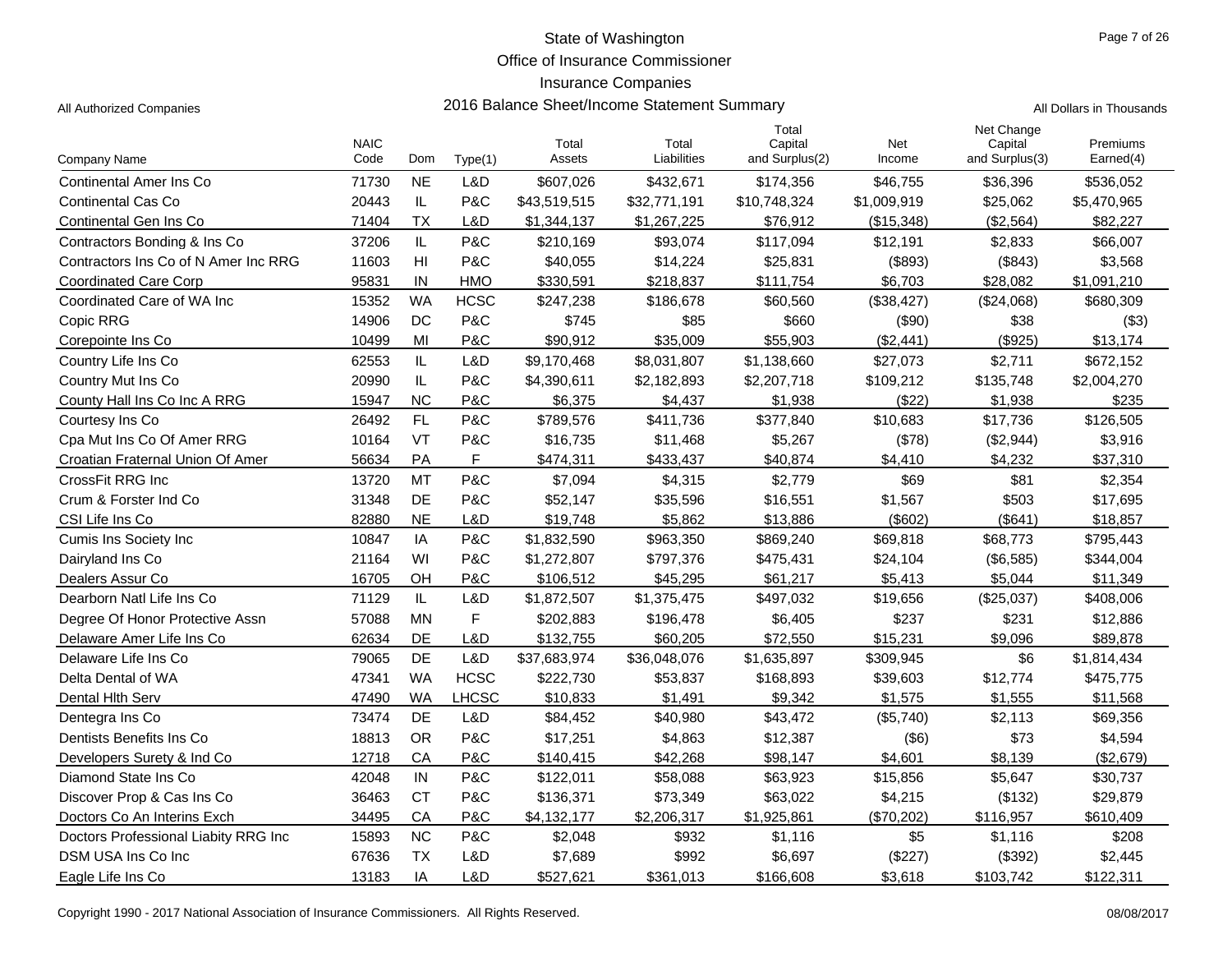Office of Insurance Commissioner

### Insurance Companies

|  | II Dollars in Thousands |
|--|-------------------------|

| <b>Company Name</b>                         | <b>NAIC</b><br>Code | Dom            | Type(1)     | Total<br>Assets | Total<br>Liabilities | Total<br>Capital<br>and Surplus(2) | Net<br>Income | Net Change<br>Capital<br>and Surplus(3) | Premiums<br>Earned(4) |
|---------------------------------------------|---------------------|----------------|-------------|-----------------|----------------------|------------------------------------|---------------|-----------------------------------------|-----------------------|
| Eagle W Ins Co                              | 12890               | CA             | P&C         | \$124,664       | \$73,390             | \$51,274                           | (\$384)       | (\$218)                                 | \$58,347              |
| ELCO Mut Life & Ann                         | 84174               | IL             | L&D         | \$704,023       | \$652,592            | \$51,430                           | \$7,868       | \$6,439                                 | \$185,928             |
| Electric Ins Co                             | 21261               | MA             | P&C         | \$1,488,572     | \$954,514            | \$534,058                          | \$30,196      | (\$11,489)                              | \$313,813             |
| <b>EMC Natl Life Co</b>                     | 62928               | IA             | L&D         | \$947,885       | \$843,906            | \$103,978                          | \$9,577       | \$4,509                                 | \$60,060              |
| Emergency Medicine Professional Asr         | 12003               | <b>NV</b>      | P&C         | \$21,916        | \$13,737             | \$8,179                            | \$927         | \$1,046                                 | \$6,329               |
| <b>Emergency Physicians Ins Exchange RR</b> | 11714               | VT             | P&C         | \$26,698        | \$17.174             | \$9.524                            | (\$803)       | ( \$569)                                | \$4.074               |
| <b>Employers Ins of Wausau</b>              | 21458               | WI             | P&C         | \$5,614,332     | \$4,028,495          | \$1,585,837                        | \$57,877      | \$71,448                                | \$2,064,978           |
| <b>Employers Mut Cas Co</b>                 | 21415               | IA             | P&C         | \$3,197,978     | \$1,819,416          | \$1,378,562                        | \$65,941      | \$102,274                               | \$1,063,843           |
| Endurance Amer Ins Co                       | 10641               | DE             | P&C         | \$1,293,279     | \$1,010,202          | \$283,077                          | \$20,342      | \$20,409                                | \$244,573             |
| <b>Endurance Assur Corp</b>                 | 11551               | DE             | P&C         | \$1,786,384     | \$999,575            | \$786,809                          | \$24,201      | \$47,491                                | \$282,825             |
| EnTitle Ins Co                              | 51632               | OH             | $\mathsf T$ | \$15,735        | \$7,225              | \$8,510                            | (\$2,328)     | $($ \$867)                              | \$11,414              |
| Envision Ins Co                             | 12747               | OH             | L&D         | \$309,925       | \$260,335            | \$49,590                           | (\$3,393)     | (\$1,532)                               | \$235,911             |
| Equitable Life & Cas Ins Co                 | 62952               | UT             | L&D         | \$313,615       | \$268,837            | \$44,777                           | (\$2,086)     | (\$1,453)                               | \$64,700              |
| Equitrust Life Ins Co                       | 62510               | IL             | L&D         | \$17,268,013    | \$16,336,402         | \$931,610                          | \$227,438     | \$112,637                               | \$1,951,326           |
| <b>Essent Guar Inc</b>                      | 13634               | PA             | P&C         | \$1,323,610     | \$744,723            | \$578,887                          | \$215,951     | \$56,715                                | \$331,542             |
| Essentia Ins Co                             | 37915               | <b>MO</b>      | P&C         | \$85,727        | \$59,276             | \$26,450                           | (\$4,855)     | (\$3,917)                               | \$13,667              |
| Euler Hermes N Amer Ins Co                  | 20516               | <b>MD</b>      | P&C         | \$417,971       | \$269,901            | \$148,069                          | \$16,010      | \$1,968                                 | \$85,131              |
| Everence Assn Inc                           | 57991               | IN             | F           | \$439,076       | \$331,006            | \$108,070                          | \$4,394       | \$5,448                                 | \$68,512              |
| Everest Reins Co                            | 26921               | <b>DE</b>      | P&C         | \$10,224,829    | \$6,589,708          | \$3,635,121                        | \$523,547     | \$424,230                               | \$2,095,048           |
| Evergreen Natl Ind Co                       | 12750               | OH             | P&C         | \$47,552        | \$14,268             | \$33,283                           | \$2,006       | \$2,738                                 | \$11,647              |
| <b>Excess Share Ins Corp</b>                | 10003               | OH             | P&C         | \$52,361        | \$31,066             | \$21,295                           | \$260         | \$260                                   | \$1,700               |
| Executive Risk Ind Inc                      | 35181               | DE             | P&C         | \$2,901,397     | \$1,650,431          | \$1,250,965                        | \$188,951     | (\$16, 179)                             | \$608,012             |
| Factory Mut Ins Co                          | 21482               | R <sub>l</sub> | P&C         | \$16,764,262    | \$5,244,907          | \$11,519,356                       | \$601,562     | \$972,702                               | \$2,819,104           |
| Fair Amer Ins & Reins Co                    | 35157               | <b>NY</b>      | P&C         | \$205,595       | \$17,927             | \$187,668                          | \$5,730       | (\$54,156)                              | \$3,734               |
| Fairway Physicians Ins Co RRG               | 11840               | DC             | P&C         | \$17,947        | \$14,765             | \$3,182                            | (S1, 192)     | (S1, 104)                               | \$6,790               |
| Falls Lake Natl Ins Co                      | 31925               | OH             | P&C         | \$369,333       | \$312,627            | \$56,706                           | \$660         | (\$474)                                 | \$7,464               |
| Family Heritage Life Ins Co Of Amer         | 77968               | OН             | L&D         | \$1,108,816     | \$1,004,589          | \$104,228                          | \$23,818      | \$25,909                                | \$264,619             |
| Family Life Ins Co                          | 63053               | <b>TX</b>      | L&D         | \$155,847       | \$121,888            | \$33,958                           | \$1,049       | (\$1,869)                               | \$26,033              |
| Farm Bureau Life Ins Co                     | 63088               | IA             | L&D         | \$8,760,403     | \$8,143,082          | \$617,321                          | \$100,657     | \$14,259                                | \$688,074             |
| Farmers Ins Co Of WA                        | 21644               | <b>WA</b>      | P&C         | \$548,251       | \$342,174            | \$206,076                          | \$1,887       | \$2,652                                 | \$302,650             |
| <b>Farmers Ins Exch</b>                     | 21652               | CA             | P&C         | \$16,057,240    | \$11,838,400         | \$4,218,840                        | (\$147,947)   | \$12,080                                | \$7,831,063           |
| Farmers New World Life Ins Co               | 63177               | <b>WA</b>      | L&D         | \$7,155,345     | \$6,627,643          | \$527,702                          | \$137,906     | \$46,216                                | \$592,640             |
| Farmington Cas Co                           | 41483               | <b>CT</b>      | P&C         | \$1,017,706     | \$728,212            | \$289,495                          | \$37,044      | (\$1,834)                               | \$315,864             |
| <b>Farmland Mut Ins Co</b>                  | 13838               | IA             | P&C         | \$566,653       | \$395,276            | \$171,377                          | (\$300)       | \$784                                   | \$191,938             |
| Federal Ins Co                              | 20281               | IN             | P&C         | \$27,371,175    | \$15,947,366         | \$11,423,809                       | \$3,239,191   | (\$1,854,896)                           | \$5,706,234           |
| Federal Life Ins Co                         | 63223               | IL             | L&D         | \$227,519       | \$212,803            | \$14,716                           | (\$64)        | (\$582)                                 | \$22,778              |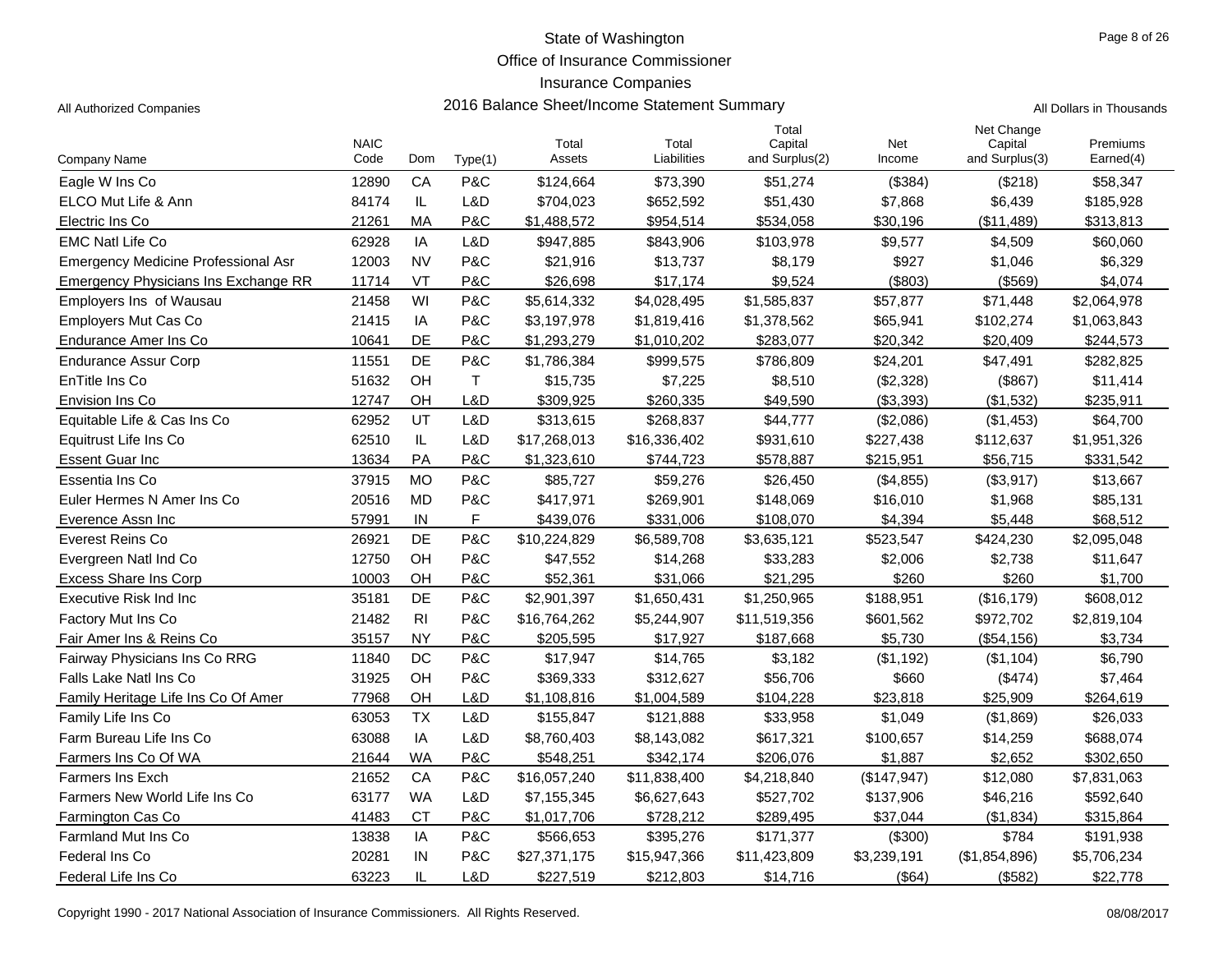Office of Insurance Commissioner

#### Insurance Companies

All Authorized Companies **2016 Balance Sheet/Income Statement Summary** All Dollars in Thousands

|                                          | <b>NAIC</b> |           |              | Total        | Total        | Total<br>Capital | Net         | Net Change<br>Capital | Premiums    |
|------------------------------------------|-------------|-----------|--------------|--------------|--------------|------------------|-------------|-----------------------|-------------|
| Company Name                             | Code        | Dom       | Type(1)      | Assets       | Liabilities  | and Surplus(2)   | Income      | and Surplus(3)        | Earned(4)   |
| <b>Federated Life Ins Co</b>             | 63258       | <b>MN</b> | L&D          | \$1,776,836  | \$1,417,028  | \$359,808        | \$24,337    | \$24,286              | \$195,810   |
| Federated Mut Ins Co                     | 13935       | MN        | P&C          | \$5,456,754  | \$2,365,654  | \$3,091,101      | \$185,374   | \$228,676             | \$1,411,313 |
| <b>Federated Rural Electric Ins Exch</b> | 11118       | KS        | P&C          | \$522,718    | \$337,246    | \$185,472        | \$23,488    | \$8,203               | \$124,729   |
| <b>Federated Serv Ins Co</b>             | 28304       | <b>MN</b> | P&C          | \$488,845    | \$260,503    | \$228,342        | \$19,096    | \$17,171              | \$156,813   |
| Fidelity & Guar Life Ins Co              | 63274       | IA        | L&D          | \$21,414,229 | \$20,091,180 | \$1,323,049      | \$20,937    | \$84,091              | \$2,705,036 |
| Fidelity Investments Life Ins Co         | 93696       | UT        | L&D          | \$25,859,639 | \$25,029,617 | \$830,023        | \$82,424    | \$79,131              | \$1,275,791 |
| Fidelity Life Assn A Legal Reserve L     | 63290       | IL        | L&D          | \$405,014    | \$272,788    | \$132,225        | \$5,236     | (\$2,364)             | \$60,282    |
| <b>Fidelity Natl Title Ins Co</b>        | 51586       | CA        | $\mathsf{T}$ | \$1,290,013  | \$823,451    | \$466,562        | \$187,208   | \$29,185              | \$1,838,406 |
| Fidelity Security Life Ins Co            | 71870       | <b>MO</b> | L&D          | \$875,125    | \$688,279    | \$186,846        | \$17,472    | \$17,846              | \$121,608   |
| Financial Amer Prop & Cas Ins Co         | 21075       | <b>TX</b> | P&C          | \$13,294     | \$4,429      | \$8,866          | (\$42)      | (\$102)               | \$939       |
| Financial Cas & Surety Inc               | 35009       | <b>TX</b> | P&C          | \$24,641     | \$7,874      | \$16,767         | \$673       | \$1,711               | \$14,847    |
| Fire Ins Exch                            | 21660       | CA        | P&C          | \$2,429,381  | \$1,652,157  | \$777,223        | (\$14,349)  | (\$9,677)             | \$1,134,937 |
| First Allmerica Fin Life Ins Co          | 69140       | MA        | L&D          | \$3,435,046  | \$3,250,281  | \$184,765        | \$8,557     | (\$52,876)            | \$28,410    |
| First Amer Prop & Cas Ins Co             | 37710       | CA        | P&C          | \$101,435    | \$57,847     | \$43,588         | \$708       | \$2,940               | \$59,308    |
| First Amer Title Ins Co                  | 50814       | <b>NE</b> | T.           | \$2,592,920  | \$1,405,482  | \$1,187,438      | \$150,027   | \$83,663              | \$3,392,793 |
| First Cath Slovak Ladies Assn USA        | 56332       | OH        | F            | \$866,267    | \$766,877    | \$99,391         | \$3,847     | \$3,728               | \$58,566    |
| First Colonial Ins Co                    | 29980       | FL        | P&C          | \$349,669    | \$196,812    | \$152,856        | (\$7,598)   | (\$6,868)             | \$60,493    |
| First Fin Ins Co                         | 11177       | IL        | P&C          | \$551,119    | \$118,533    | \$432,586        | \$12,741    | \$8,836               | \$21,972    |
| First Guard Ins Co                       | 10676       | AZ        | P&C          | \$27,786     | \$2,289      | \$25,496         | \$3,282     | \$3,247               | \$22,397    |
| First Hlth Life & Hlth Ins Co            | 90328       | <b>TX</b> | L&D          | \$454,920    | \$243,833    | \$211,087        | (\$1,664)   | (\$78,085)            | \$798,257   |
| First Penn Pacific Life Ins Co           | 67652       | IN        | L&D          | \$1,578,933  | \$1,377,231  | \$201,702        | \$20,600    | \$391                 | \$124,858   |
| Florists Mut Ins Co                      | 13978       | IL.       | P&C          | \$123,695    | \$100,984    | \$22,711         | \$1,369     | (\$942)               | \$19,657    |
| Foresters Life Ins Ann Co                | 63495       | <b>NY</b> | L&D          | \$2,142,197  | \$2,082,076  | \$60,120         | \$7,048     | (\$198)               | \$217,667   |
| Forethought Life Ins Co                  | 91642       | IN        | L&D          | \$24,910,992 | \$23,278,823 | \$1,632,169      | \$83,880    | \$438,046             | \$5,416,246 |
| Fortress Ins Co                          | 10801       | IL        | P&C          | \$135,430    | \$72,659     | \$62,770         | \$1,606     | \$1,760               | \$23,509    |
| <b>Fraternal Beneficial Association</b>  | 29360       | <b>WA</b> | P&C          | \$3,070      | \$3          | \$3,067          | \$41        | \$53                  | \$61        |
| Freedom Life Ins Co Of Amer              | 62324       | <b>TX</b> | L&D          | \$100,221    | \$49,073     | \$51,148         | \$12,012    | \$14,124              | \$196,856   |
| Garden State Life Ins Co                 | 63657       | <b>TX</b> | L&D          | \$129,628    | \$60,456     | \$69,172         | \$6,968     | \$7,106               | \$21,852    |
| Garrison Prop & Cas Ins Co               | 21253       | <b>TX</b> | P&C          | \$1,981,543  | \$1,229,983  | \$751,560        | (\$17,911)  | \$96,225              | \$1,312,887 |
| Gateway Ins Co                           | 28339       | <b>MO</b> | P&C          | \$64,289     | \$46,739     | \$17,549         | (\$1,073)   | (\$1,259)             | \$26,737    |
| GEICO Advantage Ins Co                   | 14138       | <b>NE</b> | P&C          | \$1,805,206  | \$827,787    | \$977,419        | (\$195,662) | \$444,662             | \$701,960   |
| Geico Cas Co                             | 41491       | <b>MD</b> | P&C          | \$2,920,520  | \$1,996,040  | \$924,480        | (\$66,985)  | (\$5,296)             | \$1,778,535 |
| <b>GEICO Choice Ins Co</b>               | 14139       | <b>NE</b> | P&C          | \$826,904    | \$465,338    | \$361,566        | (\$48, 134) | \$65,861              | \$426,053   |

Geico Ind Co 22055 MD P&C \$8,166,876 \$3,568,667 \$4,598,208 \$160,044 \$522,276 \$2,491,724 GEICO Marine Ins Co 37923 MD P&C \$119,433 \$71,481 \$47,953 (\$4,256) (\$529) \$30,459 GEICO Secure Ins Co **14137** NE P&C \$489,520 \$220,468 \$269,051 (\$11,604) (\$13) \$194,532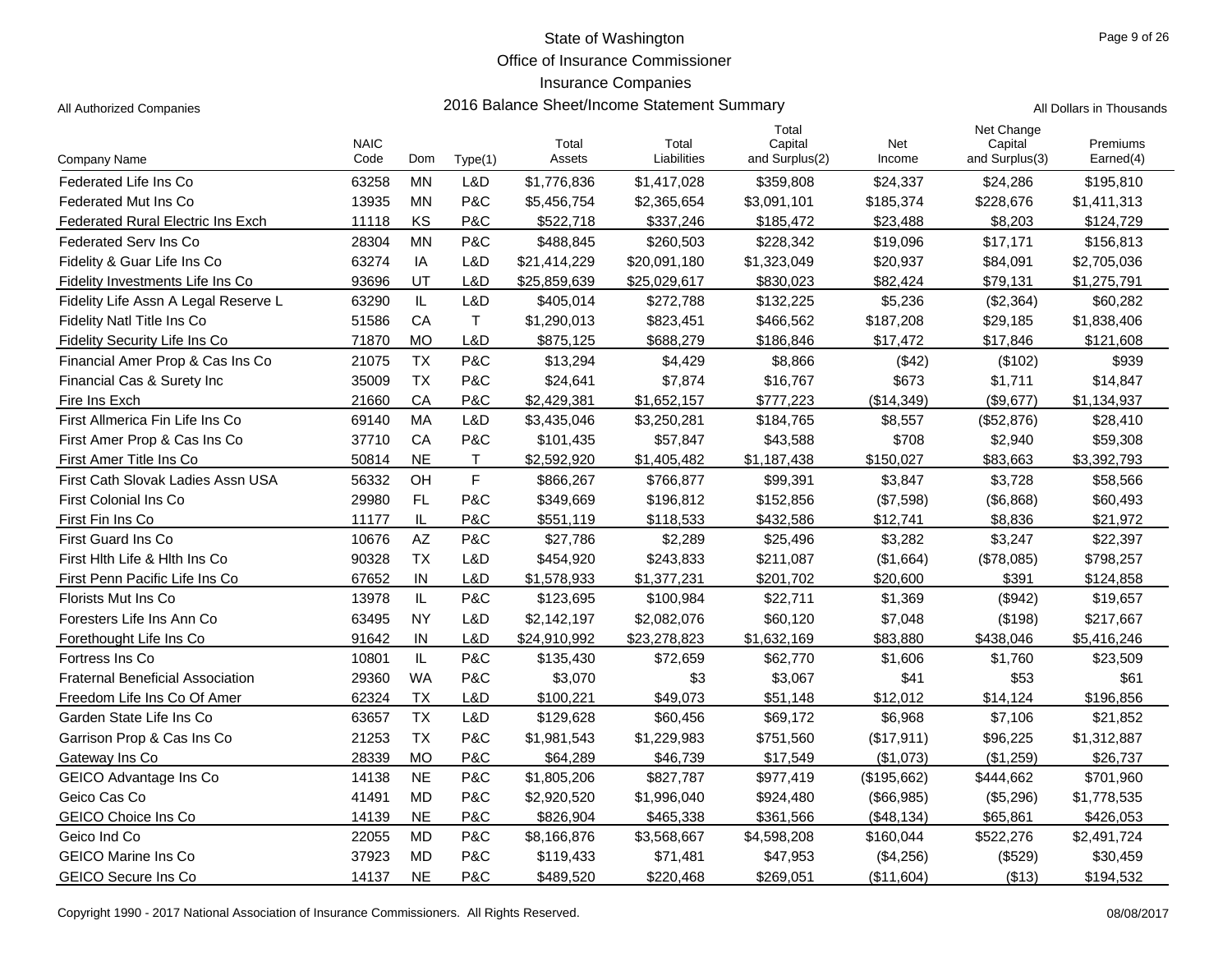Office of Insurance Commissioner

### Insurance Companies

|                                      | <b>NAIC</b> |           |             | Total        | Total        | Total<br>Capital | Net        | Net Change<br>Capital | Premiums      |
|--------------------------------------|-------------|-----------|-------------|--------------|--------------|------------------|------------|-----------------------|---------------|
| Company Name                         | Code        | Dom       | Type(1)     | Assets       | Liabilities  | and Surplus(2)   | Income     | and Surplus(3)        | Earned(4)     |
| General Amer Life Ins Co             | 63665       | <b>MO</b> | L&D         | \$12,411,529 | \$11,488,783 | \$922,746        | (\$2,068)  | (\$60,741)            | \$775,633     |
| General Cas Co Of WI                 | 24414       | WI        | P&C         | \$873,513    | \$592,842    | \$280,671        | \$21,885   | (\$37,207)            | \$301,473     |
| General Fidelity Life Ins Co         | 93521       | SC        | L&D         | \$24,526     | \$8,075      | \$16,451         | (\$73)     | (\$120)               | \$426         |
| <b>General Reins Corp</b>            | 22039       | DE        | P&C         | \$14,780,097 | \$4,119,579  | \$10,660,518     | \$742,012  | (\$389,996)           | \$549,263     |
| General Security Natl Ins Co         | 39322       | <b>NY</b> | P&C         | \$346,086    | \$207,662    | \$138,425        | \$16,789   | \$13,895              | \$85,873      |
| General Star Natl Ins Co             | 11967       | DE        | P&C         | \$234,102    | \$55,985     | \$178,117        | \$4,325    | \$11,698              | \$10.139      |
| Generali Us Branch                   | 11231       | <b>NY</b> | P&C         | \$57,999     | \$33,251     | \$24,748         | (\$1,674)  | (\$2,720)             | \$1,591       |
| Genesis Ins Co                       | 38962       | DE        | P&C         | \$184,241    | \$58,815     | \$125,426        | \$3,991    | \$6,039               | \$9,630       |
| Genworth Life & Ann Ins Co           | 65536       | VA        | L&D         | \$22,447,755 | \$20,960,304 | \$1,487,451      | (S301.246) | (\$181,330)           | (\$2,356,561) |
| Genworth Life Ins Co                 | 70025       | DE        | L&D         | \$40,225,791 | \$37,072,938 | \$3,152,854      | (\$39,133) | (\$351,348)           | \$2,084,786   |
| Genworth Mortgage Ins Corp           | 38458       | <b>NC</b> | P&C         | \$2,944,690  | \$1,757,666  | \$1,187,023      | \$390,439  | \$113,906             | \$593,807     |
| Geovera Ins Co                       | 10799       | CA        | P&C         | \$90,839     | \$65,787     | \$25,052         | \$4,086    | (\$1,945)             | \$27,531      |
| Gerber Life Ins Co                   | 70939       | <b>NY</b> | L&D         | \$3,397,640  | \$3,090,663  | \$306,977        | \$15,277   | \$11,181              | \$690,008     |
| Global Hawk Ins Co RRG               | 11948       | VT        | P&C         | \$52,313     | \$48,638     | \$3,675          | (\$10,672) | (\$4,095)             | \$23,545      |
| Globe Life & Accident Ins Co         | 91472       | <b>NE</b> | L&D         | \$3,955,340  | \$3,694,722  | \$260,618        | \$81,146   | \$16,892              | \$679,021     |
| Golden Ins Co RRG                    | 11145       | <b>NV</b> | P&C         | \$13,171     | \$10,445     | \$2,727          | (\$520)    | (\$820)               | \$3,365       |
| Golden Rule Ins Co                   | 62286       | IN        | L&D         | \$529,488    | \$359,438    | \$170,050        | \$65,218   | (\$97,976)            | \$1,354,232   |
| Government Employees Ins Co          | 22063       | <b>MD</b> | P&C         | \$27,197,917 | \$11,495,351 | \$15,702,566     | \$728,641  | \$1,772,106           | \$6,853,691   |
| Government Personnel Mut Life Ins Co | 63967       | <b>TX</b> | L&D         | \$835,139    | \$714,259    | \$120,880        | \$3,996    | \$4,702               | \$44,917      |
| GPM Hlth & Life Ins Co               | 67059       | <b>WA</b> | L&D         | \$142,549    | \$130,249    | \$12,300         | \$910      | \$2,805               | \$3,929       |
| Grange Ins Assn                      | 22101       | WA        | P&C         | \$287,488    | \$141,738    | \$145,750        | \$3,430    | \$8,153               | \$148,071     |
| <b>Granwest Prop &amp; Cas</b>       | 22128       | <b>WA</b> | P&C         | \$22,011     | \$1,630      | \$20,381         | \$458      | (\$129)               | \$0           |
| Great Amer Ins Co                    | 16691       | OH        | P&C         | \$6,851,231  | \$4,852,364  | \$1,998,867      | \$349,083  | \$447,962             | \$2,402,365   |
| Great Amer Life Ins Co               | 63312       | OH        | L&D         | \$29,301,506 | \$27,325,097 | \$1,976,409      | \$147,944  | \$255,070             | \$4,241,840   |
| Great Midwest Ins Co                 | 18694       | <b>TX</b> | P&C         | \$215,755    | \$110,936    | \$104,819        | (\$20,154) | (\$2,756)             | \$92,891      |
| <b>Great Northern Ins Co</b>         | 20303       | IN        | P&C         | \$1,607,604  | \$1,103,442  | \$504,162        | \$88,003   | \$34,932              | \$304,007     |
| Great Southern Life Ins Co           | 90212       | <b>TX</b> | L&D         | \$216,608    | \$169,136    | \$47,472         | \$2,859    | \$2,220               | \$234         |
| Great W Life & Ann Ins Co            | 68322       | CO        | L&D         | \$56,436,025 | \$55,382,692 | \$1,053,333      | \$100,657  | (\$61,431)            | (\$397,783)   |
| Great West Cas Co                    | 11371       | <b>NE</b> | P&C         | \$2,015,895  | \$1,393,587  | \$622,308        | \$63,391   | \$36,066              | \$838,720     |
| Great Western Ins Co.                | 71480       | UT        | L&D         | \$1,214,554  | \$1,137,434  | \$77,120         | \$7,903    | \$5,428               | \$194,636     |
| Green Hills Ins Co RRG               | 11941       | VT        | P&C         | \$13,173     | \$7,757      | \$5,416          | \$1,940    | \$83                  | \$3,816       |
| Greenwich Ins Co                     | 22322       | DE        | P&C         | \$1,202,510  | \$838,335    | \$364,176        | \$31,091   | \$13,771              | \$176,688     |
| Group Hith Coop                      | 95672       | <b>WA</b> | HMO         | \$1,718,301  | \$747,822    | \$970,479        | \$81,114   | \$91,153              | \$2,446,980   |
| Group Hith Options Inc.              | 47055       | <b>WA</b> | <b>HCSC</b> | \$289,256    | \$158,261    | \$130,994        | (\$7,730)  | (\$11,288)            | \$903,940     |
| Guarantee Co Of N Amer USA           | 36650       | MI        | P&C         | \$217,833    | \$37,279     | \$180,554        | \$11,693   | \$11,001              | \$44,994      |
| Guarantee Trust Life Ins Co          | 64211       | IL        | L&D         | \$550,719    | \$473,712    | \$77,007         | \$9,084    | \$7,002               | \$219,188     |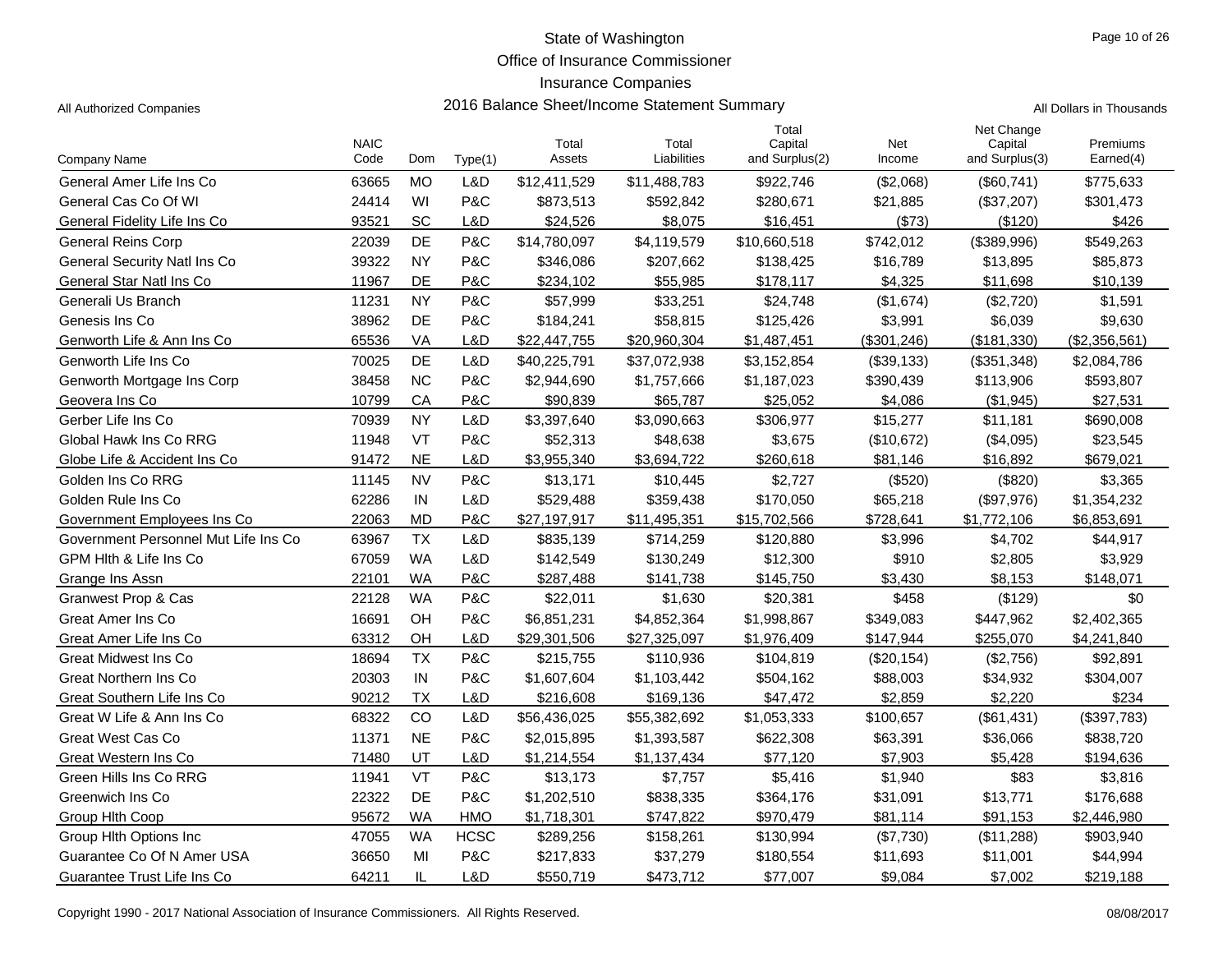Office of Insurance Commissioner

### Insurance Companies

All Authorized Companies **2016 Balance Sheet/Income Statement Summary** All Dollars in Thousands

|  | Il Dollaro in Thousando |
|--|-------------------------|

|                                     | <b>NAIC</b> |           |             | Total         | Total         | Total<br>Capital | Net         | Net Change<br>Capital | Premiums    |
|-------------------------------------|-------------|-----------|-------------|---------------|---------------|------------------|-------------|-----------------------|-------------|
| <b>Company Name</b>                 | Code        | Dom       | Type(1)     | Assets        | Liabilities   | and Surplus(2)   | Income      | and Surplus(3)        | Earned(4)   |
| Guaranty Income Life Ins Co         | 64238       | LA        | L&D         | \$503,700     | \$452,878     | \$50,822         | \$5,436     | \$11,135              | \$44,828    |
| Guardian Ins & Ann Co Inc           | 78778       | <b>DE</b> | L&D         | \$16,780,861  | \$16,520,478  | \$260,383        | (\$139,736) | \$621                 | (\$963,261) |
| Guardian Life Ins Co Of Amer        | 64246       | <b>NY</b> | L&D         | \$51,883,712  | \$45,711,225  | \$6,172,487      | \$367,666   | \$82,817              | \$7,772,716 |
| Guggenheim Life & Ann Co            | 83607       | DE        | L&D         | \$13,716,199  | \$13,065,082  | \$651,117        | \$205,415   | \$51,180              | \$957,807   |
| Guideone Mut Ins Co                 | 15032       | IA        | P&C         | \$1,214,660   | \$792,881     | \$421,779        | (\$55,452)  | (\$42,328)            | \$359,490   |
| Guideone Specialty Mut Ins Co       | 14559       | IA        | P&C         | \$267,988     | \$173,751     | \$94,238         | (\$4,415)   | (\$3,853)             | \$89,872    |
| Hallmark Ins Co                     | 34037       | <b>AZ</b> | P&C         | \$308,730     | \$204,999     | \$103,731        | \$3,676     | \$1,283               | \$113,075   |
| Hanover Ins Co                      | 22292       | <b>NH</b> | P&C         | \$7,409,277   | \$5,241,116   | \$2,168,160      | \$117,146   | (\$19,881)            | \$3,104,831 |
| Harco Natl Ins Co                   | 26433       | IL        | P&C         | \$437,050     | \$267,874     | \$169,176        | \$9,108     | \$4,518               | \$118,805   |
| Hartford Accident & Ind Co.         | 22357       | <b>CT</b> | P&C         | \$11,604,545  | \$8,450,090   | \$3,154,455      | \$409,938   | (\$122, 167)          | \$3,437,920 |
| Hartford Cas Ins Co                 | 29424       | IN        | P&C         | \$2,267,158   | \$1,373,122   | \$894,036        | \$77,927    | (\$10,359)            | \$578,420   |
| Hartford Fire In Co                 | 19682       | СT        | P&C         | \$25,540,586  | \$13,025,965  | \$12,514,621     | \$526,535   | (\$925,902)           | \$4,364,444 |
| Hartford Ins Co Of The Midwest      | 37478       | IN        | P&C         | \$617,181     | \$125,756     | \$491,425        | \$18,182    | \$18,118              | \$52,584    |
| Hartford Life & Accident Ins Co     | 70815       | <b>CT</b> | L&D         | \$8,785,878   | \$7,162,028   | \$1,623,850      | \$208,315   | (\$27,534)            | \$2,241,892 |
| Hartford Life & Ann Ins Co          | 71153       | <b>CT</b> | L&D         | \$36,793,192  | \$34,879,434  | \$1,913,758      | \$146,146   | (\$711,523)           | \$283,348   |
| Hartford Life Ins Co                | 88072       | <b>CT</b> | L&D         | \$111,449,827 | \$107,051,918 | \$4,397,909      | \$951,922   | (\$541,563)           | \$542,564   |
| Hartford Steam Boil Inspec & Ins Co | 11452       | <b>CT</b> | P&C         | \$1,256,108   | \$657,233     | \$598,874        | \$97,409    | (\$36,902)            | \$449,973   |
| Hartford Underwriters Ins Co        | 30104       | <b>CT</b> | P&C         | \$1,594,064   | \$1,002,160   | \$591,903        | \$49,723    | (\$16,915)            | \$420,669   |
| <b>HCC Life Ins Co</b>              | 92711       | IN        | L&D         | \$981,612     | \$379,763     | \$601,849        | \$104,763   | \$49,172              | \$987,676   |
| <b>HDI Global Ins Co</b>            | 41343       | IL        | P&C         | \$290,156     | \$151,531     | \$138,625        | \$14,534    | \$5,907               | \$6,914     |
| Health Alliance NW Hlth Plan        | 15082       | <b>WA</b> | <b>HCSC</b> | \$16.042      | \$6,567       | \$9,475          | \$499       | \$356                 | \$44,529    |
| Health Care Industry Liab Recip Ins | 11832       | DC        | P&C         | \$47,350      | \$30,362      | \$16,988         | \$408       | \$336                 | \$3,772     |
| Health Net Hith Plan of OR Inc      | 95800       | <b>OR</b> | HMO         | \$181,638     | \$81,977      | \$99,661         | (\$31,843)  | \$31,578              | \$506,176   |
| Health Net Life Ins Co              | 66141       | CA        | L&D         | \$727,212     | \$317,262     | \$409,950        | (\$171,826) | \$78,639              | \$809,753   |
| Healthspring Life & Hith Ins Co Inc | 12902       | <b>TX</b> | L&D         | \$602,829     | \$322,626     | \$280,203        | (\$50,828)  | (\$47,174)            | \$2,366,990 |
| Heritage Ind Co                     | 39527       | CA        | P&C         | \$117,020     | \$66,520      | \$50,500         | \$13,849    | \$11,564              | \$16,907    |
| Highmark Cas Ins Co                 | 35599       | PA        | P&C         | \$274,711     | \$95,508      | \$179.203        | \$1.895     | \$6,061               | \$239.869   |
| Hiscox Ins Co Inc                   | 10200       | IL        | P&C         | \$246,476     | \$180,694     | \$65,783         | \$3,853     | \$4,466               | \$60,692    |
| HM Life Ins Co                      | 93440       | PA        | L&D         | \$643,308     | \$282,569     | \$360,739        | \$17,754    | \$12,148              | \$673,437   |
| Holyoke Mut Ins Co In Salem         | 14206       | МA        | P&C         | \$218,948     | \$113,850     | \$105,098        | \$4,550     | \$5,645               | \$100,213   |
| Homesteaders Life Co                | 64505       | IA        | L&D         | \$2,771,528   | \$2,591,044   | \$180,484        | \$14,817    | \$11,809              | \$456,752   |
| Horace Mann Ins Co                  | 22578       | IL        | P&C         | \$456,116     | \$269,786     | \$186,330        | \$7,601     | (\$51)                | \$253,225   |
| Horace Mann Life Ins Co             | 64513       | IL        | L&D         | \$8,845,207   | \$8,398,193   | \$447,014        | \$51,726    | \$25.120              | \$625.838   |
| Horace Mann Prop & Cas Ins Co       | 22756       | IL        | P&C         | \$289,205     | \$166,523     | \$122,682        | \$6,489     | (\$102)               | \$163,052   |
| Housing Authority Prop A Mut Co     | 10069       | VT        | P&C         | \$167,405     | \$50,036      | \$117,369        | \$2,239     | (\$1,957)             | \$43,080    |
| Housing Authority RRG Inc           | 26797       | <b>VT</b> | P&C         | \$301,751     | \$125,561     | \$176,191        | (\$10,523)  | (\$16,062)            | \$31,245    |

Copyright 1990 - 2017 National Association of Insurance Commissioners. All Rights Reserved. 08/08/2017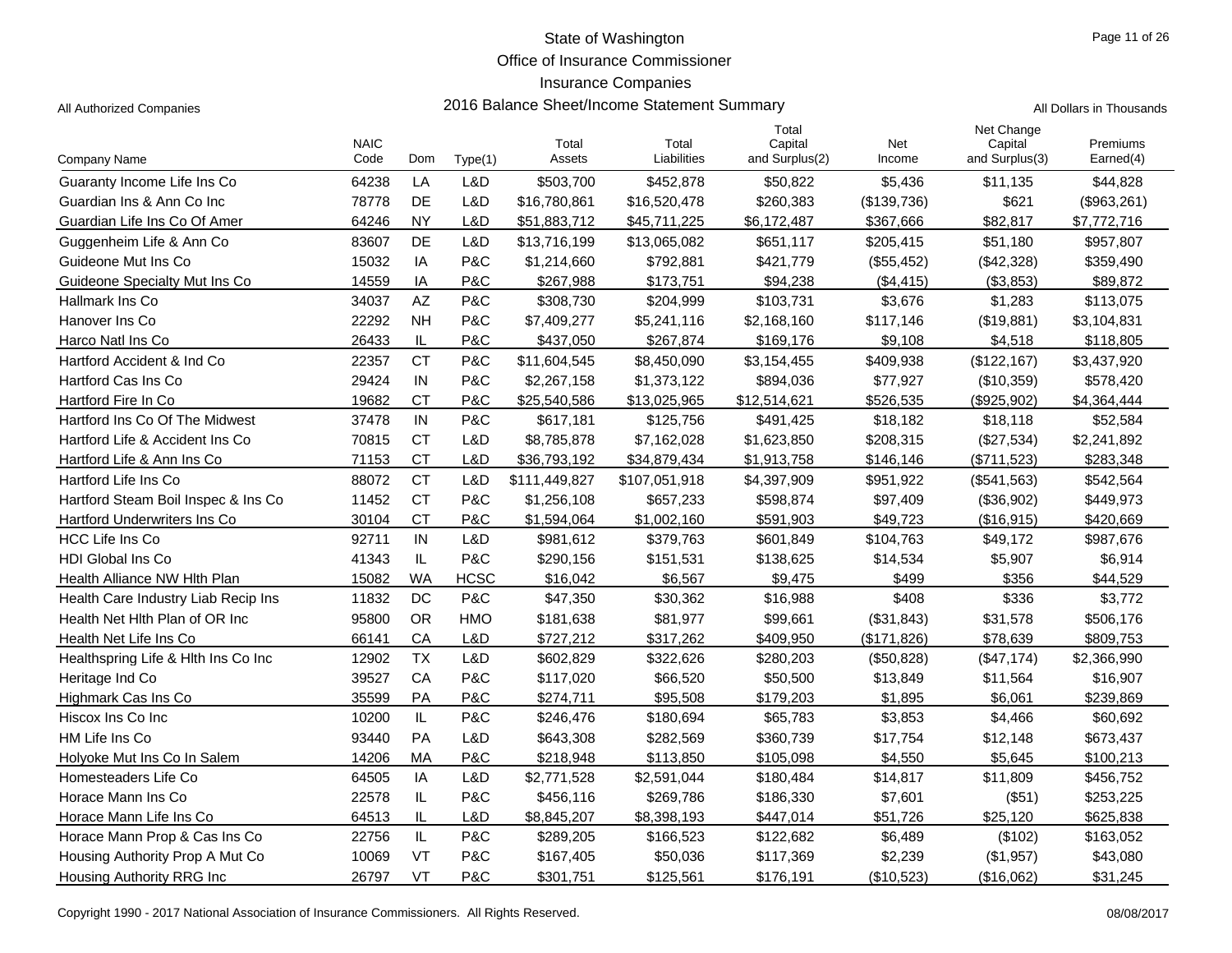Office of Insurance Commissioner

#### Insurance Companies

| Company Name                         | <b>NAIC</b><br>Code | Dom       | Type(1)    | Total<br>Assets | Total<br>Liabilities | Total<br>Capital<br>and Surplus(2) | Net<br>Income | Net Change<br>Capital<br>and Surplus(3) | Premiums<br>Earned(4) |
|--------------------------------------|---------------------|-----------|------------|-----------------|----------------------|------------------------------------|---------------|-----------------------------------------|-----------------------|
| Housing Enterprise Ins Co Inc        | 11206               | VT        | P&C        | \$77,614        | \$45,222             | \$32,392                           | \$728         | (\$107)                                 | \$24,787              |
| Hudson Ins Co                        | 25054               | <b>DE</b> | P&C        | \$1,159,905     | \$706,748            | \$453,157                          | \$36,756      | (\$4,711)                               | \$153,965             |
| Humana Hith Plan Inc                 | 95885               | KY        | <b>HMO</b> | \$1,678,618     | \$811,887            | \$866,731                          | \$36,961      | \$265,424                               | \$7,278,939           |
| Humana Ins Co                        | 73288               | WI        | L&D        | \$6,870,621     | \$2,645,881          | \$4,224,739                        | \$506,068     | \$582,653                               | \$22,960,934          |
| Humanadental Ins Co                  | 70580               | WI        | L&D        | \$111,088       | \$41,244             | \$69,844                           | \$23,857      | (\$14,803)                              | \$318,824             |
| IA Amer Life Ins Co                  | 91693               | <b>TX</b> | L&D        | \$165,435       | \$96,262             | \$69,173                           | \$35,216      | (\$64,015)                              | \$17,674              |
| <b>ICI Mut Ins Co RRG</b>            | 11268               | VT        | P&C        | \$355,582       | \$100,575            | \$255,007                          | \$6,271       | \$5,912                                 | \$31,432              |
| Idealife Ins Co                      | 97764               | <b>CT</b> | L&D        | \$20,858        | \$5,323              | \$15,534                           | \$763         | \$774                                   | \$1,634               |
| IDS Prop Cas Ins Co                  | 29068               | WI        | P&C        | \$1,826,317     | \$1,025,996          | \$800.321                          | (\$8,353)     | \$116,718                               | \$1,073,881           |
| Illinois Mut Life Ins Co             | 64580               | IL        | L&D        | \$1,434,324     | \$1,208,373          | \$225,951                          | \$9,373       | \$14,296                                | \$102,843             |
| Imperium Ins Co                      | 35408               | <b>TX</b> | P&C        | \$379,257       | \$201,579            | \$177,677                          | (\$13,028)    | (\$193)                                 | \$93,208              |
| Indemnity Co Of CA                   | 25550               | CA        | P&C        | \$21,846        | \$5,541              | \$16,305                           | \$355         | \$762                                   | \$3,362               |
| Indemnity Ins Co Of North Amer       | 43575               | PA        | P&C        | \$463,694       | \$334,040            | \$129,654                          | \$9,067       | \$8,931                                 | \$98,408              |
| Independence Amer Ins Co             | 26581               | DE        | P&C        | \$114,370       | \$47,558             | \$66,812                           | \$4,048       | \$3,400                                 | \$90,123              |
| Independent Order Of Foresters Us Br | 58068               | <b>NY</b> | F.         | \$3,154,452     | \$2.909.753          | \$244.699                          | (S17.593)     | \$110,123                               | \$113,795             |
| Indiana Lumbermens Mut Ins Co        | 14265               | IN        | P&C        | \$54,550        | \$38,910             | \$15,640                           | \$320         | \$518                                   | \$13,874              |
| Individual Assur Co Life Hith & Acc  | 81779               | OK        | L&D        | \$26,211        | \$16,915             | \$9,296                            | \$1,152       | \$987                                   | \$5,339               |
| Industrial Alliance Ins & Fin Serv I | 14406               | <b>TX</b> | L&D        | \$220,653       | \$177,606            | \$43,046                           | (\$2,339)     | (\$1,761)                               | \$70,320              |
| Infinity Ins Co                      | 22268               | IN        | P&C        | \$2,012,728     | \$1,352,110          | \$660,619                          | \$61,955      | \$7,842                                 | \$1,379,139           |
| Insurance Co of N Amer               | 22713               | PA        | P&C        | \$944,214       | \$694,055            | \$250,160                          | \$16,492      | \$16,596                                | \$246,020             |
| Insurance Co Of The West             | 27847               | CA        | P&C        | \$2,252,846     | \$1,350,893          | \$901,952                          | \$104,028     | \$148,638                               | \$818,397             |
| Integon Natl Ins Co                  | 29742               | <b>NC</b> | P&C        | \$2,489,207     | \$1,894,770          | \$594,437                          | \$50,408      | \$146,098                               | \$1,430,952           |
| Integrity Life Ins Co                | 74780               | OH        | L&D        | \$7,999,573     | \$7,191,255          | \$808,318                          | \$115,907     | \$129,756                               | \$1,201,816           |
| International Fidelity Ins Co        | 11592               | <b>NJ</b> | P&C        | \$214,416       | \$125,307            | \$89,109                           | \$5,340       | \$5,232                                 | \$97,054              |
| Investors Life Ins Co N Amer         | 63487               | <b>TX</b> | L&D        | \$614,818       | \$559,951            | \$54,867                           | \$414         | \$701                                   | (\$134)               |
| Ironshore Ind Inc                    | 23647               | <b>MN</b> | P&C        | \$424,948       | \$259,304            | \$165,644                          | \$3,867       | \$11,675                                | \$45,226              |
| Jackson Natl Life Ins Co             | 65056               | MI        | L&D        | \$204,781,179   | \$199,862,311        | \$4,918,868                        | (\$563,839)   | \$200,417                               | \$18,631,372          |
| Jefferson Ins Co                     | 11630               | <b>NY</b> | P&C        | \$91,441        | \$34,064             | \$57,377                           | \$7,125       | \$5,405                                 | \$93,097              |
| Jefferson Natl Life Ins Co           | 64017               | <b>TX</b> | L&D        | \$4,610,567     | \$4,571,536          | \$39,032                           | \$261         | \$710                                   | \$713,521             |
| Jewelers Mut Ins Co                  | 14354               | WI        | P&C        | \$397,809       | \$150,501            | \$247,307                          | \$11,656      | \$20,838                                | \$173,226             |
| John Alden Life Ins Co               | 65080               | WI        | L&D        | \$227,575       | \$211,987            | \$15,588                           | \$2,387       | (\$14,249)                              | \$12,681              |
| John Hancock Life & Hith Ins Co      | 93610               | <b>MA</b> | L&D        | \$11,875,204    | \$11,151,647         | \$723,557                          | \$101,581     | \$18,929                                | \$351,904             |
| John Hancock Life Ins Co USA         | 65838               | MI        | L&D        | \$229,892,290   | \$223,738,548        | \$6,153,742                        | \$29,318      | \$709,949                               | \$13,226,552          |
| Kaiser Found Hith Plan of the NW     | 95540               | <b>OR</b> | HMO        | \$1,399,374     | \$919,459            | \$479,915                          | \$40,363      | \$60,590                                | \$3,558,578           |
| Kanawha Ins Co                       | 65110               | SC        | L&D        | \$2,342,978     | \$2,196,013          | \$146,964                          | (\$523,231)   | \$13,755                                | \$193,825             |
| Kansas City Life Ins Co              | 65129               | <b>MO</b> | L&D        | \$3,359,088     | \$3,035,784          | \$323,304                          | \$12,457      | \$25,692                                | \$287,575             |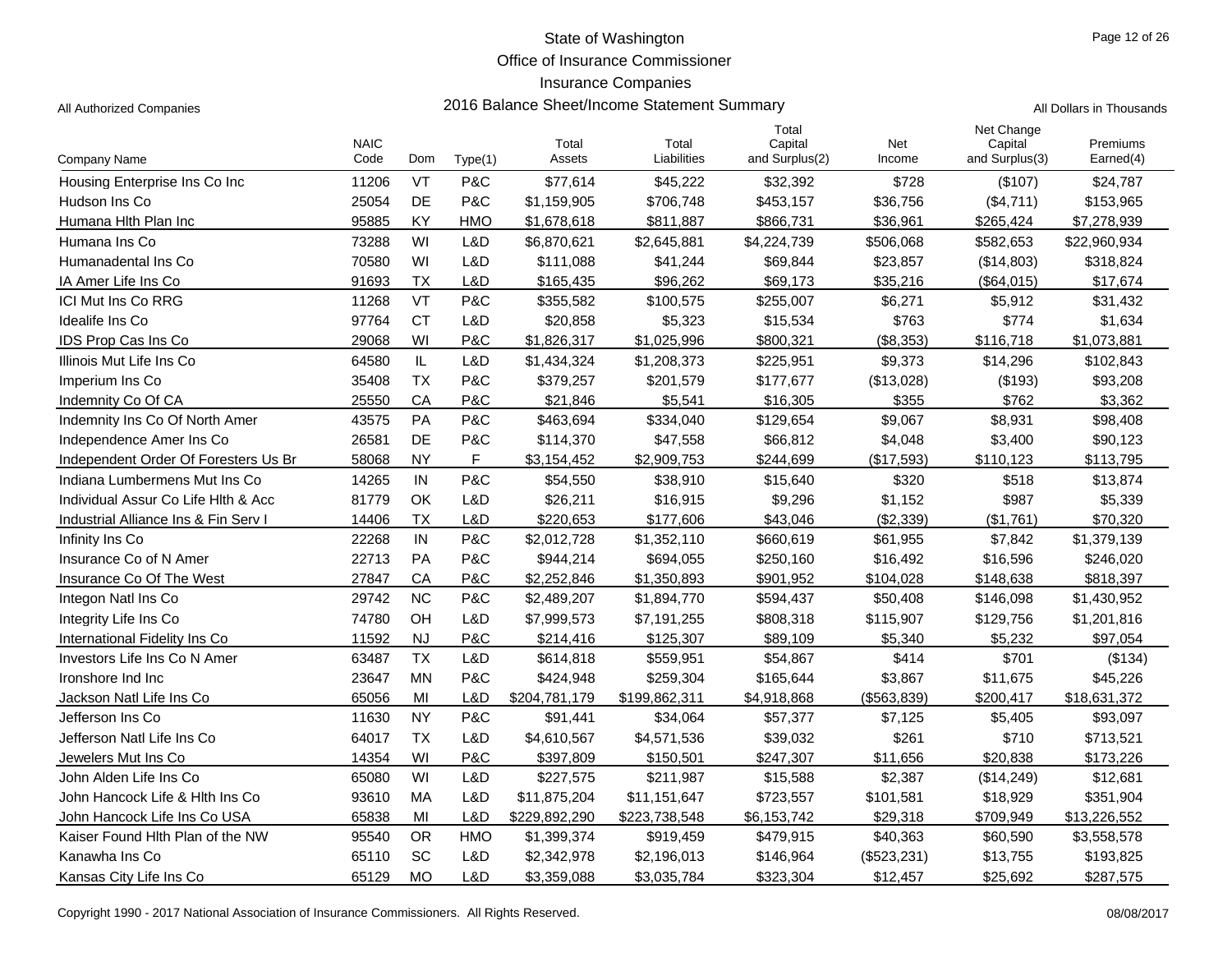Office of Insurance Commissioner

#### Insurance Companies

All Authorized Companies **2016 Balance Sheet/Income Statement Summary** All Dollars in Thousands

Page 13 of 26

|                                 |                     |           |             |                 |                      | Total                     |               | Net Change                |                       |
|---------------------------------|---------------------|-----------|-------------|-----------------|----------------------|---------------------------|---------------|---------------------------|-----------------------|
| Company Name                    | <b>NAIC</b><br>Code | Dom       | Type(1)     | Total<br>Assets | Total<br>Liabilities | Capital<br>and Surplus(2) | Net<br>Income | Capital<br>and Surplus(3) | Premiums<br>Earned(4) |
| Knightbrook Ins Co              | 13722               | DE        | P&C         | \$209,330       | \$148,344            | \$60,986                  | (\$14,825)    | \$14,626                  | \$6,482               |
| Knights Of Columbus             | 58033               | <b>CT</b> | $\mathsf F$ | \$23,626,969    | \$21,679,450         | \$1,947,519               | \$88,691      | \$107,946                 | \$1,221,402           |
| Lafayette Life Ins Co           | 65242               | OH        | L&D         | \$4,911,435     | \$4,622,779          | \$288,655                 | \$2.919       | \$27,229                  | \$569,531             |
| Lancer Ins Co                   | 26077               | IL        | P&C         | \$674,448       | \$474,760            | \$199,688                 | \$15,240      | \$16,699                  | \$260,110             |
| Landcar Cas Co                  | 37109               | <b>UT</b> | P&C         | \$41,741        | \$24,869             | \$16,872                  | \$809         | \$1,308                   | \$8,623               |
| Landcar Life Ins Co             | 92274               | UT        | L&D         | \$21.967        | \$6,287              | \$15,680                  | \$1,098       | \$1,647                   | (\$40)                |
| Lexington Natl Ins Corp         | 37940               | FL        | P&C         | \$58,217        | \$40,742             | \$17,475                  | \$880         | \$565                     | \$13,032              |
| Lexon Ins Co                    | 13307               | <b>TX</b> | P&C         | \$236,338       | \$173,124            | \$63,214                  | \$3,376       | \$10,645                  | \$71,966              |
| Liberty Bankers Life Ins Co     | 68543               | OK        | L&D         | \$1,547,601     | \$1,342,742          | \$204,859                 | \$6,559       | \$6,957                   | \$280,641             |
| Liberty Life Assur Co Of Boston | 65315               | <b>NH</b> | L&D         | \$17,479,290    | \$16,318,330         | \$1,160,960               | \$5,348       | \$194,514                 | \$2,714,543           |
| Liberty Mut Fire Ins Co         | 23035               | WI        | P&C         | \$5,650,732     | \$4,176,151          | \$1,474,581               | \$36,205      | \$75,590                  | \$2,064,978           |
| Liberty Mut Ins Co              | 23043               | МA        | P&C         | \$44,001,882    | \$27,473,676         | \$16,528,205              | \$404,312     | \$712,938                 | \$12,906,111          |
| Liberty Natl Life Ins Co        | 65331               | <b>NE</b> | L&D         | \$7,820,780     | \$7,247,108          | \$573,672                 | \$131,258     | \$47,889                  | \$761,856             |
| Life Ins Co Of N Amer           | 65498               | <b>PA</b> | L&D         | \$8,604,445     | \$7,126,688          | \$1,477,757               | \$111,874     | (\$17,584)                | \$3,751,319           |
| Life Ins Co Of The Southwest    | 65528               | <b>TX</b> | L&D         | \$16,805,444    | \$15,737,562         | \$1,067,881               | \$168,737     | \$226,992                 | \$1,261,380           |
| Life Of The South Ins Co        | 97691               | GA        | L&D         | \$103,382       | \$83,021             | \$20,362                  | \$1,665       | (\$1,312)                 | \$63,081              |
| LifeMap Assur Co                | 97985               | <b>OR</b> | L&D         | \$83,959        | \$45,575             | \$38,384                  | (\$309)       | (\$1,024)                 | \$81,003              |
| LifeSecure Ins Co               | 77720               | MI        | L&D         | \$309,155       | \$276,650            | \$32,504                  | (\$520)       | \$14,527                  | \$61,936              |
| LifeShield Natl Ins Co          | 99724               | OK        | L&D         | \$69,762        | \$45,269             | \$24,492                  | \$1,253       | \$688                     | \$24,378              |
| Lifewise Assur Co               | 94188               | <b>WA</b> | L&D         | \$142,723       | \$34,661             | \$108,063                 | \$11,610      | \$11,531                  | \$118,329             |
| LifeWise Hlth Plan of WA        | 52633               | <b>WA</b> | <b>HCSC</b> | \$121,056       | \$49,898             | \$71,158                  | (\$3,146)     | (\$4,262)                 | \$176,003             |
| Lincoln Benefit Life Co         | 65595               | <b>NE</b> | L&D         | \$11,517,599    | \$10,958,065         | \$559,535                 | \$51,530      | \$4,306                   | \$102,085             |
| Lincoln Heritage Life Ins Co    | 65927               | IL        | L&D         | \$935,388       | \$823,908            | \$111,480                 | \$2,698       | \$1,442                   | \$319,162             |
| Lincoln Life & Ann Co of NY     | 62057               | <b>NY</b> | L&D         | \$13,729,788    | \$12,522,438         | \$1,207,351               | \$378,792     | \$695,119                 | (\$720,822)           |
| Lincoln Natl Life Ins Co        | 65676               | IN        | L&D         | \$221,258,928   | \$213,785,949        | \$7,472,979               | \$789,868     | \$355,857                 | \$17,172,036          |
| Lombard Intl Life Assur Co      | 60232               | PA        | L&D         | \$5,912,320     | \$5,885,931          | \$26,389                  | (\$5,973)     | \$4,652                   | \$555,749             |
| Lone Star Alliance RRG          | 15211               | DC        | P&C         | \$9.075         | \$5,979              | \$3,096                   | (\$203)       | \$1,293                   | \$548                 |
| Loval Amer Life Ins Co          | 65722               | OH        | L&D         | \$272,856       | \$186,583            | \$86,274                  | \$15,579      | \$646                     | \$281,738             |
| Loval Christian Benefit Assn    | 56758               | <b>PA</b> | F           | \$185,373       | \$181,833            | \$3,541                   | (\$750)       | (\$1,606)                 | \$19,322              |
| Lyndon Southern Ins Co          | 10051               | <b>DE</b> | P&C         | \$152,176       | \$100,041            | \$52,135                  | \$7,357       | \$9,513                   | \$81,365              |
| Madison Natl Life Ins Co Inc    | 65781               | WI        | L&D         | \$329,744       | \$150,765            | \$178,978                 | (\$1,615)     | \$62,326                  | \$86,931              |
| Manhattan Life Ins Co           | 65870               | <b>NY</b> | L&D         | \$543,132       | \$492,055            | \$51,077                  | \$13,942      | \$3,938                   | \$125,606             |
| Manhattan Natl Life Ins Co      | 67083               | OH        | L&D         | \$166,415       | \$154,848            | \$11,567                  | (\$157)       | (\$407)                   | \$2,248               |
| Manufacturers Alliance Ins Co   | 36897               | PA        | P&C         | \$200,011       | \$135,136            | \$64,875                  | \$1,845       | \$5,686                   | \$51,678              |
| MAPFRE Life Ins Co              | 85561               | DE        | L&D         | \$21,581        | \$3,444              | \$18,137                  | (\$1,032)     | (\$2,428)                 | \$1,029               |
| Markel Amer Ins Co              | 28932               | VA        | P&C         | \$433,410       | \$288,620            | \$144,790                 | (\$790)       | \$8,328                   | \$162,611             |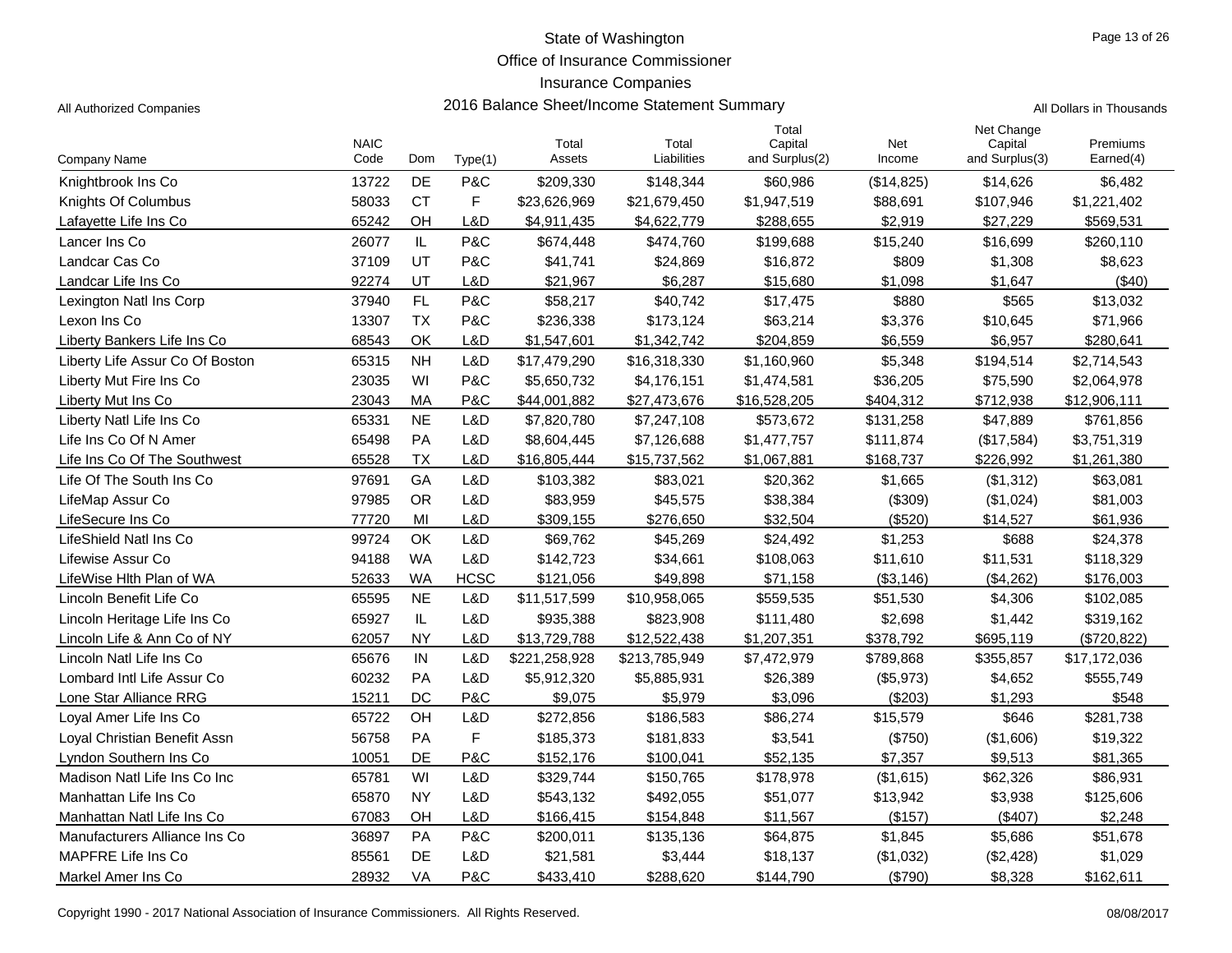Office of Insurance Commissioner

#### Insurance Companies

| All Authorized Companies        |                     |                |         |                 | 2016 Balance Sheet/Income Statement Summary |                                    |               |                                         | All Dollars in Thousands |  |  |
|---------------------------------|---------------------|----------------|---------|-----------------|---------------------------------------------|------------------------------------|---------------|-----------------------------------------|--------------------------|--|--|
| <b>Company Name</b>             | <b>NAIC</b><br>Code | Dom            | Type(1) | Total<br>Assets | Total<br>Liabilities                        | Total<br>Capital<br>and Surplus(2) | Net<br>Income | Net Change<br>Capital<br>and Surplus(3) | Premiums<br>Earned(4)    |  |  |
| Markel Ins Co                   | 38970               | IL             | P&C     | \$1,564,030     | \$1,185,263                                 | \$378,767                          | \$37,606      | \$25,896                                | \$537,063                |  |  |
| Massachusetts Mut Life Ins Co   | 65935               | MA             | L&D     | \$223,670,466   | \$208,246,976                               | \$15,423,490                       | (\$13,883)    | \$440,958                               | \$21,408,423             |  |  |
| MD RRG Inc                      | 12355               | MT             | P&C     | \$24,028        | \$8,366                                     | \$15,662                           | \$1,734       | \$2,632                                 | \$3,771                  |  |  |
| Medamerica Ins Co               | 69515               | PA             | L&D     | \$939,156       | \$907,447                                   | \$31,709                           | (\$1,154)     | (\$2,653)                               | \$64,619                 |  |  |
| Medco Containment Life Ins Co   | 63762               | PA             | L&D     | \$1,688,977     | \$1,226,432                                 | \$462,545                          | \$80,527      | \$59,032                                | \$672,161                |  |  |
| Medical Ins Exch Of CA          | 32433               | CA             | P&C     | \$399,391       | \$221,851                                   | \$177,540                          | \$5,765       | \$3,864                                 | \$50,366                 |  |  |
| Medical Protective Co           | 11843               | IN             | P&C     | \$2,996,141     | \$1,286,663                                 | \$1,709,478                        | \$109,188     | \$138,687                               | \$228,980                |  |  |
| Medico Ins Co                   | 31119               | <b>NE</b>      | L&D     | \$87,269        | \$48,516                                    | \$38,753                           | \$1,763       | \$6,845                                 | \$626                    |  |  |
| Medmarc Cas Ins Co              | 22241               | VT             | P&C     | \$290,178       | \$88,133                                    | \$202,045                          | \$10,646      | \$17,965                                | \$32,479                 |  |  |
| Members Life Ins Co             | 86126               | IA             | L&D     | \$73,916        | \$50,710                                    | \$23,205                           | \$1,051       | \$2,094                                 | (\$21)                   |  |  |
| <b>Mental Hith RRG</b>          | 44237               | <b>VT</b>      | P&C     | \$28,111        | \$11,716                                    | \$16,394                           | \$1,229       | \$1,431                                 | \$3,956                  |  |  |
| Merchants Bonding Co a Mut      | 14494               | ΙA             | P&C     | \$179,174       | \$70,756                                    | \$108,418                          | \$9,991       | \$11,524                                | \$76,103                 |  |  |
| Merchants Natl Bonding Inc      | 11595               | IA             | P&C     | \$29,854        | \$16,092                                    | \$13,762                           | \$1,343       | \$1,468                                 | \$10,378                 |  |  |
| Merit Life Ins Co               | 65951               | IN             | L&D     | \$559,261       | \$425,893                                   | \$133,369                          | \$19,846      | \$10,532                                | \$127,362                |  |  |
| Meritplan Ins Co                | 24821               | CA             | P&C     | \$13,751        | \$482                                       | \$13,269                           | \$158         | \$160                                   | $($ \$6)                 |  |  |
| Metlife Ins Co USA              | 87726               | DE             | L&D     | \$170,909,597   | \$166,535,147                               | \$4,374,450                        | \$1,186,052   | (\$1,567,564)                           | \$8,528,544              |  |  |
| Metromile Ins Co                | 16187               | DE             | P&C     | \$18,496        | \$5,268                                     | \$13,228                           | (\$2,933)     | (\$1,857)                               | \$1,553                  |  |  |
| Metropolitan Life Ins Co        | 65978               | <b>NY</b>      | L&D     | \$396,366,830   | \$385,172,011                               | \$11,194,820                       | \$3,444,218   | (\$3,290,173)                           | \$24,891,230             |  |  |
| Metropolitan Prop & Cas Ins Co  | 26298               | R <sub>1</sub> | P&C     | \$5,630,703     | \$3,359,614                                 | \$2,271,089                        | \$131,262     | (\$64,382)                              | \$3,527,711              |  |  |
| Metropolitan Tower Life Ins Co  | 97136               | DE             | L&D     | \$4,403,665     | \$3,735,008                                 | \$668,656                          | \$8,459       | (\$41,116)                              | \$19,410                 |  |  |
| <b>MGIC Ind Corp</b>            | 18740               | WI             | P&C     | \$140,015       | \$50,090                                    | \$89,925                           | \$1,529       | (\$1,099)                               | \$11,391                 |  |  |
| Mid Century Ins Co              | 21687               | CA             | P&C     | \$3,980,552     | \$2,927,801                                 | \$1,052,751                        | \$28,394      | \$29,108                                | \$2,421,198              |  |  |
| Mid Continent Cas Co            | 23418               | OH             | P&C     | \$499,831       | \$348,813                                   | \$151,018                          | \$16,348      | (\$2,593)                               | \$121,664                |  |  |
| Mid West Natl Life Ins Co Of TN | 66087               | TX             | L&D     | \$86.086        | \$68,967                                    | \$17,119                           | (\$17,994)    | (\$54,390)                              | \$8,826                  |  |  |
| Middlesex Ins Co                | 23434               | WI             | P&C     | \$717,686       | \$470,869                                   | \$246,817                          | \$12,184      | (\$3,043)                               | \$196,574                |  |  |
| Midland Natl Life Ins Co        | 66044               | IA             | L&D     | \$51,098,306    | \$47,999,181                                | \$3,099,125                        | \$546,417     | \$242,133                               | \$4,954,402              |  |  |

| Mid Continent Cas Co            | 23418 | OH        | P&C         | \$499,831    | \$348,813    | \$151,018   | \$16,348   | (\$2,593)     | \$121,664   |
|---------------------------------|-------|-----------|-------------|--------------|--------------|-------------|------------|---------------|-------------|
| Mid West Natl Life Ins Co Of TN | 66087 | ТX        | L&D         | \$86,086     | \$68,967     | \$17.119    | (\$17,994) | (\$54,390)    | \$8.826     |
| Middlesex Ins Co                | 23434 | WI        | P&C         | \$717.686    | \$470.869    | \$246.817   | \$12.184   | (\$3,043)     | \$196,574   |
| Midland Natl Life Ins Co        | 66044 | IA        | L&D         | \$51,098,306 | \$47,999,181 | \$3,099,125 | \$546,417  | \$242,133     | \$4,954,402 |
| Midwestern United Life Ins Co   | 66109 | IN        | L&D         | \$234,433    | \$103.055    | \$131,379   | \$3,696    | \$3,694       | \$3,137     |
| Milwaukee Cas Ins Co            | 26662 | WI        | P&C         | \$88,412     | \$61.651     | \$26,762    | \$3,740    | \$4,534       | \$36,669    |
| Minnesota Life Ins Co           | 66168 | MN        | L&D         | \$40,438,053 | \$37,466,451 | \$2,971,602 | \$82,323   | \$205,197     | \$6,239,201 |
| Mitsui Sumitomo Ins Co of Amer  | 20362 | <b>NY</b> | P&C.        | \$929.647    | \$581.471    | \$348,176   | \$25,498   | \$12.864      | \$192,590   |
| Mitsui Sumitomo Ins USA Inc.    | 22551 | <b>NY</b> | P&C.        | \$135,037    | \$71.117     | \$63,920    | \$1.671    | \$1,539       | \$24.074    |
| MML Bay State Life Ins Co       | 70416 | CT        | L&D         | \$4,814,287  | \$4,525,993  | \$288.294   | \$20,255   | \$56,993      | (\$105,854) |
| Moda Hith Plan Inc              | 47098 | OR        | <b>HCSC</b> | \$366,378    | \$288,806    | \$77.573    | (\$12,905) | \$10,554      | \$903.915   |
| Modern Woodmen Of Amer          | 57541 | IL        | F.          | \$15,401,301 | \$13,768,519 | \$1,632,782 | \$28,245   | \$41,531      | \$1.041.195 |
| Molina Hithcare of WA Inc       | 96270 | <b>WA</b> | <b>HMO</b>  | \$685,593    | \$449,703    | \$235,890   | \$8,152    | \$45,062      | \$2,307,844 |
| Monterey Ins Co                 | 23540 | CA        | P&C         | \$83,650     | \$50,456     | \$33,195    | $($ \$976) | $($ \$863 $)$ | \$40,114    |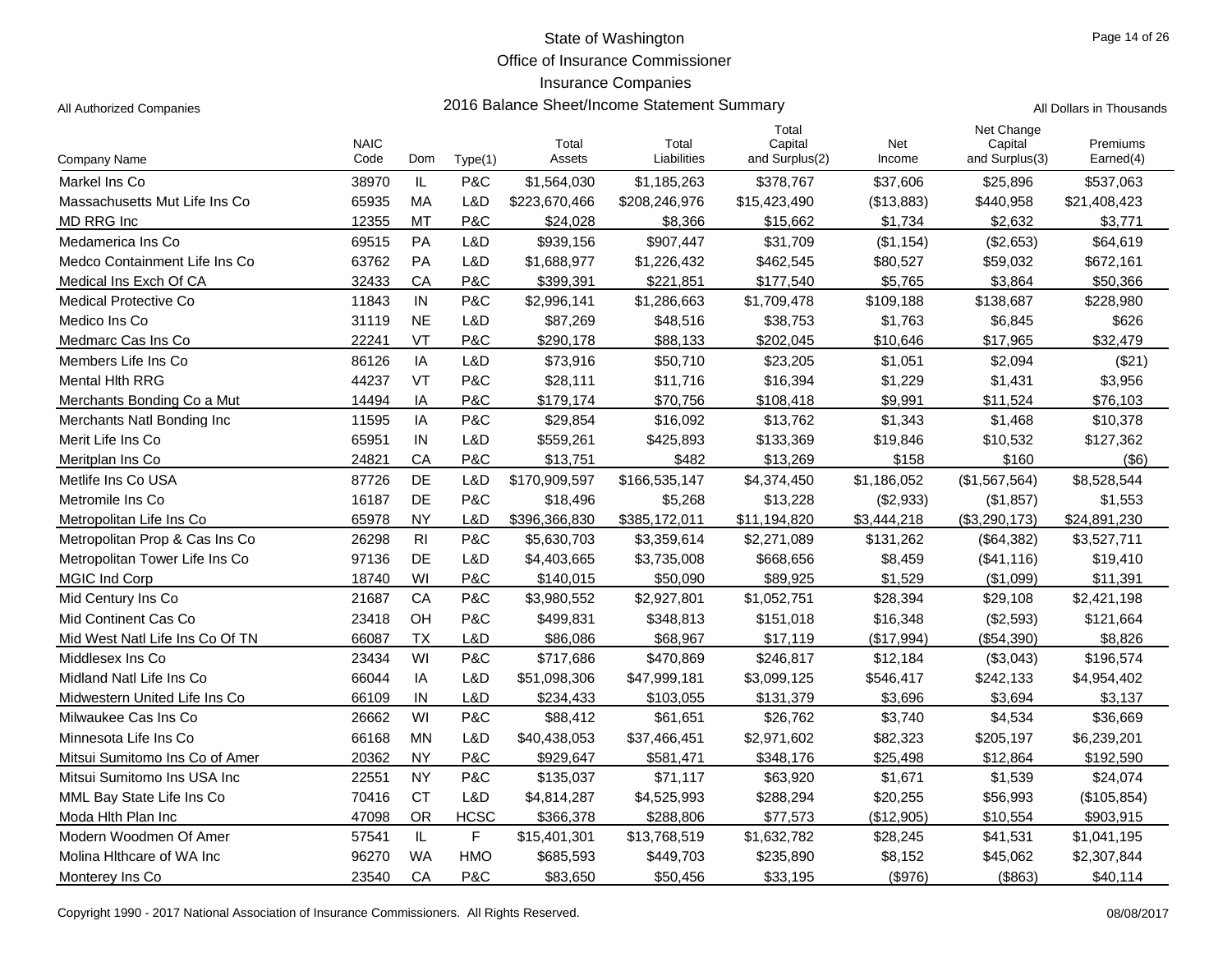Office of Insurance Commissioner

### Insurance Companies

All Authorized Companies **2016 Balance Sheet/Income Statement Summary** All Dollars in Thousands

| Company Name                         | <b>NAIC</b><br>Code | Dom       | Type(1) | Total<br>Assets | Total<br>Liabilities | Total<br>Capital<br>and Surplus(2) | Net<br>Income | Net Change<br>Capital<br>and Surplus(3) | Premiums<br>Earned(4) |
|--------------------------------------|---------------------|-----------|---------|-----------------|----------------------|------------------------------------|---------------|-----------------------------------------|-----------------------|
| Mony Life Ins Co                     | 66370               | <b>NY</b> | L&D     | \$7,386,894     | \$6,921,905          | \$464,988                          | \$59,300      | \$9,136                                 | \$239,817             |
| Mony Life Ins Co Of Amer             | 78077               | AZ        | L&D     | \$3,155,553     | \$2,836,981          | \$318,572                          | (\$14,409)    | (\$34,265)                              | \$457,914             |
| Mortgage Guar Ins Corp               | 29858               | WI        | P&C     | \$4,475,662     | \$2,970,932          | \$1,504,729                        | \$68,340      | (\$69,161)                              | \$808,394             |
| Motorists Commercial Mut Ins Co      | 13331               | OH        | P&C     | \$354,654       | \$197,966            | \$156,688                          | \$4,559       | \$6,593                                 | \$132,583             |
| Motors Ins Corp                      | 22012               | MI        | P&C     | \$2,037,991     | \$1,292,531          | \$745,461                          | \$50,438      | (\$1,349)                               | \$452,067             |
| Mountain States Hithcare Recip RRG   | 11585               | MT        | P&C     | \$102,958       | \$70,750             | \$32,208                           | (\$14,713)    | (\$14,883)                              | \$23,069              |
| Mutual Of Amer Life Ins Co           | 88668               | <b>NY</b> | L&D     | \$19,041,784    | \$18,048,363         | \$993,422                          | \$16,359      | (\$38,767)                              | \$2,263,872           |
| Mutual Of Enumclaw Ins Co            | 14761               | <b>OR</b> | P&C     | \$745,340       | \$419,009            | \$326,331                          | \$9,920       | \$36,304                                | \$379,598             |
| Mutual Of Omaha Ins Co               | 71412               | <b>NE</b> | L&D     | \$7,278,931     | \$4,230,647          | \$3,048,285                        | \$103,424     | \$185,514                               | \$2,726,458           |
| Mutual Trust Life Ins Co a Pan Amer  | 66427               | IL        | L&D     | \$1,959,783     | \$1,814,970          | \$144,814                          | \$3,391       | \$6,843                                 | \$159,674             |
| <b>NASW RRG Inc</b>                  | 14366               | DC        | P&C     | \$13,938        | \$3,848              | \$10,090                           | \$265         | \$5,265                                 | \$2,409               |
| National Benefit Life Ins Co         | 61409               | <b>NY</b> | L&D     | \$513,918       | \$349,602            | \$164,316                          | \$16,415      | (\$5,418)                               | \$73,985              |
| National Catholic Soc Of Foresters   | 57568               | IL        | F       | \$173,559       | \$157,224            | \$16,335                           | \$1,901       | \$2,418                                 | \$5,695               |
| National Continental Ins Co          | 10243               | <b>NY</b> | P&C     | \$135,122       | \$71,083             | \$64,039                           | \$12,539      | \$12,334                                | \$13,843              |
| National Farmers Union Life Ins Co   | 66540               | <b>TX</b> | L&D     | \$203,210       | \$160,735            | \$42,475                           | \$3.542       | $($ \$900)                              | \$7,058               |
| National Farmers Union Prop & Cas    | 16217               | WI        | P&C     | \$149,312       | \$104,078            | \$45,235                           | \$1,770       | \$1,963                                 | \$50,245              |
| National Guardian Life Ins Co        | 66583               | WI        | L&D     | \$3.657.859     | \$3,364,593          | \$293,265                          | \$18,051      | \$22,183                                | \$553,036             |
| National Ind Co                      | 20087               | <b>NE</b> | P&C     | \$178,623,328   | \$77,337,422         | \$101,285,906                      | \$7,577,100   | \$11,457,287                            | \$19,370,784          |
| National Independent Truckers IC RRG | 11197               | SC        | P&C     | \$13,975        | \$6,122              | \$7,853                            | \$164         | \$530                                   | \$3,877               |
| National Interstate Ins Co           | 32620               | OH        | P&C     | \$1,286,549     | \$949,583            | \$336,966                          | \$16,146      | \$41,369                                | \$298,151             |
| National Liab & Fire Ins Co          | 20052               | <b>CT</b> | P&C     | \$2,605,369     | \$1,478,746          | \$1,126,622                        | \$89,417      | \$169,538                               | \$669,580             |
| National Life Ins Co                 | 66680               | VT        | L&D     | \$9,276,887     | \$7,351,659          | \$1,925,228                        | (\$51, 129)   | \$147,221                               | \$331,101             |
| National Mortgage Ins Corp           | 13695               | WI        | P&C     | \$634,839       | \$247,801            | \$387,037                          | (\$28,498)    | \$20,147                                | \$97,278              |
| National Public Finance Guar Corp    | 23825               | <b>NY</b> | P&C     | \$4,355,203     | \$1,624,364          | \$2,730,839                        | \$191,809     | \$253,296                               | \$275,384             |
| National Specialty Ins Co            | 22608               | <b>TX</b> | P&C     | \$86,550        | \$37,660             | \$48,890                           | \$2,823       | \$2,871                                 | \$26,442              |
| National Teachers Assoc Life Ins Co  | 87963               | <b>TX</b> | L&D     | \$510,506       | \$408,076            | \$102,431                          | \$11,158      | \$10,347                                | \$129,221             |
| National Title Ins Of NY Inc         | 51020               | <b>NY</b> | T.      | \$129,928       | \$67,174             | \$62,754                           | \$4,359       | \$4,673                                 | \$82,339              |
| National Union Fire Ins Co Of Pitts  | 19445               | PA        | P&C     | \$26,517,336    | \$20,549,927         | \$5,967,409                        | (\$72,635)    | (\$715, 422)                            | \$5,099,888           |
| National Western Life Ins Co         | 66850               | CO        | L&D     | \$10,820,603    | \$9,569,242          | \$1,251,361                        | \$88,712      | \$80,158                                | \$980,216             |
| Nationwide Life & Ann Ins Co         | 92657               | OH        | L&D     | \$14,466,199    | \$13,497,951         | \$968,248                          | (\$226,643)   | \$233,201                               | \$3,563,664           |
| Nationwide Life Ins Co               | 66869               | OH        | L&D     | \$133,344,875   | \$128,136,433        | \$5,208,442                        | \$750,997     | \$641,921                               | \$9,868,056           |
| Nationwide Mut Fire Ins Co           | 23779               | OH        | P&C     | \$6,121,629     | \$3,450,008          | \$2,671,622                        | \$12,444      | \$67,288                                | \$2,303,252           |
| Nationwide Mut Ins Co                | 23787               | OH        | P&C     | \$37,185,213    | \$24,494,875         | \$12,690,338                       | (\$314,581)   | \$374,463                               | \$15,930,827          |
| Natl Foundation Life Ins Co          | 98205               | <b>TX</b> | L&D     | \$33,805        | \$13,856             | \$19,950                           | \$5,399       | \$3,470                                 | \$40,107              |
| NAU Country Ins Co                   | 25240               | <b>MN</b> | P&C     | \$1,342,316     | \$1,005,069          | \$337,247                          | \$13,984      | \$27,929                                | \$386,890             |
| Navigators Ins Co.                   | 42307               | <b>NY</b> | P&C     | \$2,808,119     | \$1,781,300          | \$1,026,819                        | \$80,698      | \$76,553                                | \$798,151             |

Copyright 1990 - 2017 National Association of Insurance Commissioners. All Rights Reserved. 08/08/2017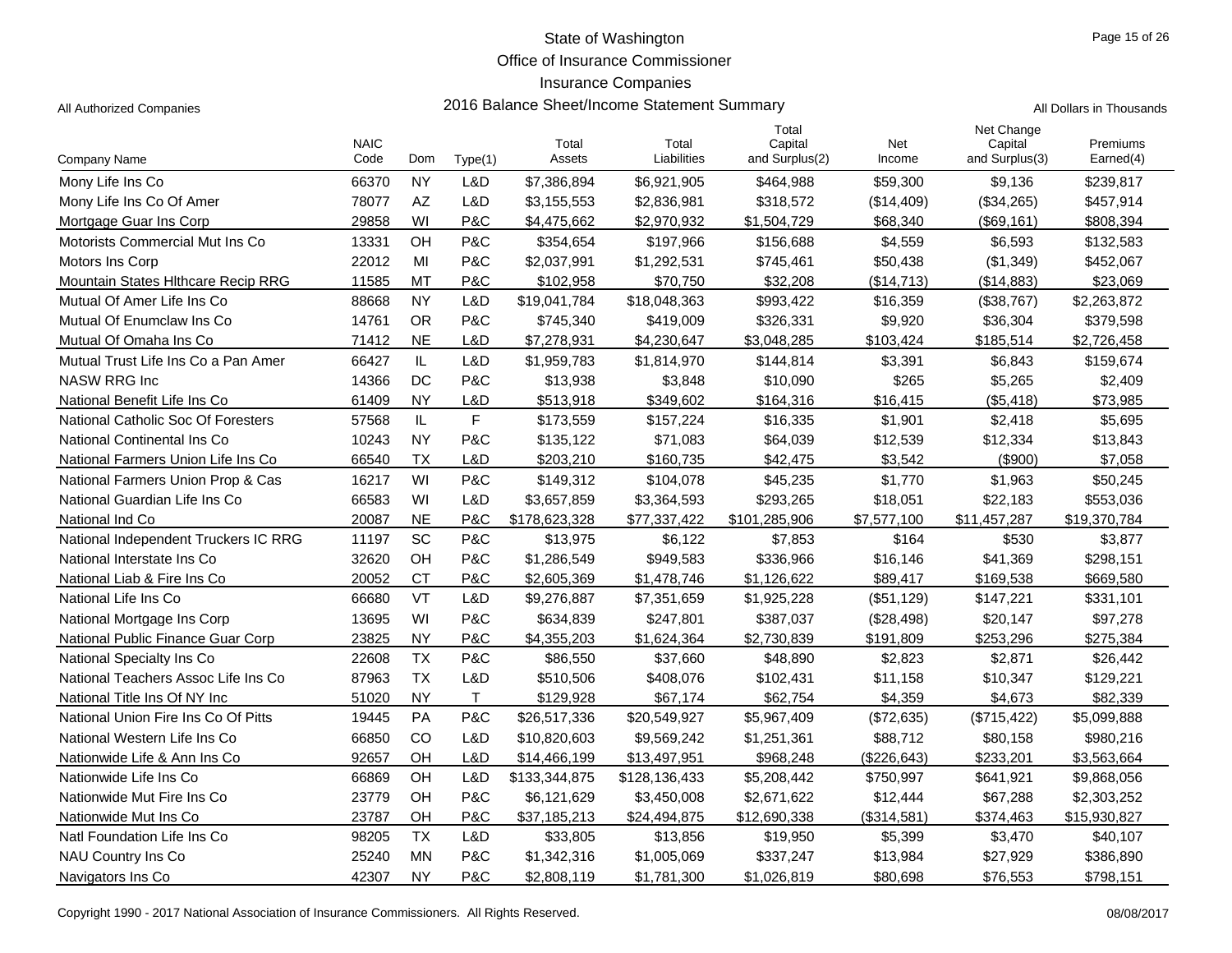Office of Insurance Commissioner

### Insurance Companies

All Authorized Companies **2016 Balance Sheet/Income Statement Summary** A

|  | All Dollars in Thousands |
|--|--------------------------|
|  |                          |

|                                    | <b>NAIC</b> |           |             | Total         | Total         | Total<br>Capital | Net        | Net Change<br>Capital | Premiums     |
|------------------------------------|-------------|-----------|-------------|---------------|---------------|------------------|------------|-----------------------|--------------|
| Company Name                       | Code        | Dom       | Type(1)     | Assets        | Liabilities   | and Surplus(2)   | Income     | and Surplus(3)        | Earned(4)    |
| <b>NCMIC Ins Co</b>                | 15865       | IA        | P&C         | \$732,656     | \$440,275     | \$292,380        | \$29,211   | \$30,649              | \$141,808    |
| New England Life Ins Co            | 91626       | MA        | L&D         | \$9,801,685   | \$9,346,852   | \$454,833        | \$108,842  | (\$177,084)           | \$187,927    |
| New Era Life Ins Co                | 78743       | <b>TX</b> | L&D         | \$504,188     | \$429,099     | \$75,089         | \$4,533    | \$4,346               | \$190,335    |
| New Home Warranty Ins Co a RRG     | 13792       | DC        | P&C         | \$21,377      | \$14,802      | \$6,575          | \$175      | \$306                 | \$1,673      |
| New York Life Ins & Ann Corp       | 91596       | DE        | L&D         | \$141,352,944 | \$132,628,429 | \$8,724,515      | \$777,688  | \$578,691             | \$12,732,145 |
| New York Life Ins Co               | 66915       | <b>NY</b> | L&D         | \$170,761,835 | \$150,654,274 | \$20,107,561     | \$298.027  | \$611,626             | \$15,440,137 |
| New York Marine & Gen Ins Co.      | 16608       | <b>NY</b> | P&C         | \$1,277,933   | \$922,567     | \$355,366        | (\$28,623) | (\$23,865)            | \$395,720    |
| NGM Ins Co                         | 14788       | FL        | P&C         | \$2,468,023   | \$1,428,616   | \$1,039,407      | \$95       | \$18,769              | \$1,029,581  |
| Norcal Mut Ins Co                  | 33200       | CA        | P&C         | \$1,562,060   | \$856,954     | \$705,105        | \$136,064  | \$34,957              | \$327,117    |
| North Amer Co Life & Hith Ins      | 66974       | IA        | L&D         | \$22,182,255  | \$20,772,158  | \$1,410,097      | \$97,371   | \$280,797             | \$2,992,974  |
| North Amer Specialty Ins Co        | 29874       | <b>NH</b> | P&C         | \$488,064     | \$174,423     | \$313,641        | \$7,218    | (\$81,705)            | \$208        |
| North Amer Title Ins Co            | 50130       | CA        | T.          | \$122,094     | \$48,094      | \$74,000         | \$10,517   | \$16,327              | \$224,673    |
| North River Ins Co.                | 21105       | <b>NJ</b> | P&C         | \$1,051,367   | \$766,414     | \$284,953        | (\$6,589)  | (\$21,284)            | \$389,300    |
| Northland Ins Co                   | 24015       | <b>CT</b> | P&C         | \$1,176,903   | \$641,800     | \$535,103        | \$52,683   | (\$8,939)             | \$260,374    |
| Northwest Dentists Ins Co.         | 32417       | <b>WA</b> | P&C         | \$22,062      | \$11,705      | \$10,358         | (\$1,455)  | (\$1,211)             | \$6,014      |
| Northwestern Long Term Care Ins Co | 69000       | WI        | L&D         | \$172,726     | \$90,499      | \$82,227         | \$2,589    | \$2,729               | \$160        |
| Northwestern Mut Life Ins Co       | 67091       | WI        | L&D         | \$250,507,191 | \$230,277,607 | \$20,229,584     | \$810,131  | \$569,960             | \$17,660,628 |
| NYLife Ins Co Of AZ                | 81353       | AZ        | L&D         | \$182,926     | \$78,993      | \$103,933        | \$12,367   | \$12,757              | \$18,497     |
| Occidental Fire & Cas Co Of NC     | 23248       | <b>NC</b> | P&C         | \$602,812     | \$430,122     | \$172,690        | \$7,689    | \$27,228              | \$49,421     |
| Occidental Life Ins Co Of NC       | 67148       | <b>TX</b> | L&D         | \$254,589     | \$226,023     | \$28,566         | \$1,325    | (\$3,157)             | \$36,332     |
| Oceanus Ins Co A RRG               | 12189       | SC        | P&C         | \$54,903      | \$47,237      | \$7,666          | \$506      | (\$2,625)             | \$14,303     |
| Ohio Cas Ins Co                    | 24074       | <b>NH</b> | P&C         | \$5,641,631   | \$3,919,721   | \$1,721,911      | \$73,210   | \$84,481              | \$2,064,978  |
| Ohio Farmers Ins Co                | 24104       | OH        | P&C         | \$2,964,704   | \$752,836     | \$2,211,868      | \$62,979   | \$214,726             | \$339,464    |
| Ohio Ind Co                        | 26565       | OH        | P&C         | \$152,000     | \$106,444     | \$45,555         | \$9,061    | \$67                  | \$81,957     |
| <b>Ohio Natl Life Assur Corp</b>   | 89206       | OH        | L&D         | \$3,956,974   | \$3,679,023   | \$277,951        | \$14,116   | (\$3,557)             | \$253,398    |
| Ohio Natl Life Ins Co              | 67172       | OH        | L&D         | \$29,061,741  | \$27,979,650  | \$1,082,091      | \$36,427   | (\$5,130)             | \$2,180,838  |
| Old Amer Ins Co                    | 67199       | MO        | L&D         | \$258,567     | \$232.253     | \$26,314         | (\$1,076)  | \$3,329               | \$81,751     |
| Old Republic Gen Ins Corp          | 24139       | IL        | P&C         | \$2,021,158   | \$1,464,368   | \$556,790        | \$53,024   | \$56,620              | \$196,269    |
| Old Republic Ins Co                | 24147       | <b>PA</b> | P&C         | \$2,813,768   | \$1,706,888   | \$1,106,880      | \$106,482  | \$72,893              | \$435,173    |
| Old Republic Life Ins Co.          | 67261       | IL        | L&D         | \$124,958     | \$93,529      | \$31,428         | \$2,312    | \$4,418               | \$19,421     |
| Old Republic Natl Title Ins Co     | 50520       | FL        | $\mathsf T$ | \$1,187,321   | \$668,700     | \$518,621        | \$107,450  | \$61,248              | \$2,049,779  |
| Old Republic Surety Co.            | 40444       | WI        | P&C         | \$122,947     | \$58,713      | \$64,235         | \$7,641    | \$5,887               | \$47,504     |
| Omaha Ins Co                       | 13100       | <b>NE</b> | L&D         | \$99,152      | \$49,950      | \$49,203         | (\$5,441)  | (\$4,904)             | \$44,423     |
| Omni Ins Co                        | 39098       | IL        | P&C         | \$118,324     | \$96,247      | \$22,077         | (\$14,001) | (\$43,821)            | \$54,244     |
| Oms Natl Ins Co Rrg                | 44121       | IL        | P&C         | \$418,975     | \$180,719     | \$238,256        | \$13,847   | \$21,493              | \$67,253     |
| OneCIS Ins Co                      | 15385       | IL        | P&C         | \$21,464      | \$2,307       | \$19,157         | \$2,868    | (\$1,204)             | \$3          |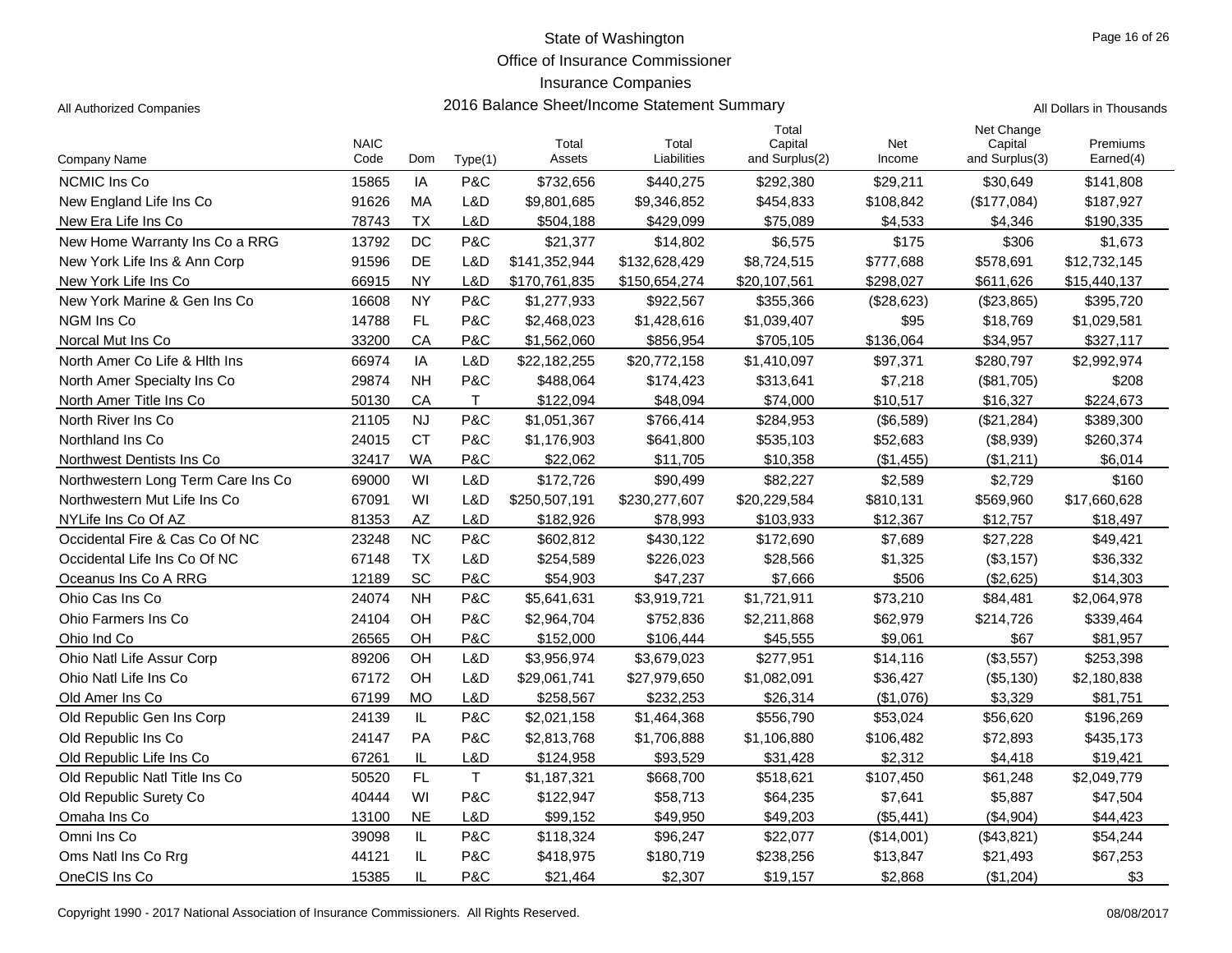Office of Insurance Commissioner

### Insurance Companies

All Authorized Companies **2016 Balance Sheet/Income Statement Summary** All Dollars in Thousands

|  | ll Dollare in Thousands |
|--|-------------------------|

|                                      | <b>NAIC</b> |           |         | Total         | Total         | Total<br>Capital | Net           | Net Change<br>Capital | Premiums    |
|--------------------------------------|-------------|-----------|---------|---------------|---------------|------------------|---------------|-----------------------|-------------|
| <b>Company Name</b>                  | Code        | Dom       | Type(1) | Assets        | Liabilities   | and Surplus(2)   | Income        | and Surplus(3)        | Earned(4)   |
| Onyx Ins Co Inc a RRG                | 15208       | <b>TN</b> | P&C     | \$29,247      | \$23,457      | \$5,790          | (\$2,152)     | \$747                 | \$15,056    |
| Ooida RRG Inc                        | 10353       | <b>VT</b> | P&C     | \$94,217      | \$71,534      | \$22,683         | \$3,255       | \$2,890               | \$17,851    |
| Ophthalmic Mut Ins Co RRG            | 44105       | VT        | P&C     | \$281,977     | \$76,168      | \$205,810        | \$11,232      | \$13,096              | \$38,957    |
| Oregon Mut Ins Co                    | 14907       | <b>OR</b> | P&C     | \$212,982     | \$144,341     | \$68,640         | \$1,544       | \$380                 | \$123,402   |
| Oxford Life Ins Co                   | 76112       | AZ        | L&D     | \$1,684,348   | \$1,495,069   | \$189,279        | \$17,473      | \$16,997              | \$314,703   |
| Pacific Employers Ins Co             | 22748       | PA        | P&C     | \$3,774,236   | \$2,454,363   | \$1,319,872      | \$114,623     | \$79,500              | \$875,832   |
| Pacific Guardian Life Ins Co Ltd     | 64343       | HI        | L&D     | \$543,096     | \$436,015     | \$107,082        | \$5,234       | (\$1,390)             | \$74,271    |
| Pacific Ind Co                       | 20346       | WI        | P&C     | \$6,555,132   | \$3,628,513   | \$2,926,619      | \$417,824     | (\$3,627)             | \$1,295,105 |
| Pacific Life & Ann Co                | 97268       | AZ        | L&D     | \$6,582,776   | \$6,043,345   | \$539,430        | \$41.169      | \$7,891               | \$463,538   |
| Pacific Life Ins Co                  | 67466       | <b>NE</b> | L&D     | \$118,628,447 | \$110,080,027 | \$8,548,420      | \$849,987     | \$785,941             | \$8,300,488 |
| Pacific Specialty Ins Co             | 37850       | CA        | P&C     | \$314,193     | \$182,166     | \$132,026        | \$17,588      | (\$937)               | \$185,388   |
| Pacific Star Ins Co                  | 29793       | WI        | P&C     | \$13,855      | \$3,428       | \$10,427         | \$100         | \$100                 | \$1,399     |
| Pacificare Life & Hith Ins Co        | 70785       | IN        | L&D     | \$189,203     | \$8,366       | \$180,837        | \$3,225       | (\$16,528)            | \$14,261    |
| PACO Assur Co Inc                    | 10222       | IL        | P&C     | \$68,090      | \$34,799      | \$33,291         | \$3,157       | (\$208)               | \$9,614     |
| Palomar Specialty Ins Co             | 20338       | <b>OR</b> | P&C     | \$121.077     | \$53,829      | \$67.247         | (\$2.324)     | (\$2,375)             | \$32,378    |
| Pan Amer Assur Co                    | 93459       | LA        | L&D     | \$24,407      | \$6,150       | \$18,257         | \$612         | \$558                 | \$32        |
| Pan Amer Life Ins Co                 | 67539       | LA        | L&D     | \$1,260,901   | \$1,016,340   | \$244,561        | \$21,341      | (\$365)               | \$226,506   |
| Park Avenue Life Ins Co              | 60003       | <b>DE</b> | L&D     | \$267,601     | \$204,070     | \$63,530         | \$5,666       | \$12,856              | \$2,161     |
| PartnerRe Amer Ins Co                | 11835       | DE        | P&C     | \$370,945     | \$254,990     | \$115,955        | \$771         | (\$12,399)            | \$32,043    |
| Paul Revere Life Ins Co              | 67598       | MA        | L&D     | \$3,790,415   | \$3,539,019   | \$251,396        | \$65,620      | (\$6,315)             | \$95,160    |
| Pavonia Life Ins Co of MI            | 93777       | MI        | L&D     | \$1,057,410   | \$994,216     | \$63,194         | \$4.295       | \$7,784               | \$64,616    |
| PCH Mut Ins Co Inc RRG               | 11973       | VT        | P&C     | \$6,815       | \$3,774       | \$3,041          | \$355         | \$469                 | \$2,615     |
| Peerless Ins Co                      | 24198       | <b>NH</b> | P&C     | \$13,330,783  | \$9,791,897   | \$3,538,886      | \$154,288     | \$222,136             | \$5,162,444 |
| Pemco Mut Ins Co                     | 24341       | WA        | P&C     | \$740,732     | \$458,700     | \$282,032        | \$24,118      | \$23,027              | \$408,997   |
| Penn Amer Ins Co                     | 32859       | PA        | P&C     | \$138,689     | \$58,795      | \$79,894         | $($ \$569 $)$ | (\$3,249)             | \$25,614    |
| Penn Ins & Ann Co                    | 93262       | <b>DE</b> | L&D     | \$4,371,819   | \$3,977,899   | \$393,919        | (\$4,191)     | \$30,857              | \$427,335   |
| Penn Mut Life Ins Co                 | 67644       | PA        | L&D     | \$19,105,797  | \$17,365,181  | \$1,740,616      | \$99,361      | (\$47,076)            | \$1,260,809 |
| Pennsylvania Life Ins Co             | 67660       | PA        | L&D     | \$53,981      | \$23,445      | \$30,537         | \$8,040       | \$2,477               | (\$676)     |
| Pennsylvania Lumbermens Mut Ins      | 14974       | PA        | P&C     | \$466,279     | \$347,185     | \$119,093        | \$13,759      | \$12,845              | \$138,055   |
| Pennsylvania Manufacturers Assoc Ins | 12262       | PA        | P&C     | \$929,588     | \$645,860     | \$283.728        | \$274         | \$31,993              | \$155,035   |
| Pennsylvania Manufacturers Ind Co    | 41424       | PA        | P&C     | \$211,349     | \$136,420     | \$74,929         | \$2,392       | \$5,434               | \$51,678    |
| Pennsylvania Natl Mut Cas Ins Co     | 14990       | PA        | P&C     | \$1,279,711   | \$667,757     | \$611,954        | \$29,399      | \$40,541              | \$335,363   |
| Permanent Gen Assur Corp             | 37648       | OН        | P&C     | \$417,927     | \$285,952     | \$131,975        | (\$17,303)    | \$19,284              | \$303,471   |
| Pharmacists Life Ins Co              | 90247       | IA        | L&D     | \$101,558     | \$94,253      | \$7,305          | (\$123)       | \$156                 | \$5,389     |
| <b>Pharmacists Mut Ins Co</b>        | 13714       | IA        | P&C     | \$291,130     | \$175,890     | \$115,240        | \$8,461       | \$9,462               | \$99,347    |
| Philadelphia Amer Life Ins Co        | 67784       | <b>TX</b> | L&D     | \$263,269     | \$229,051     | \$34,218         | \$1,380       | \$290                 | \$141,075   |

Copyright 1990 - 2017 National Association of Insurance Commissioners. All Rights Reserved. 08/08/2017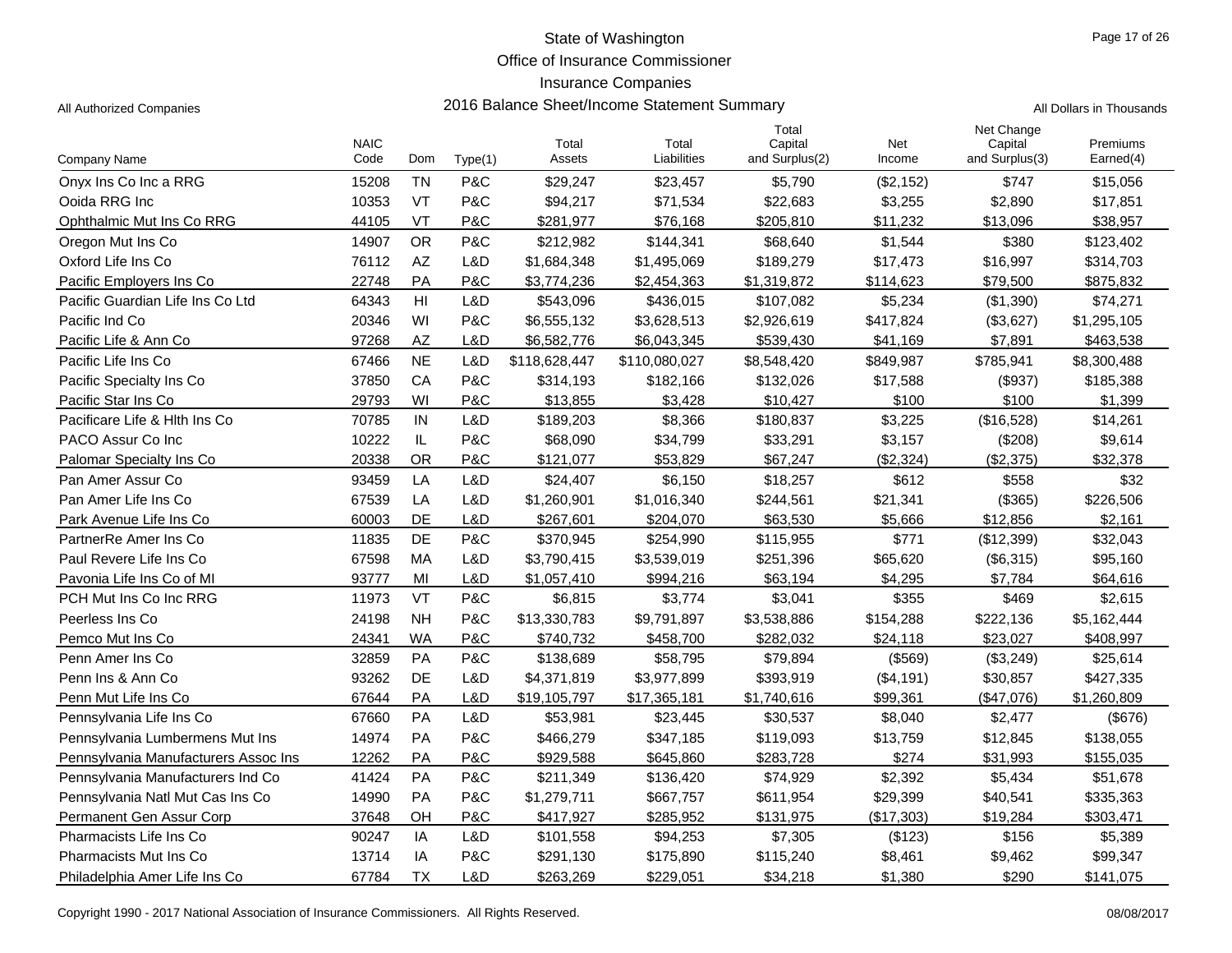Office of Insurance Commissioner

### Insurance Companies

|                                         | <b>NAIC</b> |           |             | Total         | Total         | Total<br>Capital | Net        | Net Change<br>Capital | Premiums      |
|-----------------------------------------|-------------|-----------|-------------|---------------|---------------|------------------|------------|-----------------------|---------------|
| Company Name                            | Code        | Dom       | Type(1)     | Assets        | Liabilities   | and Surplus(2)   | Income     | and Surplus(3)        | Earned(4)     |
| Philadelphia Ind Ins Co                 | 18058       | <b>PA</b> | P&C         | \$8,081,000   | \$5,809,504   | \$2,271,497      | \$347,680  | \$223,976             | \$2,766,096   |
| PHL Variable Ins Co                     | 93548       | <b>CT</b> | L&D         | \$6,386,822   | \$6,220,089   | \$166,733        | (\$69,942) | (\$27,792)            | (\$1,057,767) |
| Phoenix Ins Co                          | 25623       | <b>CT</b> | P&C         | \$4,184,071   | \$2,465,676   | \$1,718,395      | \$215,894  | (\$27,642)            | \$1,067,407   |
| Phoenix Life & Ann Co.                  | 93734       | <b>CT</b> | L&D         | \$31,841      | \$20,952      | \$10,889         | ( \$1)     | (\$10,729)            | (\$192)       |
| Phoenix Life Ins Co                     | 67814       | <b>NY</b> | L&D         | \$12,450,786  | \$12,057,618  | \$393,168        | \$51,862   | \$11,120              | \$299,735     |
| Physicians Ins A Mut Co.                | 40738       | <b>WA</b> | P&C         | \$502,299     | \$270,233     | \$232,066        | \$8,069    | \$12,110              | \$78,438      |
| Physicians Life Ins Co                  | 72125       | <b>NE</b> | L&D         | \$1,596,431   | \$1,445,652   | \$150,779        | \$13,188   | \$12,882              | \$296,521     |
| Physicians Mut Ins Co                   | 80578       | <b>NE</b> | L&D         | \$2,208,570   | \$1,289,404   | \$919,166        | \$29,142   | \$33,643              | \$454,477     |
| Pioneer Amer Ins Co                     | 67873       | <b>TX</b> | L&D         | \$55,143      | \$43,511      | \$11,632         | (\$2,318)  | (\$8,946)             | \$18,936      |
| Pioneer Mut Life Ins Co                 | 67911       | <b>ND</b> | L&D         | \$517,255     | \$470,796     | \$46,459         | (\$1,740)  | (\$992)               | \$23,483      |
| Pioneer Security Life Ins Co            | 67946       | <b>TX</b> | L&D         | \$82,929      | \$27,708      | \$55,221         | \$23,780   | (\$46,223)            | \$14,531      |
| Pioneer Specialty Ins Co                | 40312       | <b>MN</b> | P&C         | \$66,666      | \$39,450      | \$27,216         | \$1.692    | \$1,451               | \$27,025      |
| Plateau Cas Ins Co                      | 10817       | <b>TN</b> | P&C         | \$44,477      | \$24,354      | \$20,123         | \$883      | (\$220)               | \$20,583      |
| Plateau Ins Co                          | 97152       | <b>TN</b> | L&D         | \$25,945      | \$14,489      | \$11,456         | \$704      | \$446                 | \$18,334      |
| <b>Platte River Ins Co</b>              | 18619       | <b>NE</b> | P&C         | \$140,046     | \$96,678      | \$43,368         | \$1,735    | \$1,144               | \$35,616      |
| Podiatry Ins Co Of Amer                 | 14460       | IL        | P&C         | \$300,975     | \$180,749     | \$120,226        | \$9,332    | (\$4, 125)            | \$45,840      |
| Polish Natl Alliance Us Of Na           | 57622       | IL        | F           | \$435,951     | \$416,535     | \$19,416         | \$1,823    | \$2,252               | \$14,123      |
| Praetorian Ins Co                       | 37257       | PA        | P&C         | \$492,016     | \$265,229     | \$226.787        | \$4,972    | (\$17,142)            | \$120,589     |
| Preferred Contractors Ins Co RRG LLC    | 12497       | MT        | P&C         | \$105,328     | \$95,293      | \$10,035         | (\$3,831)  | \$3,268               | \$15,067      |
| <b>Preferred Physicians Medical RRG</b> | 44083       | MO        | P&C         | \$221,500     | \$90,515      | \$130,985        | \$9,746    | \$7,258               | \$25,889      |
| Preferred Professional Ins Co           | 36234       | <b>NE</b> | P&C         | \$325,641     | \$155,464     | \$170.177        | \$11.809   | \$13,309              | \$47.199      |
| Premera Blue Cross                      | 47570       | <b>WA</b> | <b>HCSC</b> | \$2,428,930   | \$952,746     | \$1,476,185      | \$45,159   | \$87,763              | \$3,780,084   |
| Primerica Life Ins Co                   | 65919       | МA        | L&D         | \$1,431,575   | \$858,826     | \$572,748        | \$392,899  | \$11,812              | \$250,101     |
| Principal Life Ins Co                   | 61271       | IA        | L&D         | \$171,337,718 | \$166,693,927 | \$4,643,791      | \$996,725  | \$147,137             | \$7,808,454   |
| Principal Natl Life Ins Co              | 71161       | IA        | L&D         | \$239,848     | \$111,972     | \$127,876        | (\$4,414)  | \$24,208              | \$7           |
| Privilege Underwriters Recp Exch        | 12873       | <b>FL</b> | P&C         | \$410,797     | \$253,706     | \$157,090        | (\$5,834)  | \$58,484              | \$148,048     |
| ProAssurance Ind Co Inc                 | 33391       | <b>AL</b> | P&C         | \$1,247,231   | \$782,477     | \$464,754        | \$83,687   | (\$91,579)            | \$210,382     |
| Professional Ins Co                     | 68047       | <b>TX</b> | L&D         | \$110,001     | \$68,046      | \$41,955         | \$4,474    | \$3,364               | \$24,475      |
| Professional Solutions Ins Co           | 11127       | IA        | P&C         | \$23,485      | \$15,468      | \$8,017          | (\$22)     | (\$325)               | \$3,333       |
| Progressive Amer Ins Co.                | 24252       | OH        | P&C         | \$493,843     | \$284,516     | \$209,327        | \$7,402    | \$26,528              | \$220,741     |
| Progressive Cas Ins Co                  | 24260       | OH        | P&C         | \$6,967,107   | \$5,148,217   | \$1,818,890      | \$321,517  | \$208,799             | \$5,408,158   |
| Progressive Classic Ins Co              | 42994       | WI        | P&C         | \$391,541     | \$280,645     | \$110,895        | \$11,863   | \$11,443              | \$331,112     |
| Progressive Direct Ins Co               | 16322       | OH        | P&C         | \$6,727,475   | \$4,662,115   | \$2,065,360      | \$263,933  | \$282,256             | \$6,146,775   |
| Progressive Max Ins Co                  | 24279       | OH        | P&C         | \$500,269     | \$338,090     | \$162,179        | \$18,540   | \$23,678              | \$475,879     |
| Progressive Northern Ins Co             | 38628       | WI        | P&C         | \$1,576,372   | \$1,133,989   | \$442,383        | \$60,967   | \$45,525              | \$1,324,447   |
| Progressive Northwestern Ins Co         | 42919       | OH        | P&C         | \$1,537,667   | \$1,096,038   | \$441,629        | \$57,643   | \$45,449              | \$1,324,447   |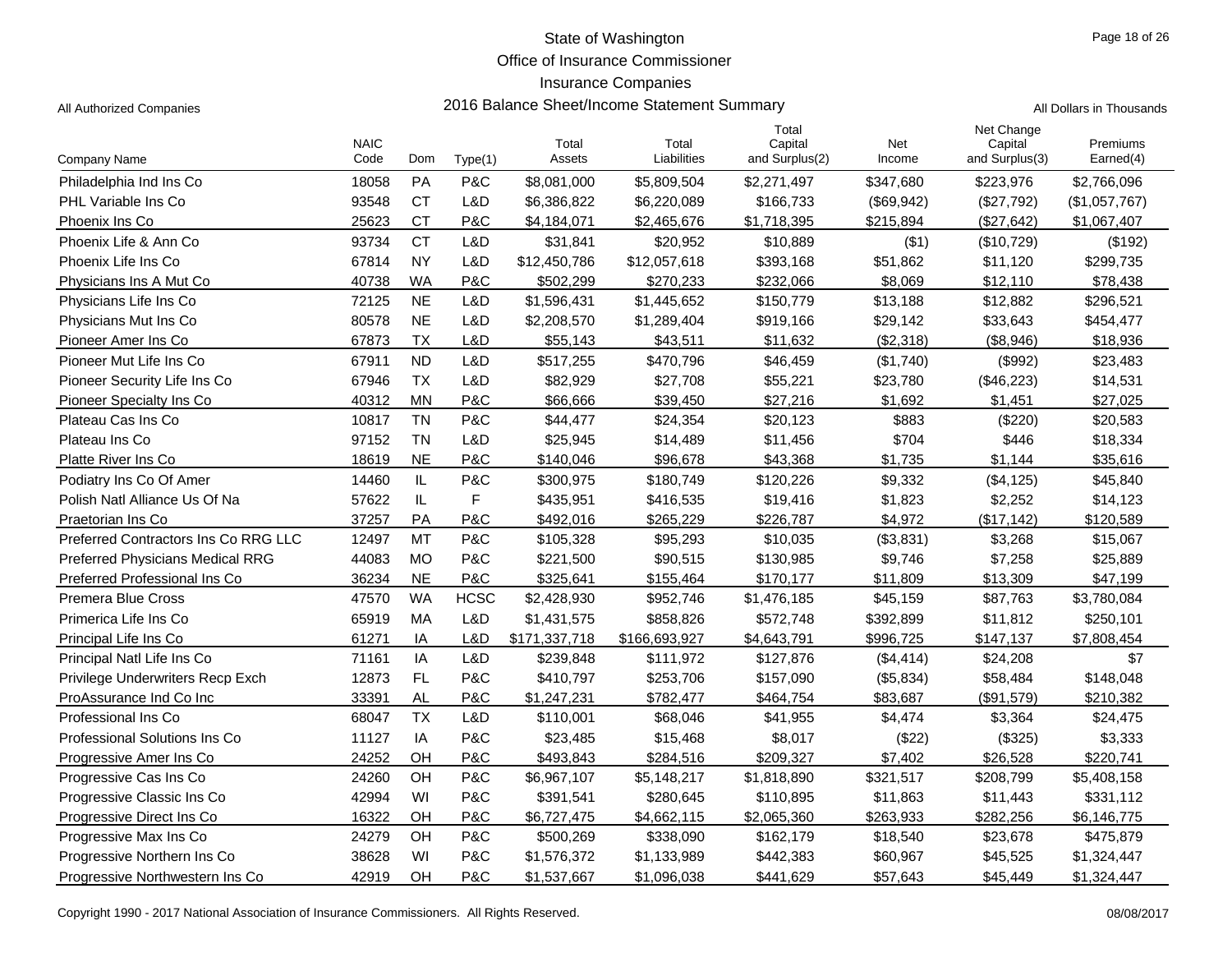Office of Insurance Commissioner

### Insurance Companies

All Authorized Companies **2016 Balance Sheet/Income Statement Summary** A

|  | All Dollars in Thousands |
|--|--------------------------|
|  |                          |

|                                      | <b>NAIC</b> |            |             | Total         | Total         | Total<br>Capital | Net           | Net Change<br>Capital | Premiums     |
|--------------------------------------|-------------|------------|-------------|---------------|---------------|------------------|---------------|-----------------------|--------------|
| Company Name                         | Code        | <b>Dom</b> | Type(1)     | Assets        | Liabilities   | and Surplus(2)   | Income        | and Surplus(3)        | Earned(4)    |
| Progressive Preferred Ins Co         | 37834       | OH         | P&C         | \$793,205     | \$571,537     | \$221,667        | \$27,557      | \$22,958              | \$662,223    |
| Property & Cas Ins Co Of Hartford    | 34690       | IN         | P&C         | \$249,662     | \$131,440     | \$118,223        | \$10,575      | \$10,394              | \$52,584     |
| Protective Ins Co                    | 12416       | IN         | P&C         | \$785,371     | \$387,381     | \$397,990        | \$23,172      | \$8,562               | \$257,252    |
| Protective Life & Annuity Ins Co     | 88536       | <b>AL</b>  | L&D         | \$1,959,837   | \$1,787,837   | \$172,001        | \$34,681      | (\$1,555)             | \$55,148     |
| Protective Life Ins Co               | 68136       | <b>TN</b>  | L&D         | \$44,644,938  | \$40,408,038  | \$4,236,900      | (\$391,563)   | \$454,976             | \$2,378,758  |
| Protective Prop & Cas Ins Co         | 35769       | <b>MO</b>  | P&C         | \$377,764     | \$209,146     | \$168,617        | \$16,630      | \$13,633              | \$60,617     |
| Providence Hith Assur                | 15203       | <b>OR</b>  | <b>HCSC</b> | \$376,482     | \$114,067     | \$262,415        | \$24,453      | \$241,144             | \$670,115    |
| Providence Hith Plan                 | 95005       | <b>OR</b>  | <b>HMO</b>  | \$750,736     | \$284,543     | \$466,192        | (\$28,117)    | \$1,573               | \$1,107,648  |
| Provident Life & Accident Ins Co     | 68195       | <b>TN</b>  | L&D         | \$8,272,593   | \$7,544,426   | \$728,167        | \$191,709     | \$624                 | \$840,772    |
| Provident Life & Cas Ins Co          | 68209       | <b>TN</b>  | L&D         | \$753,232     | \$611,523     | \$141,709        | \$13,714      | (\$5,496)             | \$90,297     |
| Pruco Life Ins Co                    | 79227       | AZ         | L&D         | \$111,524,057 | \$110,273,970 | \$1,250,087      | \$738,042     | (\$1,545,499)         | (\$821,404)  |
| Prudential Ann Life Assur Corp       | 86630       | <b>AZ</b>  | L&D         | \$58,775,749  | \$53,057,596  | \$5,718,153      | (\$2,017,586) | \$5,236,047           | \$15,511,697 |
| Prudential Ins Co Of Amer            | 68241       | <b>NJ</b>  | L&D         | \$260,294,334 | \$249,120,638 | \$11,173,696     | \$5,213,317   | (\$370,034)           | \$25,550,197 |
| Prudential Retirement Ins & Ann Co   | 93629       | <b>CT</b>  | L&D         | \$71,587,951  | \$70,567,461  | \$1,020,490      | \$172,420     | (\$59,865)            | \$862,413    |
| Pyramid Life Ins Co                  | 68284       | KS         | L&D         | \$76,842      | \$62,070      | \$14,771         | (\$840)       | (\$1,390)             | \$17,972     |
| <b>QBE Ins Corp</b>                  | 39217       | PA         | P&C         | \$2,324,968   | \$1,576,023   | \$748,945        | \$27,732      | \$13,272              | \$733,584    |
| Radian Guar Inc                      | 33790       | PA         | P&C         | \$3,900,132   | \$2,550,457   | \$1,349,675      | \$480,825     | (\$336,837)           | \$799,467    |
| <b>Recreation RRG Inc.</b>           | 15905       | VT         | P&C         | \$4.233       | \$1,274       | \$2,959          | \$84          | \$2,959               | \$455        |
| Red Shield Ins Co                    | 41580       | <b>WA</b>  | P&C         | \$39,128      | \$17,312      | \$21,816         | \$628         | \$765                 | \$12,847     |
| Regence BCBS of OR                   | 54933       | <b>OR</b>  | <b>HCSC</b> | \$1,092,931   | \$431,961     | \$660,970        | \$30,215      | \$21,729              | \$1,780,830  |
| Regence BlueShield                   | 53902       | <b>WA</b>  | <b>HCSC</b> | \$1,652,268   | \$501,522     | \$1,150,746      | \$53,682      | \$36,103              | \$1,673,931  |
| Regence Blueshield Of ID Inc.        | 60131       | ID         | L&D         | \$265,406     | \$113,328     | \$152,078        | \$15,646      | \$16,809              | \$418,715    |
| Reliance Standard Life Ins Co        | 68381       | IL         | L&D         | \$10,889,434  | \$9,823,343   | \$1,066,091      | \$166,047     | \$142,164             | \$1,801,140  |
| Reliastar Life Ins Co                | 67105       | <b>MN</b>  | L&D         | \$19,828,482  | \$18,166,446  | \$1,662,036      | (\$506,582)   | \$52,874              | \$777,121    |
| Reliastar Life Ins Co Of NY          | 61360       | <b>NY</b>  | L&D         | \$2,978,004   | \$2,664,751   | \$313,253        | \$5,578       | (\$1,617)             | \$152,043    |
| Renaissance Life & Hith Ins Co of Am | 61700       | IN         | L&D         | \$86,509      | \$20,882      | \$65,627         | \$7,891       | \$4,268               | \$146,507    |
| Republic Mortgage Ins Co.            | 28452       | <b>NC</b>  | P&C         | \$652,423     | \$601,217     | \$51,206         | \$86,993      | \$27,835              | \$128,989    |
| Repwest Ins Co                       | 31089       | AZ         | P&C         | \$321,169     | \$145,160     | \$176,009        | \$19,580      | \$17,633              | \$41,907     |
| Reserve Natl Ins Co                  | 68462       | OK         | L&D         | \$126,855     | \$86,640      | \$40,215         | (\$1,986)     | (\$4,923)             | \$143,584    |
| <b>Restoration RRG Inc.</b>          | 12209       | VT         | P&C         | \$79,109      | \$47,756      | \$31,353         | \$5,196       | \$6,110               | \$13,519     |
| <b>REtitle Insurance Company</b>     | 50962       | <b>WA</b>  | $\mathsf T$ | \$718         | \$23          | \$718            | $($ \$5)      | (\$15)                | \$0          |
| RiverSource Life Ins Co              | 65005       | <b>MN</b>  | L&D         | \$100,920,661 | \$97,949,480  | \$2,971,181      | \$321,955     | (\$678,923)           | \$5,630,831  |
| RLI Ins Co                           | 13056       | IL         | P&C         | \$1,753,352   | \$893,376     | \$859.976        | \$107,301     | (\$5,292)             | \$450.335    |
| Roche Surety & Cas Co Inc            | 42706       | FL         | P&C         | \$23,988      | \$14,503      | \$9,485          | \$577         | \$80                  | \$3,179      |
| Royal Neighbors Of Amer              | 57657       | IL         | F           | \$979,306     | \$790,204     | \$189,102        | (\$1,397)     | (\$13,404)            | \$103,293    |
| RSUI Ind Co                          | 22314       | <b>NH</b>  | P&C         | \$3,401,651   | \$1,872,368   | \$1,529,283      | \$175,217     | \$47,718              | \$698,606    |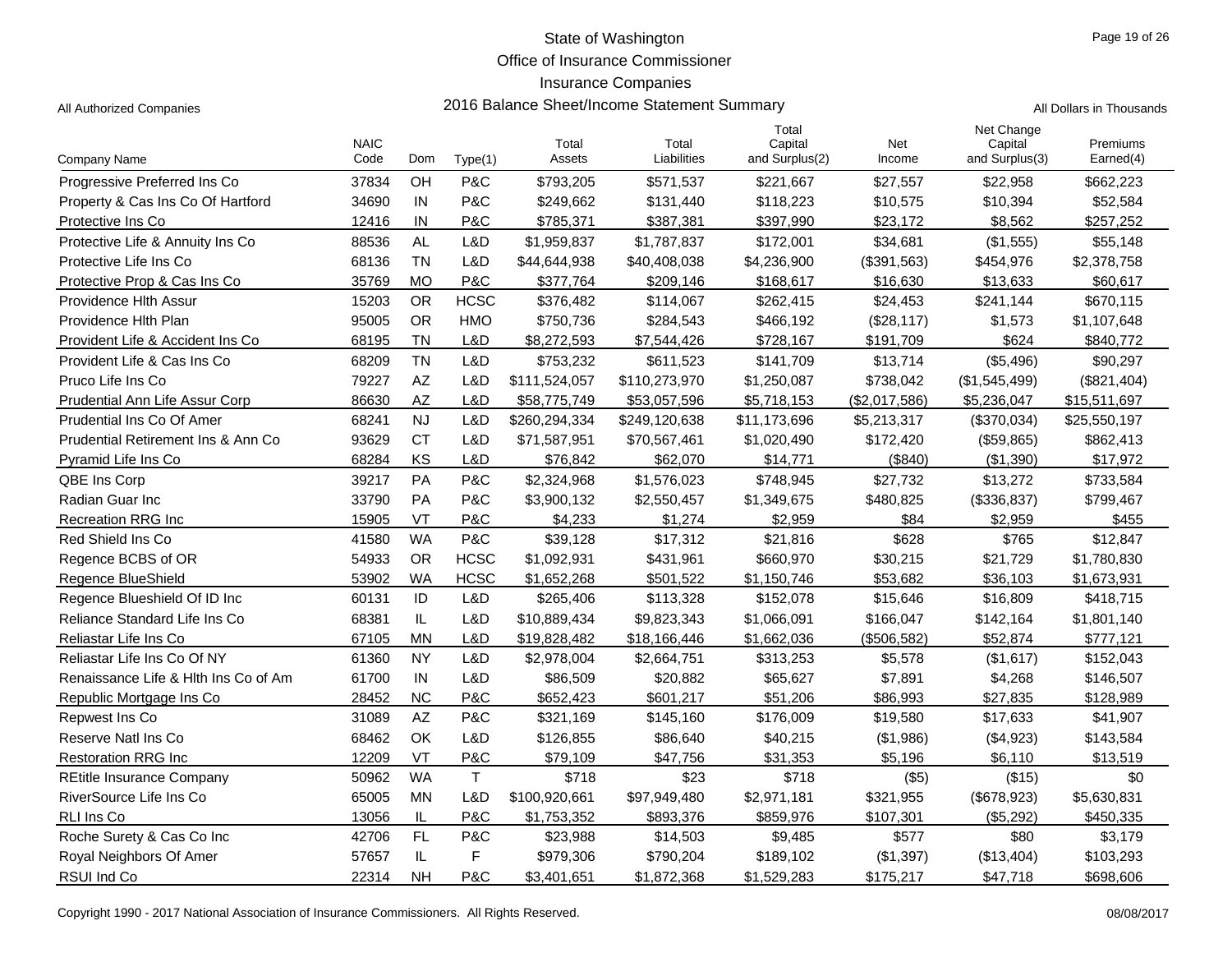Office of Insurance Commissioner

#### Insurance Companies

Sons Of Norway 57142 MN F \$363,902 \$348,886 \$15,016 \$729 \$666 \$22,920 Soundpath Hlth 12909 HCSC \$55 WA ,633 \$20,859 \$34,774 (\$928) \$24,189 \$198,128 Southern Ins Co 19216 TX P&C \$38,645 \$9,535 \$29,110 (\$1,646) (\$1,287) \$117 Southwest Marine & Gen Ins Co **12294** AZ P&C \$119,396 \$57,927 \$61,469 (\$1,587) (\$299) \$24,676 Spirit Commercial Auto RRG Inc 14207 NV P&C \$93,465 \$80,130 \$13,336 (\$2,342) \$2,509 \$44,437

| All Authorized Companies         | 2016 Balance Sheet/Income Statement Summary |                |             |                 |                      |                                    |               |                                         | All Dollars in Thousands |
|----------------------------------|---------------------------------------------|----------------|-------------|-----------------|----------------------|------------------------------------|---------------|-----------------------------------------|--------------------------|
| Company Name                     | <b>NAIC</b><br>Code                         | Dom            | Type(1)     | Total<br>Assets | Total<br>Liabilities | Total<br>Capital<br>and Surplus(2) | Net<br>Income | Net Change<br>Capital<br>and Surplus(3) | Premiums<br>Earned(4)    |
| Rural Comm Ins Co                | 39039                                       | <b>MN</b>      | P&C         | \$1,753,728     | \$1,486,734          | \$266,994                          | \$19,181      | (\$426,830)                             | \$1,101                  |
| <b>RVI Amer Ins Co</b>           | 23132                                       | <b>CT</b>      | P&C         | \$106,616       | \$35,098             | \$71,518                           | \$2,684       | (\$1,591)                               | \$5,572                  |
| S USA Life Ins Co Inc            | 60183                                       | AZ             | L&D         | \$13,102        | \$5,569              | \$7,533                            | (\$549)       | (\$556)                                 | \$978                    |
| Safeco Ins Co Of Amer            | 24740                                       | <b>NH</b>      | P&C         | \$4,485,053     | \$2,987,189          | \$1,497,864                        | \$46,851      | \$104,504                               | \$1,548,733              |
| Safety Natl Cas Corp             | 15105                                       | <b>MO</b>      | P&C         | \$6,450,443     | \$4,637,863          | \$1,812,580                        | \$175,332     | \$285,609                               | \$739,219                |
| Sagicor Life Ins Co              | 60445                                       | <b>TX</b>      | L&D         | \$1,086,410     | \$1,014,159          | \$72,250                           | (\$27,705)    | (\$9,881)                               | \$73,942                 |
| Samsung Fire & Marine Ins Co Ltd | 38300                                       | <b>NY</b>      | P&C         | \$273,793       | \$202,253            | \$71,541                           | (\$62,139)    | \$22,783                                | \$55,047                 |
| Scrubs Mut Assur Co RRG          | 12988                                       | <b>NV</b>      | P&C         | \$14,151        | \$10,058             | \$4,093                            | \$12          | \$410                                   | \$6,063                  |
| Securian Cas Co                  | 10054                                       | <b>MN</b>      | P&C         | \$275,761       | \$155,661            | \$120,100                          | \$4,560       | \$7,238                                 | \$195,828                |
| Securian Life Ins Co             | 93742                                       | <b>MN</b>      | L&D         | \$577,115       | \$316,863            | \$260,252                          | \$420         | \$54,808                                | \$175,731                |
| Security Amer RRG Inc            | 11267                                       | VT             | P&C         | \$4,284         | \$2,862              | \$1,422                            | (\$1,349)     | (\$1,281)                               | \$1,782                  |
| Security Benefit Life Ins Co     | 68675                                       | KS             | L&D         | \$29,812,876    | \$28,251,208         | \$1,561,668                        | (\$81,045)    | \$275,298                               | \$3,665,498              |
| Security Life Of Denver Ins Co   | 68713                                       | CO             | L&D         | \$13,294,842    | \$12,397,702         | \$897,140                          | \$93,180      | \$38,889                                | \$534,776                |
| Security Mut Life Ins Co Of NY   | 68772                                       | <b>NY</b>      | L&D         | \$2,722,394     | \$2,559,657          | \$162,737                          | \$7,636       | \$26,232                                | \$187,643                |
| Security Natl Ins Co             | 19879                                       | DE             | P&C         | \$1,204,878     | \$987,716            | \$217,162                          | \$35,503      | \$67,620                                | \$196,972                |
| Selective Ins Co Of Amer         | 12572                                       | <b>NJ</b>      | P&C         | \$2,314,164     | \$1,745,573          | \$568,591                          | \$72,228      | \$47,813                                | \$687,863                |
| Senior Hith Ins Co of PA         | 76325                                       | <b>PA</b>      | L&D         | \$2,744,535     | \$2,716,512          | \$28,023                           | (\$45,997)    | (\$27,734)                              | (\$1,152,982)            |
| Sentinel Assur RRG Inc           | 12005                                       | H <sub>l</sub> | P&C         | \$15,861        | \$12,650             | \$3,211                            | (\$7,138)     | (\$7,185)                               | (\$8,338)                |
| Sentinel Ins Co Ltd              | 11000                                       | <b>CT</b>      | P&C         | \$260,995       | \$78,445             | \$182,549                          | \$14,235      | \$14,117                                | \$31,550                 |
| Sentinel Security Life Ins Co    | 68802                                       | UT             | L&D         | \$617,141       | \$576,989            | \$40,153                           | (\$2,474)     | \$1,458                                 | \$21,236                 |
| Sentry Cas Co                    | 28460                                       | WI             | P&C         | \$296,165       | \$224,388            | \$71,777                           | \$4,630       | (\$110)                                 | \$49,143                 |
| Sentry Ins A Mut Co              | 24988                                       | WI             | P&C         | \$7,587,291     | \$2,863,778          | \$4,723,513                        | \$238,131     | \$319,225                               | \$1,061,498              |
| Sentry Life Ins Co               | 68810                                       | WI             | L&D         | \$6,092,874     | \$5,829,902          | \$262,972                          | \$21,269      | (\$5,842)                               | \$695,901                |
| Sentry Select Ins Co             | 21180                                       | WI             | P&C         | \$706,951       | \$475,567            | \$231,383                          | \$11,581      | (\$581)                                 | \$196,574                |
| Sequoia Ins Co                   | 22985                                       | CA             | P&C         | \$246,944       | \$150,554            | \$96,391                           | \$6,313       | (\$2,339)                               | (\$2,063)                |
| Service Ins Co                   | 36560                                       | <b>FL</b>      | P&C         | \$49,449        | \$7,667              | \$41,782                           | \$4,384       | \$4,461                                 | \$8,479                  |
| Settlers Life Ins Co             | 97241                                       | WI             | L&D         | \$401,843       | \$359,763            | \$42,080                           | \$2,802       | \$2,613                                 | \$51,830                 |
| SilverScript Ins Co              | 12575                                       | <b>TN</b>      | <b>HCSC</b> | \$2,823,573     | \$2,024,410          | \$799,163                          | \$206,056     | \$185,448                               | \$2,483,618              |
| Sirius Amer Ins Co               | 38776                                       | <b>NY</b>      | P&C         | \$1,395,066     | \$850,761            | \$544,305                          | \$82,684      | \$26,726                                | \$270,801                |
| Slovene Natl Benefit Society     | 57673                                       | PA             | F           | \$208,817       | \$202,628            | \$6,188                            | \$467         | \$397                                   | \$11,275                 |
| Sompo Japan Ins Co of Amer       | 11126                                       | <b>NY</b>      | P&C         | \$1.229.522     | \$670.786            | \$558.735                          | \$34.742      | \$70.010                                | \$183.390                |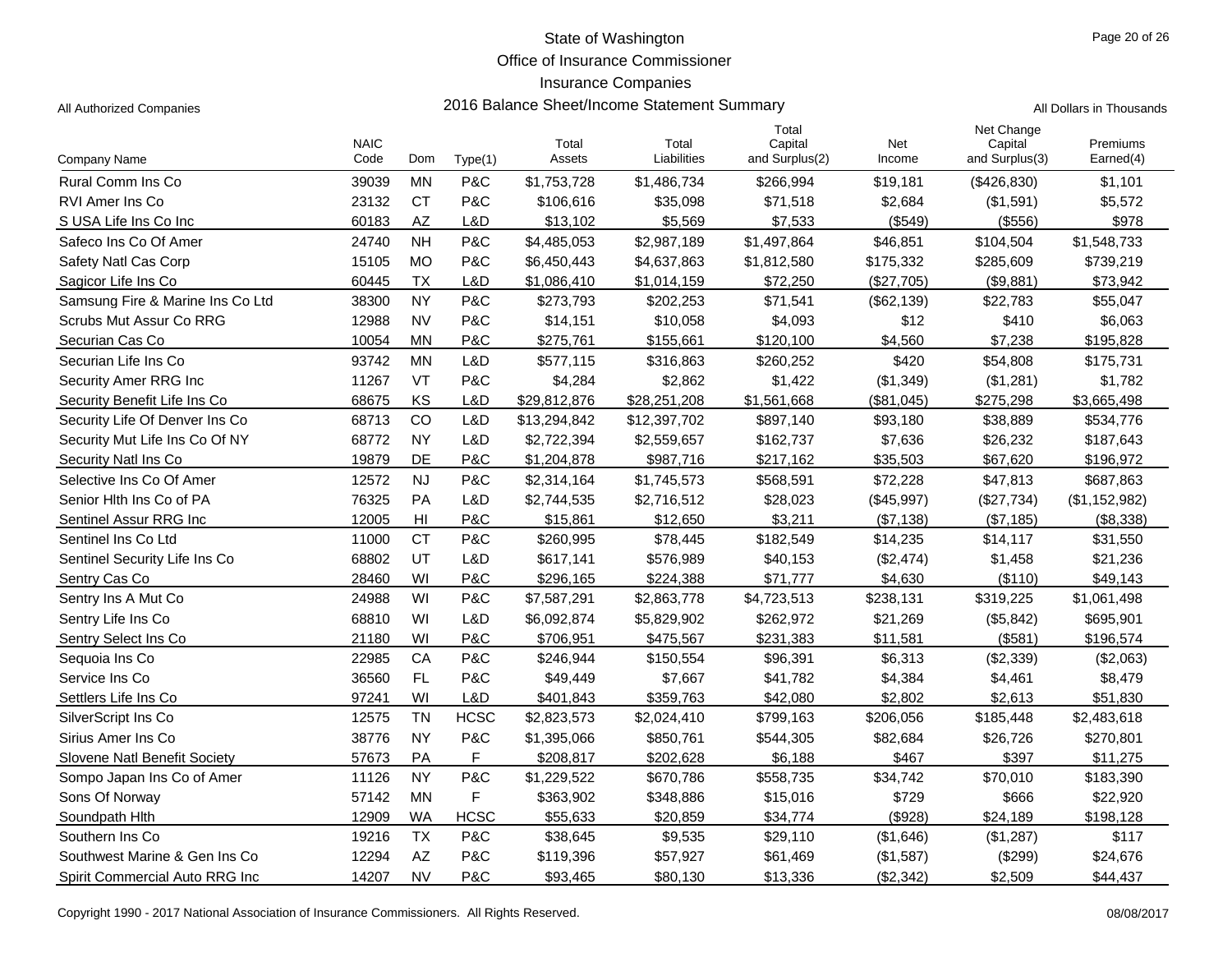Office of Insurance Commissioner

### Insurance Companies

|  | Il Dollars in Thousands |
|--|-------------------------|

|                                     | <b>NAIC</b> |           |             | Total         | Total        | Total<br>Capital | Net           | Net Change<br>Capital | Premiums     |
|-------------------------------------|-------------|-----------|-------------|---------------|--------------|------------------|---------------|-----------------------|--------------|
| <b>Company Name</b>                 | Code        | Dom       | Type(1)     | Assets        | Liabilities  | and Surplus(2)   | Income        | and Surplus(3)        | Earned(4)    |
| Spirit Mountain Ins Co RRG Inc      | 10754       | DC        | P&C         | \$6,603       | \$2,866      | \$3,737          | \$215         | \$142                 | \$2,063      |
| St Charles Ins Co RRG               | 11114       | SC        | P&C         | \$15,518      | \$2,289      | \$13,229         | \$1,018       | \$1,187               | \$1,818      |
| St Paul Fire & Marine Ins Co        | 24767       | <b>CT</b> | P&C         | \$18,558,672  | \$13,000,440 | \$5,558,231      | \$1,199,437   | (\$5,041)             | \$5,385,616  |
| St Paul Guardian Ins Co             | 24775       | <b>CT</b> | P&C         | \$74,806      | \$50,516     | \$24,290         | \$2,405       | (\$921)               | \$21,342     |
| St Paul Mercury Ins Co              | 24791       | <b>CT</b> | P&C         | \$331,489     | \$210,199    | \$121,291        | \$12,146      | (\$3,655)             | \$85,368     |
| St Paul Protective Ins Co           | 19224       | <b>CT</b> | P&C         | \$513,737     | \$290,935    | \$222,802        | \$16,884      | (\$4,452)             | \$123,884    |
| <b>Standard Fire Ins Co</b>         | 19070       | <b>CT</b> | P&C         | \$3,679,128   | \$2,477,306  | \$1,201,822      | \$202,389     | \$16,278              | \$1,032,960  |
| <b>Standard Guar Ins Co</b>         | 42986       | DE        | P&C         | \$350,742     | \$207,430    | \$143,312        | \$28,008      | \$17,057              | \$208,486    |
| Standard Ins Co                     | 69019       | <b>OR</b> | L&D         | \$21,792,139  | \$20,751,768 | \$1,040,371      | \$144,761     | (\$44,657)            | \$4,075,796  |
| Standard Life & Accident Ins Co.    | 86355       | <b>TX</b> | L&D         | \$518,826     | \$231,738    | \$287,087        | \$13,564      | \$9,029               | \$95,097     |
| Standard Security Life Ins Co Of NY | 69078       | <b>NY</b> | L&D         | \$154,943     | \$84,323     | \$70,620         | (\$10,480)    | (\$54,450)            | \$84,740     |
| Star Ins Co                         | 18023       | MI        | P&C         | \$1,915,390   | \$1,407,065  | \$508,326        | \$16,248      | \$194,219             | \$592,970    |
| Starmount Life Ins Co               | 68985       | LA        | L&D         | \$76,213      | \$43,963     | \$32,250         | (\$434)       | \$3,968               | \$144,289    |
| Starr Ind & Liab Co                 | 38318       | <b>TX</b> | P&C         | \$4,442,325   | \$2,519,862  | \$1,922,462      | \$98,803      | \$74,896              | \$1,049,173  |
| <b>Starr Surplus Lines Ins Co</b>   | 13604       | IL        | P&C         | \$375,975     | \$261,626    | \$114,349        | \$15,200      | \$15,445              | \$67,353     |
| StarStone Natl Ins Co               | 25496       | DE        | P&C         | \$379,304     | \$285,169    | \$94,135         | \$6,590       | \$1,332               | \$106,946    |
| State Farm Fire & Cas Co            | 25143       | IL        | P&C         | \$38,352,518  | \$21,997,797 | \$16,354,721     | \$1,713,554   | \$2,157,950           | \$16,198,598 |
| State Farm Life Ins Co              | 69108       | IL        | L&D         | \$70,061,341  | \$59,884,072 | \$10,177,270     | \$533,063     | \$617,349             | \$5,418,678  |
| State Farm Mut Auto Ins Co          | 25178       | IL        | P&C         | \$147,697,211 | \$60,123,314 | \$87,573,897     | (\$2,553,847) | \$4,943,164           | \$39,593,379 |
| State Life Ins Co                   | 69116       | IN        | L&D         | \$6,754,115   | \$6,294,297  | \$459,818        | \$16,922      | \$32,951              | \$788,372    |
| State Mut Ins Co                    | 69132       | GA        | L&D         | \$279,385     | \$253,304    | \$26.082         | (S9.018)      | (S7.655)              | \$22,782     |
| State Natl Ins Co Inc               | 12831       | <b>TX</b> | P&C         | \$369,721     | \$100,306    | \$269,415        | \$6,456       | \$39,586              | \$59,494     |
| Sterling Investors Life Ins Co      | 89184       | IN        | L&D         | \$32,015      | \$22,021     | \$9,994          | (\$1,468)     | \$1,494               | \$17,208     |
| Sterling Life Ins Co                | 77399       | IL        | L&D         | \$46,871      | \$22,513     | \$24,358         | \$5,793       | (\$1,429)             | \$76,509     |
| <b>Stewart Title Guar Co</b>        | 50121       | <b>TX</b> | $\mathsf T$ | \$1,054,247   | \$544,318    | \$509,929        | \$53,647      | \$8,130               | \$1,373,351  |
| <b>STICO Mut Ins Co RRG</b>         | 10476       | VT        | P&C         | \$22,216      | \$10,350     | \$11,866         | \$216         | \$220                 | \$2,842      |
| Stillwater Ins Co                   | 25180       | CA        | P&C         | \$363,055     | \$177,047    | \$186,008        | \$15          | \$23,910              | \$204.087    |
| Stillwater Prop & Cas Ins Co        | 16578       | <b>NY</b> | P&C         | \$128,339     | \$7,938      | \$120,401        | \$5,350       | \$10,202              | \$2,512      |
| Sun Life & Hith Ins Co              | 80926       | MI        | L&D         | \$485,311     | \$286,810    | \$198,501        | (\$44,817)    | (\$42,952)            | \$248,107    |
| Sun Surety Ins Co                   | 10909       | <b>SD</b> | P&C         | \$20.383      | \$10,555     | \$9.829          | \$721         | \$1,031               | \$3.675      |
| Sunset Life Ins Co Of Amer          | 69272       | <b>MO</b> | L&D         | \$329,106     | \$296,749    | \$32,357         | \$2,653       | \$2,973               | \$6,920      |
| Supreme Council The Royal Arcanum   | 58181       | MA        | F           | \$109,423     | \$97,328     | \$12,095         | (\$361)       | (\$444)               | \$7,306      |
| Suretec Ins Co.                     | 10916       | <b>TX</b> | P&C         | \$227,898     | \$133,404    | \$94,495         | \$13,106      | \$7,935               | \$59,200     |
| Sutter Ins Co                       | 32107       | CA        | P&C         | \$36,694      | \$15,835     | \$20,859         | \$1,652       | \$429                 | \$16,046     |
| Symetra Life Ins Co                 | 68608       | IA        | L&D         | \$34,289,243  | \$32,206,860 | \$2,082,384      | \$43,380      | \$882                 | \$4,421,769  |
| Symetra Natl Life Ins Co            | 90581       | IA        | L&D         | \$17,135      | \$6,474      | \$10,660         | \$244         | \$237                 | \$212        |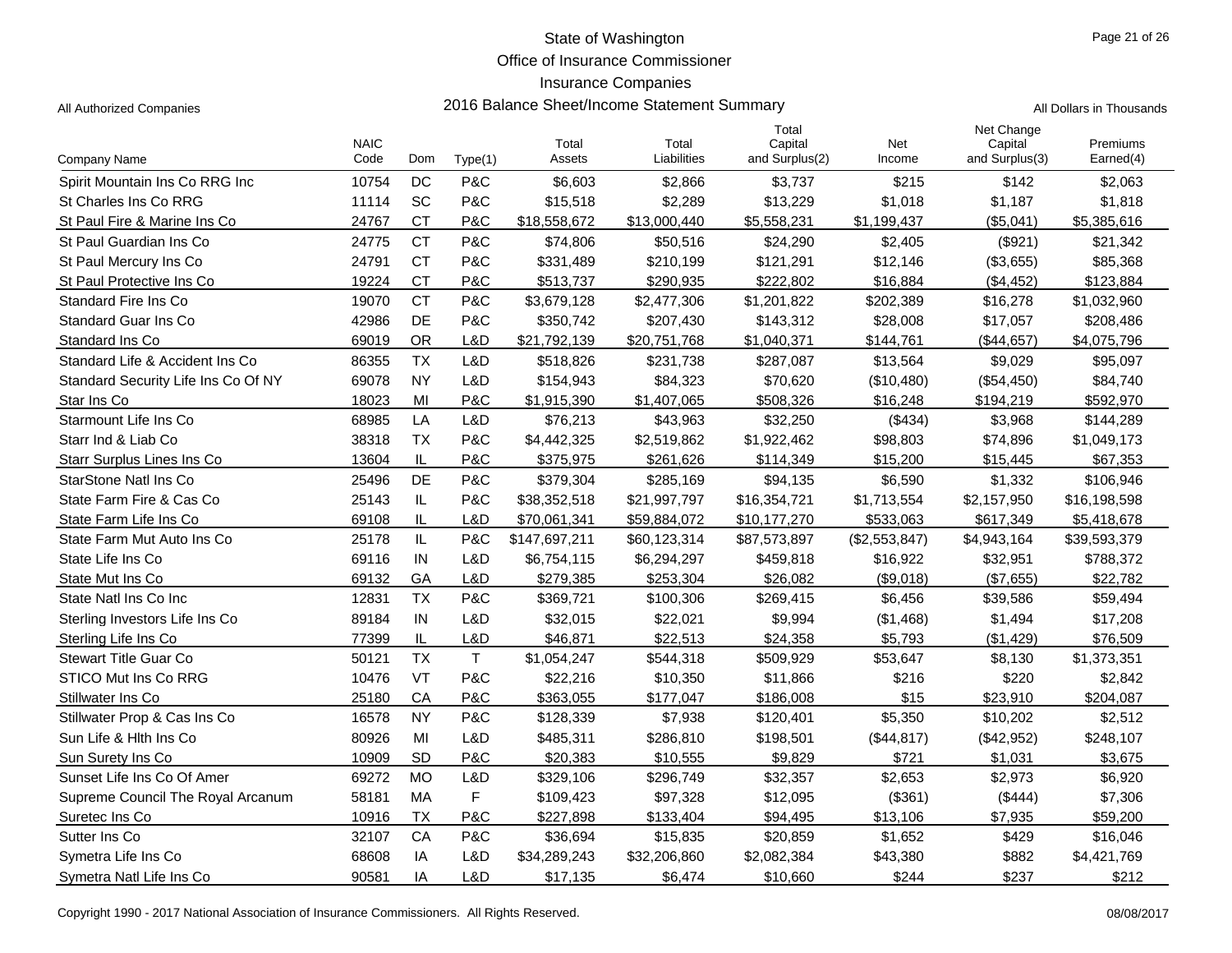Office of Insurance Commissioner

#### Insurance Companies

All Authorized Companies **2016 Balance Sheet/Income Statement Summary** All Authorized Companies

|  | Il Dollars in Thousands |
|--|-------------------------|
|  |                         |

|                                            | <b>NAIC</b> |                 |             | Total         | Total         | Total<br>Capital | Net         | Net Change<br>Capital | Premiums     |
|--------------------------------------------|-------------|-----------------|-------------|---------------|---------------|------------------|-------------|-----------------------|--------------|
| Company Name                               | Code        | Dom             | Type(1)     | Assets        | Liabilities   | and Surplus(2)   | Income      | and Surplus(3)        | Earned(4)    |
| Symphonix Hith Ins Inc                     | 84549       | IL              | L&D         | \$531,561     | \$472,414     | \$59,146         | (\$38,802)  | \$36,518              | \$357,947    |
| THE Ins Co                                 | 12866       | LA              | P&C         | \$204,936     | \$152,638     | \$52,298         | (\$16,073)  | (\$14,839)            | \$66,653     |
| Teachers Ins & Ann Assoc Of Amer           | 69345       | <b>NY</b>       | L&D         | \$282,442,386 | \$246,859,296 | \$35,583,089     | \$1,489,730 | \$847,592             | \$15,184,108 |
| Teachers Ins Co                            | 22683       | $\mathsf{IL}$   | P&C         | \$347,724     | \$196,622     | \$151,102        | \$8,229     | \$3,019               | \$201,345    |
| Technology Ins Co Inc                      | 42376       | <b>DE</b>       | P&C         | \$2,349,954   | \$1,772,833   | \$577,121        | \$53,869    | \$98,394              | \$1,090,849  |
| Terra Ins Co RRG                           | 10113       | <b>VT</b>       | P&C         | \$29.802      | \$11.472      | \$18,330         | \$2.067     | (\$524)               | \$7.727      |
| <b>Terrafirma RRG LLC</b>                  | 14395       | <b>VT</b>       | P&C         | \$6.487       | \$1,841       | \$4,646          | \$16        | \$59                  | \$1,290      |
| Texas Life Ins Co                          | 69396       | <b>TX</b>       | L&D         | \$1,104,949   | \$1,025,297   | \$79,653         | \$30,818    | (\$18,731)            | \$238,475    |
| The Doctors Co RRG a Recip Exch            | 14347       | DC              | P&C         | \$8,347       | \$4,576       | \$3,771          | (\$563)     | (\$483)               | \$957        |
| The Mutual RRG Inc                         | 26257       | H <sub>II</sub> | P&C         | \$107,711     | \$59,584      | \$48,127         | \$4,201     | \$5,205               | \$24,413     |
| The Savings Bank Life Ins Co Of MA         | 70435       | <b>MA</b>       | L&D         | \$3,016,370   | \$2,790,752   | \$225,618        | \$26,573    | \$1,660               | \$158,621    |
| <b>Thrivent Financial For Lutherans</b>    | 56014       | WI              | F           | \$84,833,536  | \$77,107,922  | \$7,725,614      | \$555,808   | \$599,118             | \$5,450,606  |
| Thrivent Life Ins Co.                      | 97721       | <b>MN</b>       | L&D         | \$3,615,270   | \$3,458,884   | \$156,386        | \$6,695     | \$6,914               | \$153,956    |
| TIAA Cref Life Ins Co                      | 60142       | <b>NY</b>       | L&D         | \$11,882,471  | \$11,472,797  | \$409,674        | \$2,552     | \$47,155              | \$692,252    |
| TIG Ins Co                                 | 25534       | CA              | P&C         | \$2,818,449   | \$2,082,483   | \$735,967        | (\$46,141)  | (\$41,156)            | \$63,468     |
| <b>Timber Products Manufacturers Trust</b> | 12239       | <b>WA</b>       | <b>MEWA</b> | \$10,033      | \$7,113       | \$2,920          | (\$4,280)   | (\$2,523)             | \$57,738     |
| Time Ins Co                                | 69477       | WI              | L&D         | \$219,769     | \$128,741     | \$91,027         | \$37,500    | (\$380,637)           | \$18,236     |
| Titan Ins Co Inc RRG                       | 11153       | <b>SC</b>       | P&C         | \$63,443      | \$17,723      | \$45,720         | \$5,957     | \$5,620               | \$5,372      |
| Title Industry Assur Co RRG                | 10084       | VT              | P&C         | \$7,061       | \$2,081       | \$4,980          | \$286       | \$570                 | \$700        |
| <b>Title Resources Guar Co</b>             | 50016       | <b>TX</b>       | $\mathsf T$ | \$78,739      | \$56,310      | \$22,429         | \$17,552    | (\$7,115)             | \$318,062    |
| Tokio Marine Amer Ins Co                   | 10945       | <b>NY</b>       | P&C         | \$1,444,631   | \$905,330     | \$539,301        | (\$44)      | \$28,714              | \$301,667    |
| Topa Ins Co                                | 18031       | CA              | P&C         | \$184,062     | \$105,376     | \$78,686         | \$1,961     | \$1,572               | \$66,389     |
| Tovota Motor Ins Co                        | 37621       | IA              | P&C         | \$518,572     | \$271,722     | \$246,850        | \$16,576    | \$17,741              | \$73,392     |
| Trans Pacific Ins Co                       | 41238       | <b>NY</b>       | P&C         | \$70.963      | \$18,270      | \$52.693         | \$1.081     | \$1,154               | (\$2)        |
| Trans World Assur Co                       | 69566       | CA              | L&D         | \$354,355     | \$267,393     | \$86,962         | \$4,841     | \$3,948               | \$10,662     |
| Transamerica Advisors Life Ins Co          | 79022       | <b>AR</b>       | L&D         | \$8,309,563   | \$7,613,520   | \$696,043        | \$71,053    | (\$94,209)            | \$9,296      |
| Transamerica Cas Ins Co                    | 10952       | OH              | P&C         | \$395,516     | \$216,008     | \$179,509        | \$11,212    | \$12,980              | \$364,796    |
| Transamerica Financial Life Ins Co         | 70688       | <b>NY</b>       | L&D         | \$32,318,395  | \$31,226,090  | \$1,092,304      | \$224,978   | (\$75,081)            | \$5,768,804  |
| Transamerica Life Ins Co                   | 86231       | IA              | L&D         | \$131,790,027 | \$126,555,271 | \$5,234,756      | \$471,091   | (\$214,453)           | \$13,943,320 |
| Transamerica Premier Life Ins Co           | 66281       | IA              | L&D         | \$41,515,552  | \$39,837,875  | \$1,677,677      | \$338,879   | \$169,699             | \$3,298,030  |
| Transguard Ins Co Of Amer Inc              | 28886       | $\mathsf{IL}$   | P&C         | \$299,192     | \$162,090     | \$137,102        | \$2,999     | \$12,830              | \$115,025    |
| Travelers Cas & Surety Co                  | 19038       | <b>CT</b>       | P&C         | \$16,564,340  | \$10,078,497  | \$6,485,843      | \$1,183,917 | \$109,577             | \$4,345,258  |
| Travelers Cas & Surety Co Of Amer          | 31194       | <b>CT</b>       | P&C         | \$4,195,752   | \$2,107,562   | \$2,088,189      | \$461,852   | (\$15,407)            | \$1,407,593  |
| Travelers Cas Ins Co Of Amer               | 19046       | <b>CT</b>       | P&C         | \$1,937,020   | \$1,377,012   | \$560,008        | \$67,763    | (\$25,947)            | \$582,640    |
| <b>Travelers Commercial Ins Co</b>         | 36137       | <b>CT</b>       | P&C         | \$354,848     | \$260,901     | \$93,947         | \$9,671     | (\$3,846)             | \$100,308    |
| Travelers Home & Marine Ins Co             | 27998       | <b>CT</b>       | P&C         | \$374,852     | \$264,710     | \$110,142        | \$7,652     | (\$3,602)             | \$57,624     |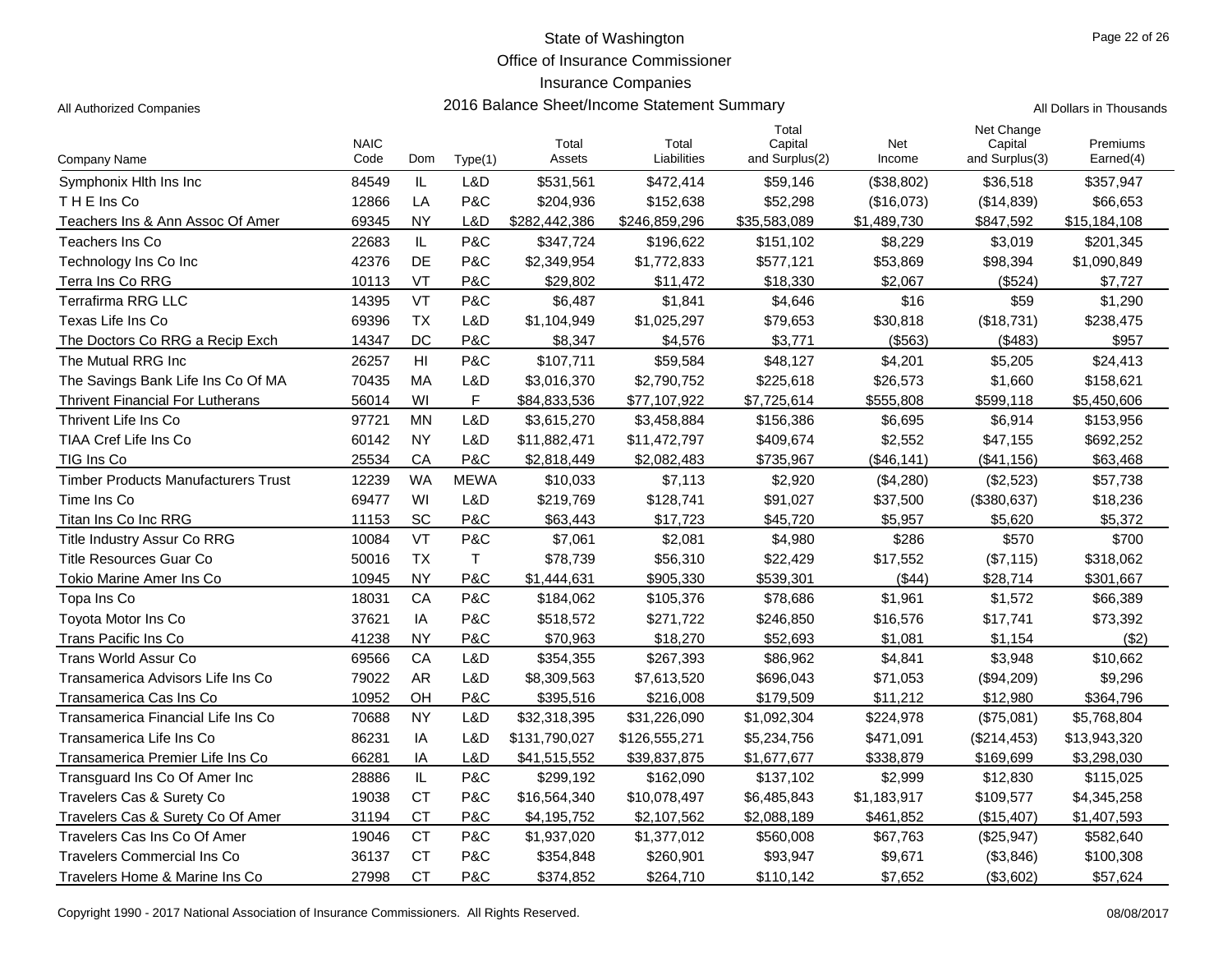Office of Insurance Commissioner

### Insurance Companies

All Authorized Companies **2016 Balance Sheet/Income Statement Summary** A

|  | All Dollars in Thousands |
|--|--------------------------|
|  |                          |

|                                          | <b>NAIC</b> |           |         | Total        | Total        | Total<br>Capital | Net         | Net Change<br>Capital | Premiums      |
|------------------------------------------|-------------|-----------|---------|--------------|--------------|------------------|-------------|-----------------------|---------------|
| Company Name                             | Code        | Dom       | Type(1) | Assets       | Liabilities  | and Surplus(2)   | Income      | and Surplus(3)        | Earned(4)     |
| <b>Travelers Ind Co</b>                  | 25658       | <b>CT</b> | P&C     | \$21,180,359 | \$14,176,892 | \$7,003,467      | \$1,100,317 | \$158,877             | \$4,970,625   |
| Travelers Ind Co Of Amer                 | 25666       | <b>CT</b> | P&C     | \$615,423    | \$428,725    | \$186,698        | \$19,971    | (\$4,036)             | \$164,334     |
| Travelers Ind Co Of CT                   | 25682       | <b>CT</b> | P&C     | \$1,084,068  | \$738,965    | \$345,102        | \$37,988    | (\$9,263)             | \$292,387     |
| Travelers Prop Cas Co Of Amer            | 25674       | <b>CT</b> | P&C     | \$837,147    | \$400,260    | \$436,887        | \$16,054    | (\$6,969)             | \$76,832      |
| <b>Travelers Protective Assn Of Amer</b> | 56006       | <b>MO</b> | F       | \$14,891     | \$1,847      | \$13,044         | (\$34)      | \$25                  | \$639         |
| Triton Ins Co                            | 41211       | <b>TX</b> | P&C     | \$426.128    | \$286,666    | \$139,462        | \$13,866    | (\$41,308)            | \$109,143     |
| Triumphe Cas Co                          | 41106       | OH        | P&C     | \$60,947     | \$40,987     | \$19,960         | \$829       | \$861                 | \$8,519       |
| <b>Truck Ins Exch</b>                    | 21709       | CA        | P&C     | \$2,143,564  | \$1,527,891  | \$615,673        | (\$19,568)  | (\$8,474)             | \$1,172,768   |
| <b>Trumbull Ins Co</b>                   | 27120       | <b>CT</b> | P&C     | \$226,829    | \$131,323    | \$95,506         | \$12,704    | (\$1,392)             | \$52,584      |
| <b>Trustmark Ins Co</b>                  | 61425       | IL        | L&D     | \$1,460,156  | \$1,165,405  | \$294,751        | \$21,022    | \$8,054               | \$322,033     |
| Trustmark Life Ins Co                    | 62863       | IL        | L&D     | \$308,648    | \$145,921    | \$162,728        | \$16,700    | \$2,940               | \$137,425     |
| Twin City Fire Ins Co Co                 | 29459       | IN        | P&C     | \$675,475    | \$394,214    | \$281,262        | \$21,036    | (\$5,378)             | \$157,751     |
| Unicare Life & Hith Ins Co.              | 80314       | IN        | L&D     | \$305,985    | \$217,920    | \$88,065         | \$28,330    | (\$20,286)            | \$275,236     |
| Unified Life Ins Co.                     | 11121       | <b>TX</b> | L&D     | \$219,033    | \$193,174    | \$25,859         | \$1,223     | \$4,107               | \$60,421      |
| Unigard Ins Co.                          | 25747       | WI        | P&C     | \$397,856    | \$290,480    | \$107,376        | \$3,963     | (\$7,259)             | \$150,736     |
| Unimerica Ins Co                         | 91529       | WI        | L&D     | \$476,392    | \$321,654    | \$154,738        | \$21,069    | (\$12,967)            | \$876,959     |
| Union Fidelity Life Ins Co               | 62596       | KS        | L&D     | \$19,644,463 | \$18,878,624 | \$765,839        | (\$64,986)  | \$337,566             | \$266,433     |
| Union Labor Life Ins Co                  | 69744       | <b>MD</b> | L&D     | \$3,354,734  | \$3,265,571  | \$89,163         | \$10,190    | \$9,582               | \$124,213     |
| Union Security Ins Co                    | 70408       | KS        | L&D     | \$2,690,261  | \$2,531,734  | \$158,528        | \$481,703   | (\$269,838)           | (\$1,468,939) |
| United Amer Ins Co                       | 92916       | <b>NE</b> | L&D     | \$1,563,267  | \$1,405,562  | \$157,705        | \$37,061    | (\$34,954)            | \$706,019     |
| United Concordia Ins Co                  | 85766       | <b>AZ</b> | L&D     | \$62.234     | \$26,824     | \$35.411         | (S1.762)    | (\$428)               | \$142,532     |
| United Educators Ins RRG Inc.            | 10020       | <b>VT</b> | P&C     | \$903,208    | \$611,960    | \$291,248        | \$22,435    | \$6,899               | \$143,922     |
| United Fidelity Life Ins Co              | 87645       | <b>TX</b> | L&D     | \$766,507    | \$293,089    | \$473,419        | \$31,878    | \$22,785              | \$6,974       |
| United Financial Cas Co                  | 11770       | OH        | P&C     | \$2,896,656  | \$2,232,258  | \$664,399        | \$114,541   | \$109,663             | \$1,888,281   |
| United Fire & Cas Co                     | 13021       | IA        | P&C     | \$1,893,910  | \$1,123,002  | \$770,908        | \$44,101    | \$48,504              | \$599,124     |
| United Guar Mortgage Ind Co              | 26999       | <b>NC</b> | P&C     | \$445,223    | \$141,504    | \$303,718        | \$17,907    | \$19,809              | \$21,095      |
| United Guar Residential Ins Co.          | 15873       | <b>NC</b> | P&C     | \$3,307,929  | \$2,121,420  | \$1,186,509      | \$335,170   | (\$164, 762)          | \$615,037     |
| United Guar Residential Ins Co of NC     | 16667       | <b>NC</b> | P&C     | \$338,500    | \$17,748     | \$320,752        | \$105,272   | (\$129, 125)          | \$27,117      |
| United Heritage Life Ins Co              | 63983       | ID        | L&D     | \$559,098    | \$497,138    | \$61,960         | \$4,203     | \$2,638               | \$70,457      |
| United Home Life Ins Co                  | 69922       | $\sf IN$  | L&D     | \$88,216     | \$68,140     | \$20,076         | \$759       | \$577                 | \$20,191      |
| United Ins Co Of Amer                    | 69930       | IL.       | L&D     | \$3,775,973  | \$3,368,558  | \$407,414        | \$31,982    | \$1,982               | \$359,868     |
| United Of Omaha Life Ins Co.             | 69868       | <b>NE</b> | L&D     | \$20,698,229 | \$19,268,717 | \$1,429,513      | \$9,012     | (\$12,206)            | \$3,691,966   |
| United Security Assur Co Of PA           | 42129       | PA        | L&D     | \$20.591     | \$9,358      | \$11,233         | \$7,070     | \$8,003               | \$12,377      |
| United Serv Automobile Assn              | 25941       | <b>TX</b> | P&C     | \$33,796,524 | \$8,455,503  | \$25,341,021     | \$373,428   | \$977,375             | \$6,967,523   |
| United States Fidelity & Guar Co         | 25887       | <b>CT</b> | P&C     | \$3,252,086  | \$2,208,803  | \$1,043,283      | \$129,682   | (\$365,637)           | \$941,187     |
| United States Fire Ins Co.               | 21113       | DE        | P&C     | \$3,949,601  | \$2,730,740  | \$1,218,861      | \$32,318    | \$40,907              | \$1,344,855   |

Copyright 1990 - 2017 National Association of Insurance Commissioners. All Rights Reserved. 08/08/2017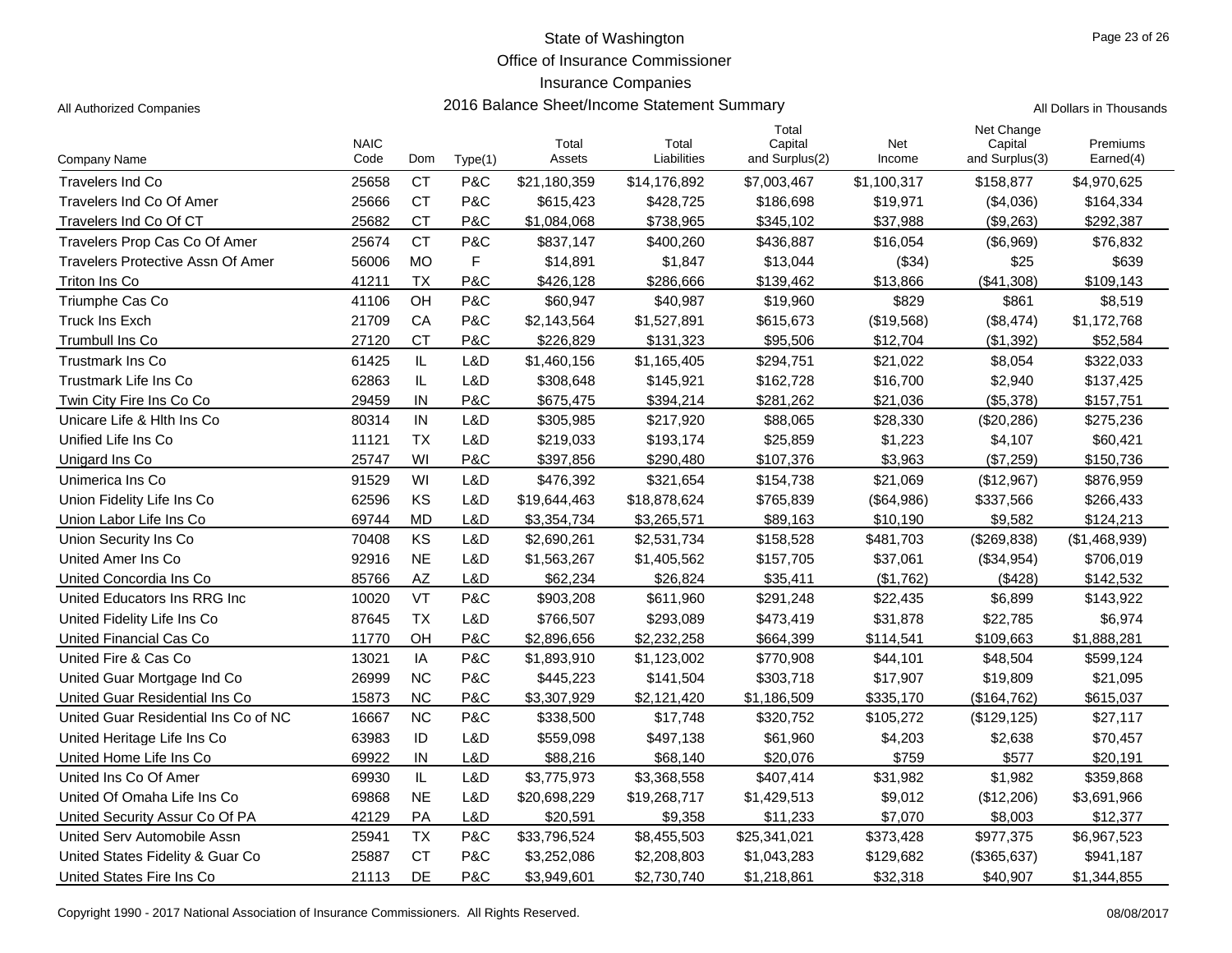Office of Insurance Commissioner

### Insurance Companies

|                                      | <b>NAIC</b> |               |             | Total        | Total        | Total<br>Capital | Net         | Net Change<br>Capital | Premiums     |
|--------------------------------------|-------------|---------------|-------------|--------------|--------------|------------------|-------------|-----------------------|--------------|
| Company Name                         | Code        | Dom           | Type(1)     | Assets       | Liabilities  | and Surplus(2)   | Income      | and Surplus(3)        | Earned(4)    |
| United States Liab Ins Co            | 25895       | PA            | P&C         | \$1,015,344  | \$368,082    | \$647,262        | \$25,198    | \$88,041              | \$196,273    |
| United States Life Ins Co in the Cit | 70106       | <b>NY</b>     | L&D         | \$28,609,893 | \$26,772,924 | \$1,836,969      | \$93,235    | (\$253,450)           | \$1,742,881  |
| United Transportation Union Ins Assn | 56413       | OH            | F           | \$226,337    | \$179,492    | \$46,844         | \$1,681     | \$2,058               | \$12,939     |
| United WI Ins Co                     | 29157       | WI            | P&C         | \$415,641    | \$298,114    | \$117,527        | \$13,385    | \$13,836              | \$108,960    |
| United World Life Ins Co             | 72850       | <b>NE</b>     | L&D         | \$119,806    | \$68,393     | \$51,412         | \$4,849     | \$2,484               | \$1,346      |
| UnitedHealthcare Ins Co              | 79413       | <b>CT</b>     | L&D         | \$17,922,647 | \$12,672,200 | \$5,250,447      | \$1,924,648 | (\$339,292)           | \$44,379,154 |
| UnitedHealthcare Life Ins Co         | 97179       | WI            | L&D         | \$508,127    | \$340,622    | \$167,505        | (\$8,990)   | \$30,437              | \$960,769    |
| UnitedHealthcare of OR Inc           | 95893       | <b>OR</b>     | <b>HMO</b>  | \$260,078    | \$152,685    | \$107,394        | \$4,140     | \$18,318              | \$975,117    |
| UnitedHealthCare of WA Inc           | 48038       | <b>WA</b>     | <b>HCSC</b> | \$358,074    | \$217,363    | \$140,711        | \$16,254    | (\$81,699)            | \$1,027,196  |
| Unity Financial Life Ins Co          | 63819       | <b>OH</b>     | L&D         | \$227,034    | \$213,732    | \$13,302         | \$1,095     | \$915                 | \$46,075     |
| Universal Fire & Cas Ins Co          | 32867       | IN            | P&C         | \$15,415     | \$8,135      | \$7,280          | \$488       | \$478                 | \$3,058      |
| Universal Guar Life Ins Co           | 70130       | OH            | L&D         | \$337,732    | \$292,565    | \$45,167         | \$4,590     | \$5,415               | \$6,422      |
| Universal N Amer Ins Co              | 10759       | <b>TX</b>     | P&C         | \$194,818    | \$119,479    | \$75,340         | \$5,174     | \$1,622               | \$112,964    |
| Unum Life Ins Co Of Amer             | 62235       | <b>ME</b>     | L&D         | \$21,077,758 | \$19,391,241 | \$1,686,517      | \$349,316   | \$119,225             | \$3,348,041  |
| Urgent MD RRG Inc                    | 15908       | VT            | P&C         | \$6,411      | \$3.752      | \$2.659          | \$159       | \$2.659               | \$2,942      |
| US Br Great West Life Assur Co       | 80705       | MI            | L&D         | \$77,030     | \$54,471     | \$22,558         | \$2,107     | \$2,647               | \$2,703      |
| US Br Sun Life Assur Co of Canada    | 80802       | MI            | L&D         | \$19,562,813 | \$18,543,769 | \$1,019,044      | (\$535,099) | (\$906,752)           | \$3,803,204  |
| US Business of Canada Life Assur Co  | 80659       | MI            | L&D         | \$4,567,189  | \$4,410,237  | \$156,953        | \$11,946    | \$25,332              | \$211,058    |
| US Financial Life Ins Co             | 84530       | OH            | L&D         | \$599,156    | \$490,359    | \$108,797        | \$14,629    | \$15,127              | \$38,789     |
| US Specialty Ins Co                  | 29599       | <b>TX</b>     | P&C         | \$1,792,143  | \$1,273,990  | \$518,153        | \$76,181    | (\$7,572)             | \$445,293    |
| USAA Cas Ins Co                      | 25968       | <b>TX</b>     | P&C         | \$10,315,437 | \$5,825,649  | \$4,489,788      | (\$36,559)  | \$37,948              | \$6,160,469  |
| USAA Gen Ind Co                      | 18600       | <b>TX</b>     | P&C         | \$4,001,369  | \$2,519,360  | \$1,482,009      | (\$23,093)  | \$178,458             | \$2,625,774  |
| USAA Life Ins Co                     | 69663       | <b>TX</b>     | L&D         | \$24,028,817 | \$21,666,374 | \$2,362,443      | \$243,850   | \$106,287             | \$1,622,154  |
| <b>USAble Life</b>                   | 94358       | <b>AR</b>     | L&D         | \$498.201    | \$256,571    | \$241.630        | \$24.346    | \$26.332              | \$587,813    |
| Utica Mut Ins Co                     | 25976       | <b>NY</b>     | P&C         | \$2,382,250  | \$1,516,166  | \$866,085        | \$45,663    | \$54,200              | \$720,789    |
| Vanliner Ins Co                      | 21172       | <b>MO</b>     | P&C         | \$405,998    | \$265,652    | \$140,347        | \$4,981     | \$9,551               | \$110,742    |
| Vantis Life Ins Co                   | 68632       | <b>CT</b>     | L&D         | \$255,378    | \$200,999    | \$54,378         | (\$15,043)  | (\$32,941)            | \$52,855     |
| Variable Ann Life Ins Co             | 70238       | <b>TX</b>     | L&D         | \$76,674,793 | \$74,286,968 | \$2,387,824      | \$757,694   | (\$334,741)           | \$4,608,196  |
| Vigilant Ins Co                      | 20397       | <b>NY</b>     | P&C         | \$508,049    | \$188,544    | \$319,505        | \$15,179    | \$13,273              | \$38,002     |
| Viking Ins Co Of WI                  | 13137       | WI            | P&C         | \$408,912    | \$230,742    | \$178,170        | \$7,809     | (\$1,504)             | \$98,287     |
| Virginia Surety Co Inc               | 40827       | $\mathsf{IL}$ | P&C         | \$1,169,796  | \$759,798    | \$409,998        | \$64,928    | \$46,361              | \$259,726    |
| Voya Ins & Ann Co                    | 80942       | IA            | L&D         | \$60,761,895 | \$58,855,681 | \$1,906,214      | \$232,411   | (\$168,559)           | \$2,098,098  |
| Voya Retirement Ins & Ann Co         | 86509       | <b>CT</b>     | L&D         | \$93,159,737 | \$91,200,414 | \$1,959,323      | \$266,238   | (\$70,844)            | \$12,396,176 |
| VSP Vision Care Inc.                 | 53031       | <b>VA</b>     | <b>HCSC</b> | \$105,971    | \$21,271     | \$84,701         | \$10,049    | (\$22,026)            | \$154,862    |
| Washington Cas Co                    | 42510       | <b>WA</b>     | P&C         | \$22,990     | \$1,698      | \$21,293         | \$374       | \$295                 | \$0          |
| Washington Intl Ins Co               | 32778       | <b>NH</b>     | P&C         | \$100,242    | \$20,190     | \$80,052         | \$2,926     | \$3,083               | \$6          |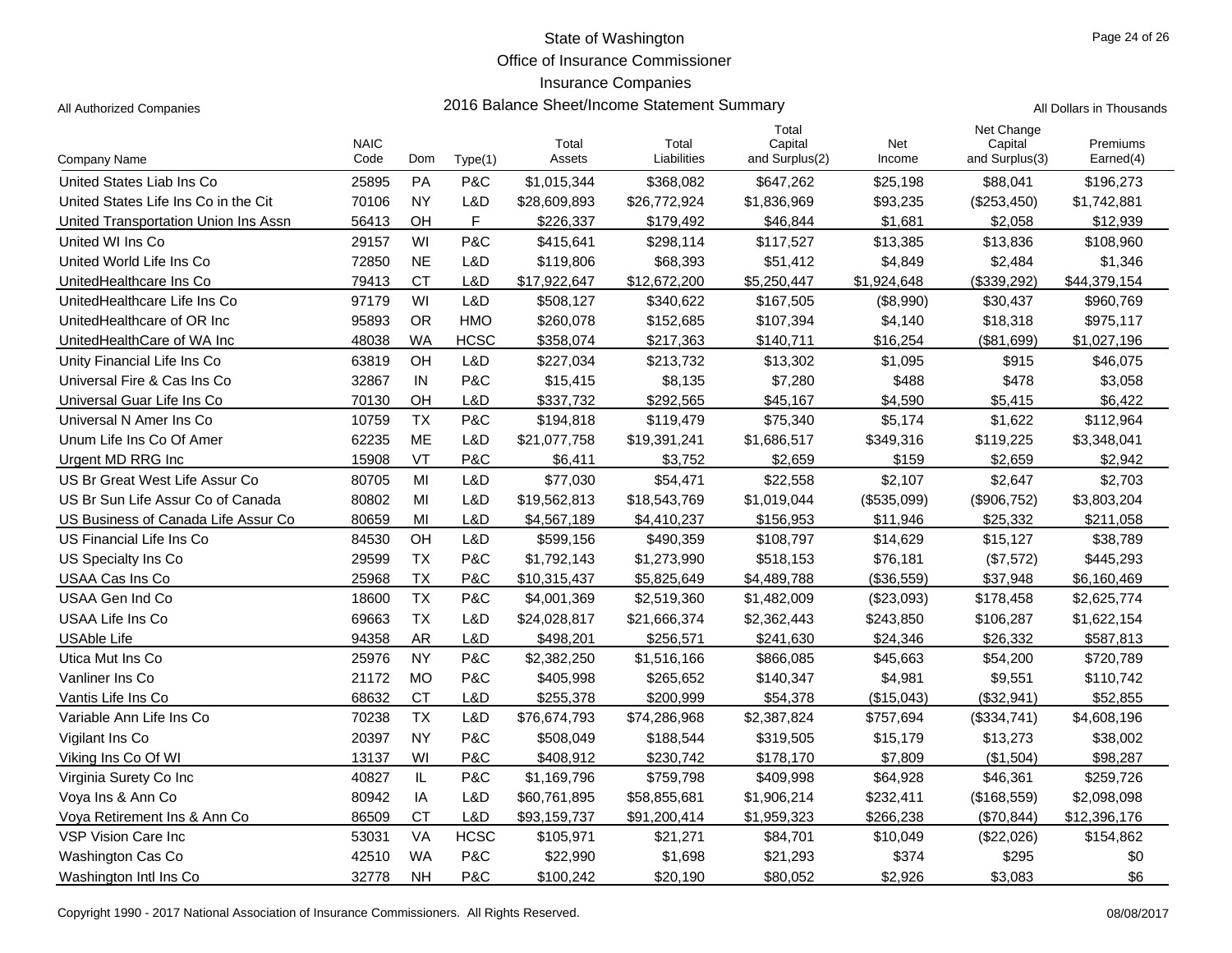Office of Insurance Commissioner

### Insurance Companies

|  | ll Dollars in Thousand |
|--|------------------------|
|  |                        |

|                                      |                     |           |              |                 |                      | Total                     |               | Net Change                |                       |
|--------------------------------------|---------------------|-----------|--------------|-----------------|----------------------|---------------------------|---------------|---------------------------|-----------------------|
| <b>Company Name</b>                  | <b>NAIC</b><br>Code | Dom       | Type(1)      | Total<br>Assets | Total<br>Liabilities | Capital<br>and Surplus(2) | Net<br>Income | Capital<br>and Surplus(3) | Premiums<br>Earned(4) |
| Washington Natl Ins Co               | 70319               | IN        | L&D          | \$5,397,646     | \$4,966,502          | \$431,144                 | (\$53,005)    | \$98,093                  | \$663,059             |
| Wellcare Prescription Ins Inc        | 10155               | FL        | <b>HCSC</b>  | \$852,868       | \$643,415            | \$209,453                 | \$68,382      | \$68,166                  | \$755,576             |
| Wesco Ins Co                         | 25011               | DE        | P&C          | \$1,903,660     | \$1,540,153          | \$363,507                 | \$5,936       | \$29,991                  | \$529,695             |
| West Coast Life Ins Co               | 70335               | <b>NE</b> | L&D          | \$5,158,402     | \$4,710,023          | \$448,379                 | \$92,450      | \$28,950                  | (S461)                |
| Westchester Fire Ins Co              | 10030               | PA        | P&C          | \$1,764,444     | \$1,061,598          | \$702,847                 | \$22,905      | (\$28,529)                | \$365,027             |
| Westcor Land Title Ins Co            | 50050               | CA        | T.           | \$133,171       | \$96,511             | \$36,660                  | \$5,753       | \$4,065                   | \$478,725             |
| Western & Southern Life Ins Co       | 70483               | OH        | L&D          | \$10,107,674    | \$5,292,144          | \$4,815,530               | \$53,598      | \$267,195                 | \$253,742             |
| Western Fraternal Life Assn          | 58017               | IA        | F            | \$295,326       | \$271,333            | \$23,993                  | \$183         | \$124                     | \$16,353              |
| Western Grocers Employee Benefit Tru | 12339               | <b>OR</b> | <b>MEWA</b>  | \$5,981         | \$3,059              | \$2,922                   | (\$1,687)     | (\$1,693)                 | \$16,409              |
| Western Natl Assur Co                | 24465               | <b>MN</b> | P&C          | \$66,836        | \$39,121             | \$27,715                  | \$2,164       | \$2,161                   | \$27,025              |
| Western Natl Mut Ins Co              | 15377               | <b>MN</b> | P&C          | \$956,313       | \$522,771            | \$433,543                 | \$28,136      | \$42,981                  | \$337,810             |
| Western Pacific Mut Ins Co RRG       | 40940               | CO        | P&C          | \$138,525       | \$26,058             | \$112,467                 | \$2,132       | \$4,683                   | \$5,261               |
| Western Professional Ins Co          | 10942               | <b>WA</b> | P&C          | \$13,653        | \$98                 | \$13,555                  | \$186         | ( \$8)                    | \$0                   |
| Western Southern Life Assur Co       | 92622               | OH        | L&D          | \$12,350,057    | \$11,257,219         | \$1,092,838               | \$55,222      | \$97,602                  | \$612,121             |
| <b>Western Surety Co</b>             | 13188               | SD        | P&C          | \$1,998,784     | \$546,373            | \$1,452,411               | \$129,613     | \$129,073                 | \$364,224             |
| Western United Life Assur Co         | 85189               | <b>WA</b> | L&D          | \$1,157,780     | \$1,083,075          | \$74,705                  | \$8,413       | \$4,179                   | \$148,488             |
| Westfield Ins Co.                    | 24112               | OH        | P&C          | \$2,739,570     | \$1,562,273          | \$1,177,297               | \$82,302      | \$84,858                  | \$964,793             |
| <b>Westport Ins Corp</b>             | 39845               | <b>MO</b> | P&C          | \$4,730,103     | \$3,171,541          | \$1,558,561               | \$189,745     | \$53,271                  | \$280,391             |
| <b>WFG Natl Title Ins Co</b>         | 51152               | SC        | $\mathsf T$  | \$118,004       | \$90,366             | \$27,638                  | \$3,384       | \$3,098                   | \$333,706             |
| Wilcac Life Ins Co                   | 62413               | IL.       | L&D          | \$2,315,205     | \$2,169,236          | \$145,970                 | \$4,563       | \$6,589                   | \$133                 |
| Wilco Life Ins Co                    | 65900               | IN        | L&D          | \$3,197,405     | \$3,040,516          | \$156,889                 | \$11,090      | (\$43,736)                | \$98,979              |
| Willamette Dental of WA Inc          | 47050               | <b>WA</b> | <b>LHCSC</b> | \$12,734        | \$799                | \$11,934                  | \$858         | \$972                     | \$56,285              |
| Wilshire Ins Co                      | 13234               | <b>NC</b> | P&C          | \$291,607       | \$182,531            | \$109,076                 | \$5,780       | \$17,008                  | \$85,218              |
| Wilton Reassur Life Co of NY         | 60704               | <b>NY</b> | L&D          | \$905,142       | \$808,884            | \$96,258                  | \$4,852       | \$5,487                   | \$18,210              |
| Womans Life Ins Society              | 56170               | MI        | $\mathsf F$  | \$203,594       | \$182,035            | \$21,559                  | (\$862)       | (\$266)                   | \$11,867              |
| Woodmen World Life Ins Soc           | 57320               | <b>NE</b> | F            | \$10,846,690    | \$9,576,455          | \$1,270,236               | \$159,245     | \$96,946                  | \$639,186             |
| Wright Natl Flood Ins Co             | 11523               | <b>TX</b> | P&C          | \$30,651        | \$7,145              | \$23,506                  | \$8,184       | \$8,364                   | \$18                  |
| XL Ins Amer Inc                      | 24554               | DE        | P&C          | \$825,361       | \$632,013            | \$193,348                 | \$9,096       | (\$17,783)                | \$147,240             |
| XL Specialty Ins Co                  | 37885               | DE        | P&C          | \$920,432       | \$637,122            | \$283,310                 | \$4,570       | \$150,596                 | \$88,344              |
| Yosemite Ins Co                      | 26220               | IN        | P&C          | \$156.491       | \$93,688             | \$62,803                  | \$11,251      | (\$13,168)                | \$34,159              |
| Zale Ind Co                          | 30325               | <b>TX</b> | P&C          | \$54,336        | \$37,030             | \$17,306                  | \$89          | \$705                     | \$12,514              |
| Zale Life Ins Co                     | 71323               | AZ        | L&D          | \$11,752        | \$2,050              | \$9,702                   | (\$1)         | \$289                     | \$17                  |
| Zurich Amer Ins Co                   | 16535               | <b>NY</b> | P&C          | \$31,002,884    | \$23,151,206         | \$7,851,679               | \$968,850     | \$86,222                  | \$4,435,582           |
| Zurich Amer Life Ins Co              | 90557               | IL        | L&D          | \$12,330,200    | \$12,205,849         | \$124,351                 | (\$21,288)    | (\$25,869)                | (\$31,034)            |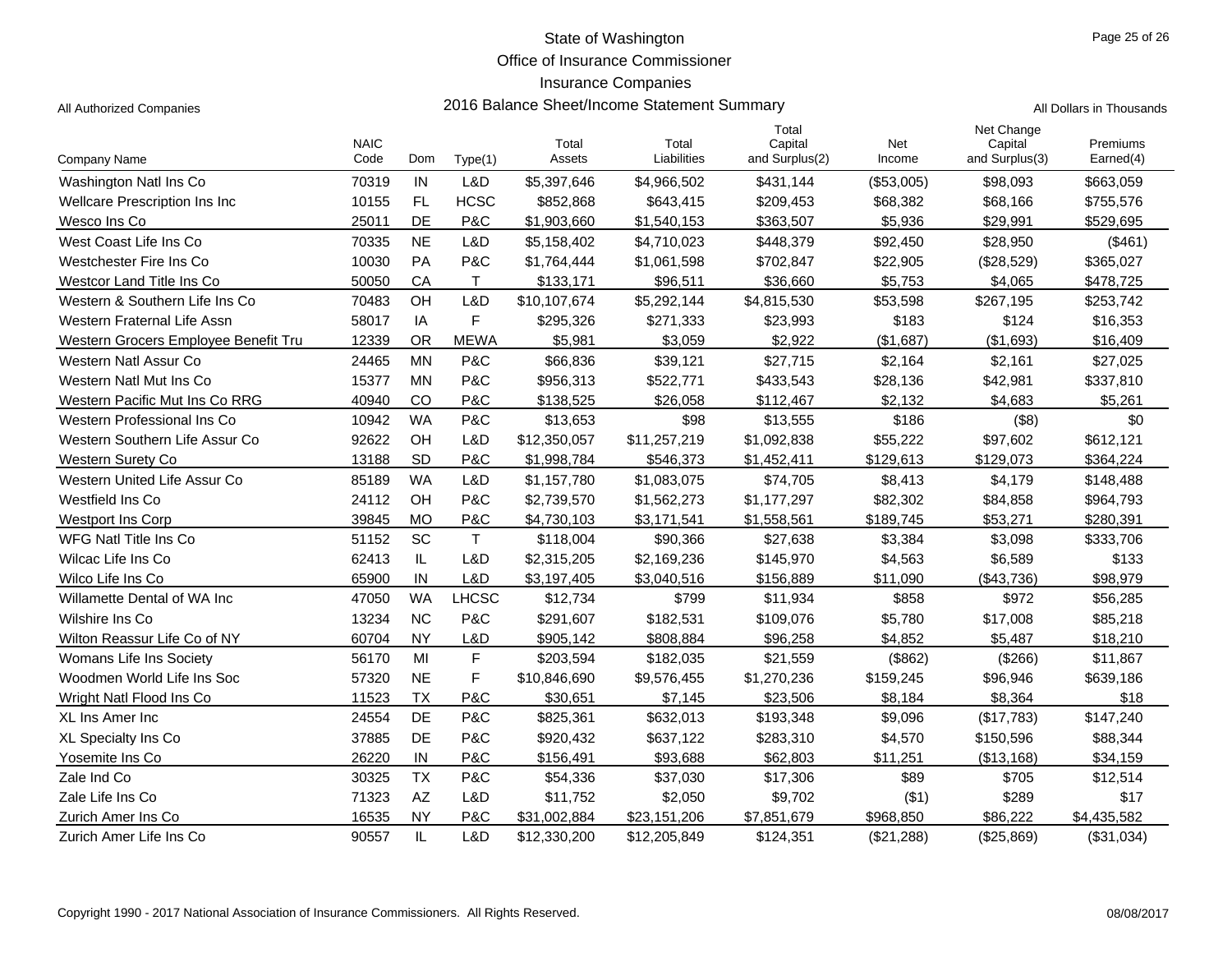|                          |        |                     |                          |         |                 | State of Washington              |                                    |               |                                         | Page 26 of 26         |
|--------------------------|--------|---------------------|--------------------------|---------|-----------------|----------------------------------|------------------------------------|---------------|-----------------------------------------|-----------------------|
|                          |        |                     |                          |         |                 | Office of Insurance Commissioner |                                    |               |                                         |                       |
|                          |        |                     |                          |         |                 | <b>Insurance Companies</b>       |                                    |               |                                         |                       |
| All Authorized Companies |        |                     | All Dollars in Thousands |         |                 |                                  |                                    |               |                                         |                       |
| Company Name             |        | <b>NAIC</b><br>Code | Dom                      | Type(1) | Total<br>Assets | Total<br>Liabilities             | Total<br>Capital<br>and Surplus(2) | Net<br>Income | Net Change<br>Capital<br>and Surplus(3) | Premiums<br>Earned(4) |
|                          | Totals |                     |                          |         | \$7,912,933,091 | \$6,869,957,367                  | \$1,042,975,747                    | \$76,720,875  | \$41,776,203                            | \$1,043,957,674       |

(1)L&D=Life and Disability Ins. Co., P&C=Property and Casualty Ins. Co., HMO=Health Maintenance Organization, HCSC=Health Care Service Contractor, LHCSC=Limited HCSC, T=

F=Fraternal, MEWA=Multiple Employer Welfare Arrangement

(2)Total Capital and Surplus also means Net Worth

(3)Difference between 2016 and 2015 (4)Premiums also means Premiums and Other Considerations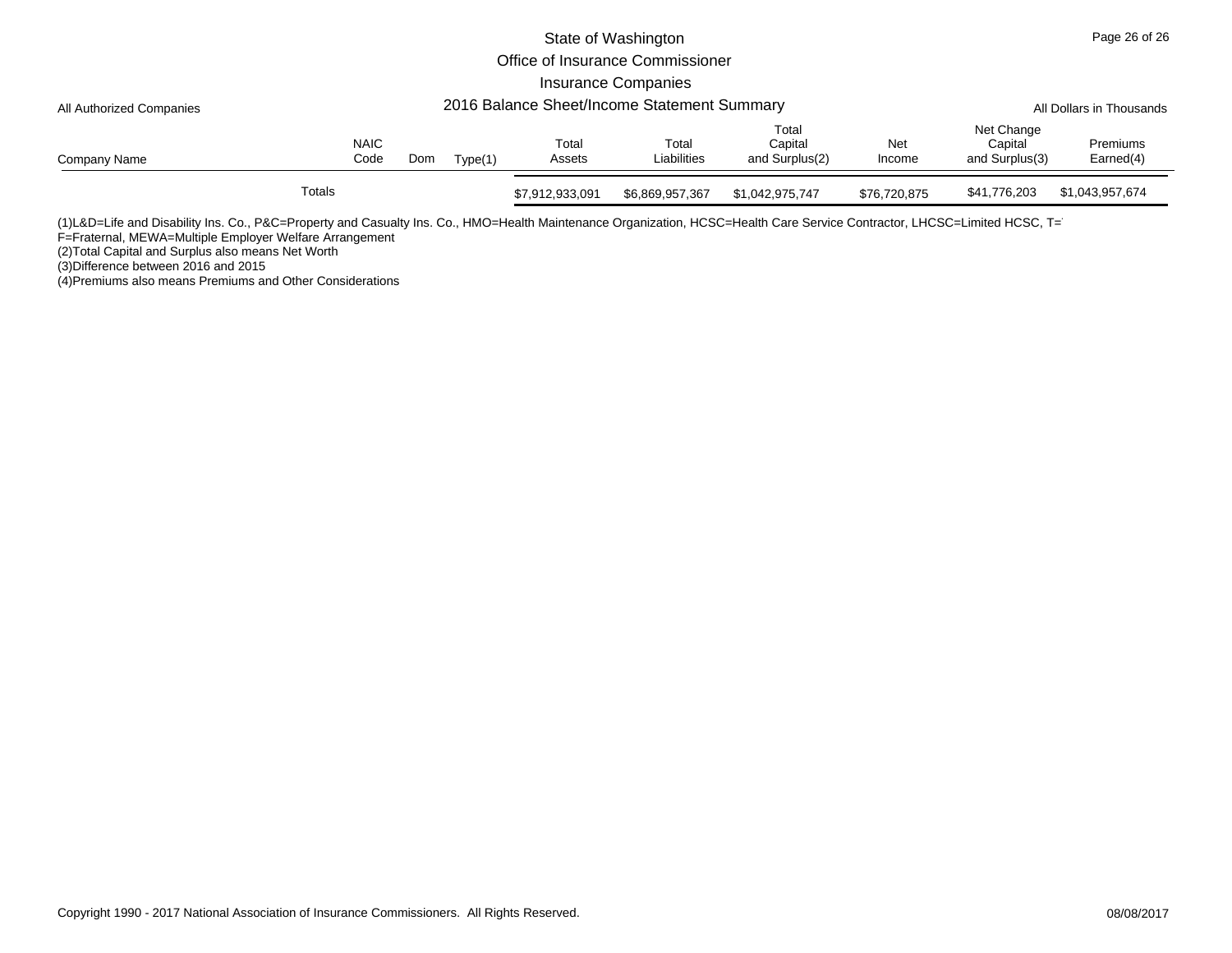Office of Insurance Commissioner

### Insurance Companies

|                                            | <b>NAIC</b> |           |              | Total       | Total       | Total<br>Capital | Net         | Net Change<br>Capital | Premiums    |
|--------------------------------------------|-------------|-----------|--------------|-------------|-------------|------------------|-------------|-----------------------|-------------|
| Company Name                               | Code        | Dom       | Type(1)      | Assets      | Liabilities | and Surplus(2)   | Income      | and Surplus(3)        | Earned(4)   |
| Academe Inc                                | 65105       | <b>WA</b> | L&D          | \$5,743     | \$59        | \$5,684          | \$63        | \$63                  | \$0         |
| Amerigroup Washington Inc                  | 14073       | <b>WA</b> | <b>HMO</b>   | \$258,961   | \$124,862   | \$134,099        | \$24,783    | \$13,192              | \$570,696   |
| Arcadian Hlth Plan Inc                     | 12151       | WA        | <b>HCSC</b>  | \$275,772   | \$104,763   | \$171,009        | (\$41, 153) | \$135,992             | \$812,894   |
| <b>Asuris NW Hith</b>                      | 47350       | <b>WA</b> | <b>HCSC</b>  | \$92,146    | \$26,298    | \$65,847         | \$751       | \$1,360               | \$141,619   |
| Commencement Bay Life Ins Co               | 78879       | <b>WA</b> | L&D          | \$7,692     | \$154       | \$7,538          | \$157       | \$121                 | \$0         |
| Community Hith Plan of WA                  | 47049       | <b>WA</b> | <b>HCSC</b>  | \$445,165   | \$283,154   | \$162,011        | \$17,432    | \$22,976              | \$1,070,900 |
| Coordinated Care of WA Inc                 | 15352       | <b>WA</b> | <b>HCSC</b>  | \$247,238   | \$186,678   | \$60,560         | (\$38,427)  | (\$24,068)            | \$680,309   |
| Delta Dental of WA                         | 47341       | <b>WA</b> | <b>HCSC</b>  | \$222,730   | \$53,837    | \$168,893        | \$39,603    | \$12,774              | \$475,775   |
| Dental Hith Serv                           | 47490       | <b>WA</b> | <b>LHCSC</b> | \$10,833    | \$1,491     | \$9,342          | \$1,575     | \$1,555               | \$11,568    |
| Farmers Ins Co Of WA                       | 21644       | <b>WA</b> | P&C          | \$548,251   | \$342,174   | \$206,076        | \$1,887     | \$2,652               | \$302,650   |
| Farmers New World Life Ins Co              | 63177       | <b>WA</b> | L&D          | \$7,155,345 | \$6,627,643 | \$527,702        | \$137,906   | \$46,216              | \$592,640   |
| <b>Fraternal Beneficial Association</b>    | 29360       | <b>WA</b> | P&C          | \$3,070     | \$3         | \$3,067          | \$41        | \$53                  | \$61        |
| GPM Hith & Life Ins Co                     | 67059       | <b>WA</b> | L&D          | \$142,549   | \$130,249   | \$12,300         | \$910       | \$2,805               | \$3,929     |
| Grange Ins Assn                            | 22101       | <b>WA</b> | P&C          | \$287,488   | \$141,738   | \$145,750        | \$3,430     | \$8,153               | \$148,071   |
| Granwest Prop & Cas                        | 22128       | <b>WA</b> | P&C          | \$22,011    | \$1,630     | \$20,381         | \$458       | (\$129)               | \$0         |
| Group Hith Coop                            | 95672       | <b>WA</b> | <b>HMO</b>   | \$1,718,301 | \$747,822   | \$970,479        | \$81,114    | \$91,153              | \$2,446,980 |
| Group Hith Options Inc                     | 47055       | <b>WA</b> | <b>HCSC</b>  | \$289,256   | \$158,261   | \$130,994        | (\$7,730)   | (\$11,288)            | \$903,940   |
| Health Alliance NW Hlth Plan               | 15082       | <b>WA</b> | <b>HCSC</b>  | \$16,042    | \$6,567     | \$9,475          | \$499       | \$356                 | \$44,529    |
| Lifewise Assur Co                          | 94188       | <b>WA</b> | L&D          | \$142,723   | \$34,661    | \$108,063        | \$11,610    | \$11,531              | \$118,329   |
| LifeWise Hith Plan of WA                   | 52633       | <b>WA</b> | <b>HCSC</b>  | \$121,056   | \$49,898    | \$71,158         | (\$3,146)   | (\$4,262)             | \$176,003   |
| Molina Hithcare of WA Inc                  | 96270       | <b>WA</b> | <b>HMO</b>   | \$685,593   | \$449,703   | \$235,890        | \$8,152     | \$45,062              | \$2,307,844 |
| Northwest Dentists Ins Co.                 | 32417       | <b>WA</b> | P&C          | \$22,062    | \$11,705    | \$10,358         | (\$1,455)   | (\$1,211)             | \$6,014     |
| Pemco Mut Ins Co                           | 24341       | <b>WA</b> | P&C          | \$740,732   | \$458,700   | \$282,032        | \$24,118    | \$23,027              | \$408,997   |
| Physicians Ins A Mut Co                    | 40738       | <b>WA</b> | P&C          | \$502,299   | \$270,233   | \$232,066        | \$8,069     | \$12,110              | \$78,438    |
| <b>Premera Blue Cross</b>                  | 47570       | <b>WA</b> | <b>HCSC</b>  | \$2,428,930 | \$952,746   | \$1,476,185      | \$45,159    | \$87,763              | \$3,780,084 |
| Red Shield Ins Co                          | 41580       | <b>WA</b> | P&C          | \$39,128    | \$17,312    | \$21,816         | \$628       | \$765                 | \$12,847    |
| <b>Regence BlueShield</b>                  | 53902       | <b>WA</b> | <b>HCSC</b>  | \$1,652,268 | \$501.522   | \$1,150,746      | \$53,682    | \$36,103              | \$1,673,931 |
| <b>REtitle Insurance Company</b>           | 50962       | <b>WA</b> | T            | \$718       | \$23        | \$718            | ( \$5)      | (\$15)                | \$0         |
| Soundpath Hith                             | 12909       | <b>WA</b> | <b>HCSC</b>  | \$55,633    | \$20,859    | \$34,774         | (\$928)     | \$24,189              | \$198,128   |
| <b>Timber Products Manufacturers Trust</b> | 12239       | <b>WA</b> | <b>MEWA</b>  | \$10,033    | \$7,113     | \$2,920          | (\$4,280)   | (\$2,523)             | \$57,738    |
| UnitedHealthCare of WA Inc                 | 48038       | <b>WA</b> | <b>HCSC</b>  | \$358,074   | \$217,363   | \$140,711        | \$16,254    | (\$81,699)            | \$1,027,196 |
| <b>Washington Cas Co</b>                   | 42510       | <b>WA</b> | P&C          | \$22,990    | \$1,698     | \$21,293         | \$374       | \$295                 | \$0         |
| Western Professional Ins Co                | 10942       | <b>WA</b> | P&C          | \$13,653    | \$98        | \$13,555         | \$186       | $($ \$8)              | \$0         |
| Western United Life Assur Co               | 85189       | <b>WA</b> | L&D          | \$1,157,780 | \$1,083,075 | \$74,705         | \$8,413     | \$4,179               | \$148,488   |
| Willamette Dental of WA Inc                | 47050       | <b>WA</b> | <b>LHCSC</b> | \$12,734    | \$799       | \$11,934         | \$858       | \$972                 | \$56,285    |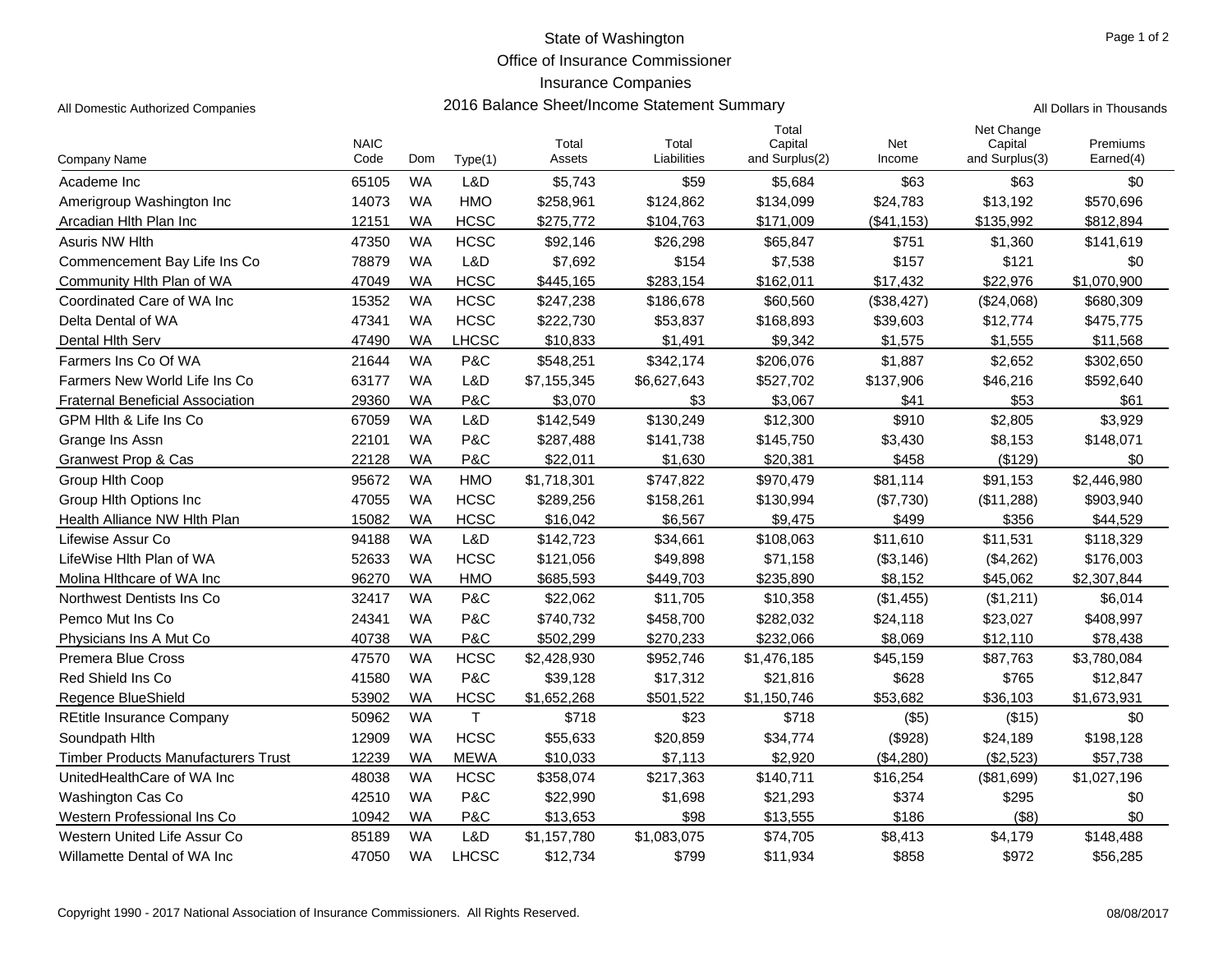|                                                                                  |        |                     |     |         | State of Washington        |                                  |                                    |               | Page 2 of 2                             |                       |  |
|----------------------------------------------------------------------------------|--------|---------------------|-----|---------|----------------------------|----------------------------------|------------------------------------|---------------|-----------------------------------------|-----------------------|--|
|                                                                                  |        |                     |     |         |                            | Office of Insurance Commissioner |                                    |               |                                         |                       |  |
|                                                                                  |        |                     |     |         | <b>Insurance Companies</b> |                                  |                                    |               |                                         |                       |  |
| 2016 Balance Sheet/Income Statement Summary<br>All Domestic Authorized Companies |        |                     |     |         |                            |                                  |                                    |               | All Dollars in Thousands                |                       |  |
| Company Name                                                                     |        | <b>NAIC</b><br>Code | Dom | Type(1) | Total<br>Assets            | Total<br>Liabilities             | Total<br>Capital<br>and Surplus(2) | Net<br>Income | Net Change<br>Capital<br>and Surplus(3) | Premiums<br>Earned(4) |  |
|                                                                                  | Totals |                     |     |         | \$19,714,998               | \$13,014,891                     | \$6,700,130                        | \$390,988     | \$460,218                               | \$18,256,884          |  |

(1)L&D=Life and Disability Ins. Co., P&C=Property and Casualty Ins. Co., HMO=Health Maintenance Organization, HCSC=Health Care Service Contractor, LHCSC=Limited HCSC, T=

F=Fraternal, MEWA=Multiple Employer Welfare Arrangement

(2)Total Capital and Surplus also means Net Worth

(3)Difference between 2016 and 2015 (4)Premiums also means Premiums and Other Considerations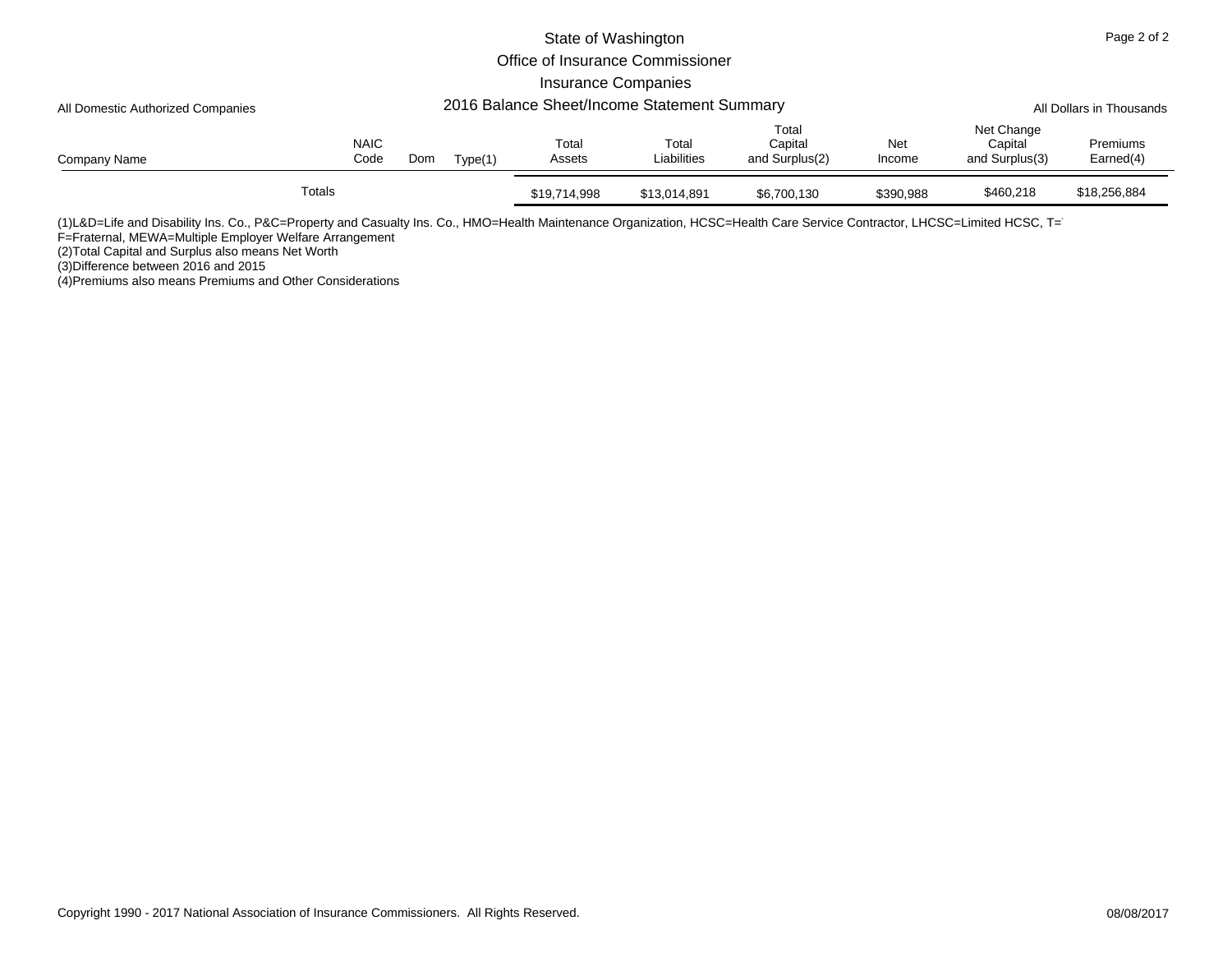Office of Insurance Commissioner

# Insurance Companies

| All Non-Authorized Companies | 2016 Balance Sheet/Income Statement Summary | All Dollars in Thousands |
|------------------------------|---------------------------------------------|--------------------------|
|------------------------------|---------------------------------------------|--------------------------|

|                                      | <b>NAIC</b> |                |         | Total       | Total       | Total<br>Capital | Net        | Net Change<br>Capital | Premiums    |
|--------------------------------------|-------------|----------------|---------|-------------|-------------|------------------|------------|-----------------------|-------------|
| Company Name                         | Code        | Dom            | Type(1) | Assets      | Liabilities | and Surplus(2)   | Income     | and Surplus(3)        | Earned(4)   |
| AAA Life Ins Co of NY                | 15282       | <b>NY</b>      | L&D     | \$7,904     | \$1,817     | \$6,087          | (\$884)    | (\$826)               | \$2,413     |
| Acceptance Cas Ins Co                | 10349       | <b>NE</b>      | P&C     | \$112,450   | \$56,778    | \$55,672         | \$655      | \$5,378               | \$46,552    |
| Adriatic Ins Co                      | 39381       | <b>ND</b>      | P&C     | \$88,172    | \$18,599    | \$69,573         | \$5,063    | \$5,229               | \$23,810    |
| AF&L Ins Co                          | 35963       | PA             | P&C     | \$136,743   | \$154,626   | (\$17,883)       | (\$17,921) | (\$17,888)            | \$19,012    |
| Allianz Life Ins Co Of NY            | 64190       | <b>NY</b>      | L&D     | \$3,124,044 | \$2,921,914 | \$202,130        | \$10,316   | \$3,371               | \$247,378   |
| Allied World Assur Co US Inc         | 19489       | DE             | P&C     | \$337,443   | \$196,662   | \$140,781        | (\$259)    | \$1,927               | \$45,917    |
| Allied World Surplus Lines Ins Co    | 24319       | AR             | P&C     | \$265,486   | \$168,305   | \$97,181         | (\$153)    | \$453                 | \$45,917    |
| Allstate Life Ins Co Of NY           | 70874       | <b>NY</b>      | L&D     | \$6,278,957 | \$5,758,815 | \$520,141        | (\$12,575) | \$12,562              | \$165,104   |
| American Continental Ins Co.         | 12321       | <b>TN</b>      | L&D     | \$228,968   | \$134,987   | \$93,980         | (\$17,748) | \$14,259              | \$472,940   |
| American Empire Surplus Lines Ins Co | 35351       | DE             | P&C     | \$417,846   | \$274,453   | \$143,394        | (\$10,820) | \$18,024              | \$89,389    |
| American Home Life Ins Co            | 60542       | KS             | L&D     | \$254,438   | \$232,987   | \$21,452         | \$1,638    | \$373                 | \$25,894    |
| American Life & Security Corp        | 67253       | <b>NE</b>      | L&D     | \$31,173    | \$27,355    | \$3,818          | (\$1,979)  | (\$1,471)             | \$5,906     |
| American Modern Surplus Lines Ins Co | 12489       | OH             | P&C     | \$67,904    | \$37,833    | \$30,070         | \$427      | (\$391)               | \$37,122    |
| American Natl Lif Ins Co of NY       | 13762       | <b>NY</b>      | L&D     | \$487,644   | \$438,588   | \$49,057         | \$409      | \$21,083              | \$213,543   |
| American Progressive L&H Ins Of NY   | 80624       | <b>NY</b>      | L&D     | \$215,003   | \$105,697   | \$109,307        | \$10,045   | \$7,965               | \$463,893   |
| American Retirement Life Ins Co      | 88366       | OH             | L&D     | \$76,892    | \$36,238    | \$40,654         | (\$26,448) | (\$6,650)             | \$255,500   |
| American Savings Life Ins Co         | 91910       | <b>AZ</b>      | L&D     | \$58,502    | \$43,708    | \$14,794         | \$1,678    | \$211                 | \$2,424     |
| American Underwriters Life Ins Co    | 92649       | <b>AZ</b>      | L&D     | \$69,506    | \$60,890    | \$8,616          | (\$709)    | \$113                 | \$6,811     |
| American Western Home Ins Co         | 35912       | OK             | P&C     | \$156,774   | \$83,368    | \$73,407         | \$3,287    | \$2,193               | \$66,820    |
| Ameritas Life Ins Corp of NY         | 60033       | <b>NY</b>      | L&D     | \$1,204,446 | \$1,107,247 | \$97,199         | \$20,124   | \$29,891              | \$131,721   |
| Appalachian Ins Co.                  | 10316       | R <sub>l</sub> | P&C     | \$322,533   | \$105,126   | \$217,408        | \$11,037   | \$11,509              | \$66,125    |
| Arch Specialty Ins Co.               | 21199       | <b>MO</b>      | P&C     | \$481,028   | \$179,154   | \$301,874        | \$2,116    | (\$4,055)             | \$140       |
| Aspen Specialty Ins Co               | 10717       | <b>ND</b>      | P&C     | \$373,612   | \$229,824   | \$143,788        | (\$12,549) | (\$8,339)             | \$60,534    |
| Associated Industries Ins Co Inc     | 23140       | <b>FL</b>      | P&C     | \$379,129   | \$259,801   | \$119,328        | \$16,776   | \$10,317              | \$77,270    |
| Atain Specialty Ins Co               | 17159       | MI             | P&C     | \$364,165   | \$189,747   | \$174,417        | \$2,971    | \$8,431               | \$79,348    |
| Athene Life Ins Co of NY             | 63932       | <b>NY</b>      | L&D     | \$956,111   | \$877,815   | \$78,296         | \$10,375   | \$5,349               | \$751       |
| Atlantic Cas Ins Co                  | 42846       | <b>NC</b>      | P&C     | \$263,649   | \$164,167   | \$99,482         | \$8,673    | \$11,694              | \$71,572    |
| AXIS Surplus Ins Co.                 | 26620       | IL             | P&C     | \$434,746   | \$258,146   | \$176,600        | \$4,022    | (\$15,429)            | \$41,277    |
| <b>Baptist Life Assn</b>             | 57223       | <b>NY</b>      | F       | \$30,964    | \$29,453    | \$1,511          | \$281      | \$269                 | \$1,008     |
| Brooke Life Ins Co                   | 78620       | MI             | L&D     | \$5,326,724 | \$359,956   | \$4,966,768      | \$557,806  | \$201,745             | \$9,162     |
| Burlington Ins Co                    | 23620       | IL             | P&C     | \$360,671   | \$181,274   | \$179,397        | \$3,972    | \$1,066               | \$41,502    |
| Canopius US Ins                      | 12961       | <b>DE</b>      | P&C     | \$203,792   | \$88,963    | \$114,829        | \$10,251   | \$13,256              | \$41,322    |
| <b>Capitol Specialty Ins Corp</b>    | 10328       | WI             | P&C     | \$131,940   | \$76,498    | \$55,442         | \$1,599    | \$1,626               | \$35,616    |
| Catholic Financial Life              | 56030       | WI             | F       | \$1,417,205 | \$1,346,421 | \$70,784         | \$11,620   | \$13,181              | \$65,751    |
| <b>Catholic United Financial</b>     | 57053       | MN             | F       | \$919,282   | \$890,157   | \$29,125         | \$602      | \$4,201               | (\$213,664) |
| Catlin Specialty Ins Co              | 15989       | DE             | P&C     | \$743,994   | \$509,749   | \$234,245        | \$3,508    | \$21,106              | \$68,306    |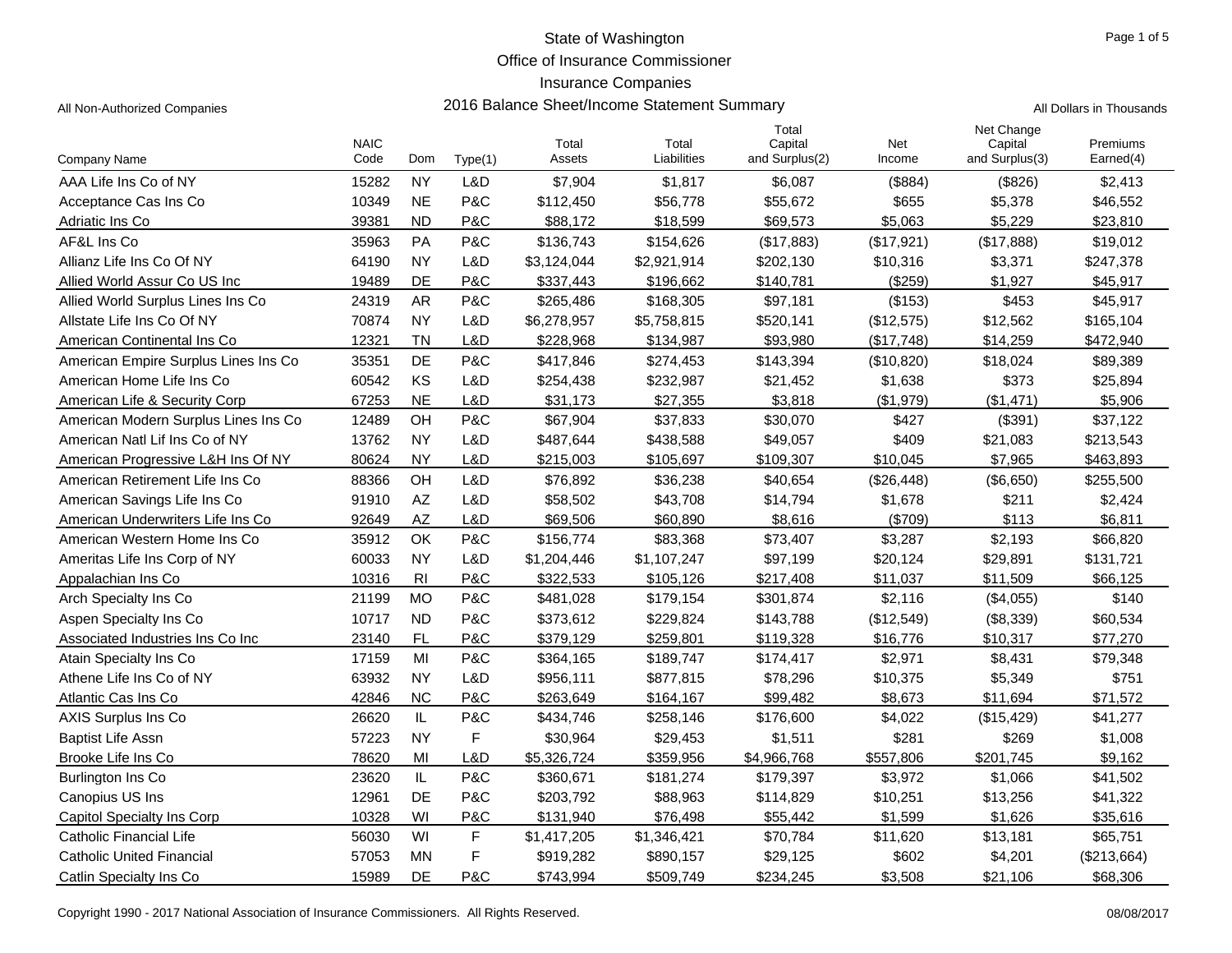Office of Insurance Commissioner

# Insurance Companies

| All Non-Authorized Companies | 2016 Balance Sheet/Income Statement Summary | All Dollars in Thousands |
|------------------------------|---------------------------------------------|--------------------------|
|------------------------------|---------------------------------------------|--------------------------|

|                                        |                     |           |             |                 |                      | Total                     |               | Net Change                |                       |
|----------------------------------------|---------------------|-----------|-------------|-----------------|----------------------|---------------------------|---------------|---------------------------|-----------------------|
| Company Name                           | <b>NAIC</b><br>Code | Dom       | Type(1)     | Total<br>Assets | Total<br>Liabilities | Capital<br>and Surplus(2) | Net<br>Income | Capital<br>and Surplus(3) | Premiums<br>Earned(4) |
| Centennial Cas Co                      | 34568               | <b>AL</b> | P&C         | \$115,137       | \$43,752             | \$71,385                  | \$5,167       | \$5,101                   | \$10,451              |
| Central Reserve Life Ins Co            | 61727               | OH        | L&D         | \$30,573        | \$1,223              | \$29,350                  | \$1,256       | \$2,916                   | \$3,943               |
| Chubb Custom Ins Co                    | 38989               | <b>NJ</b> | P&C         | \$372,881       | \$157,925            | \$214,956                 | \$12,350      | \$14,170                  | \$38,002              |
| Clear Blue Specialty Ins Co            | 37745               | <b>NC</b> | P&C         | \$64,454        | \$763                | \$63,691                  | (\$99)        | \$17,606                  | \$2                   |
| Colony Ins Co                          | 39993               | VA        | P&C         | \$1,494,739     | \$1,125,794          | \$368,945                 | \$30,331      | \$19,349                  | \$251,960             |
| Combined Life Ins Co Of NY             | 78697               | <b>NY</b> | L&D         | \$420,311       | \$386,881            | \$33,430                  | \$7,627       | \$11,568                  | \$155,186             |
| Conifer Ins Co                         | 29734               | MI        | P&C         | \$93,144        | \$63,604             | \$29,539                  | (\$2,782)     | (\$1,098)                 | \$45,880              |
| Conseco Life Ins Co of TX              | 11804               | <b>TX</b> | L&D         | \$1,381,248     | \$15,562             | \$1,365,685               | \$297,333     | \$119,510                 | \$153                 |
| Continental Life Ins Co Brentwood      | 68500               | <b>TN</b> | L&D         | \$307,080       | \$133,250            | \$173,830                 | (\$7,755)     | \$29,574                  | \$427,239             |
| Cotton States Life Ins Co              | 62537               | GA        | L&D         | \$336,156       | \$267,853            | \$68,304                  | \$3,142       | \$2,213                   | \$23,821              |
| Covington Specialty Ins Co             | 13027               | <b>NH</b> | P&C         | \$99,945        | \$53,584             | \$46,360                  | \$1,517       | (\$3,616)                 | \$15,348              |
| DAN RRG Inc                            | 15928               | SC        | P&C         | \$2,574         | \$1,590              | \$983                     | (\$17)        | \$983                     | \$3                   |
| Delaware Life Ins Co of NY             | 72664               | <b>NY</b> | L&D         | \$2,589,217     | \$2,184,856          | \$404,361                 | \$21,390      | \$2,550                   | \$19,856              |
| Dorinco Reins Co                       | 33499               | MI        | P&C         | \$1,522,889     | \$990,932            | \$531,958                 | \$85,501      | \$17,912                  | \$165,066             |
| <b>Endurance Amer Specialty Ins Co</b> | 41718               | DE        | P&C         | \$373,160       | \$267,879            | \$105,281                 | \$9,470       | \$7,379                   | \$124,594             |
| Erie Family Life Ins Co                | 70769               | PA        | L&D         | \$2,247,013     | \$1,936,287          | \$310,727                 | \$326         | (\$54)                    | \$162,229             |
| Evanston Ins Co                        | 35378               | IL        | P&C         | \$4,413,721     | \$3,129,278          | \$1,284,443               | \$172,577     | \$80,097                  | \$1,329,683           |
| Executive Risk Speciality Ins Co       | 44792               | <b>CT</b> | P&C         | \$289,309       | \$112,955            | \$176,354                 | \$11,203      | \$10,622                  | \$38,002              |
| Fair American Select Ins Co            | 15201               | DE        | P&C         | \$108,179       | \$4,949              | \$103,230                 | \$738         | \$55,918                  | \$1,448               |
| Family Benefit Life Ins Co             | 70742               | <b>MO</b> | L&D         | \$131,700       | \$122,558            | \$9,142                   | \$7           | (\$1,167)                 | \$37,226              |
| Farm Family Life Ins Co                | 63126               | <b>NY</b> | L&D         | \$1,343,383     | \$1,164,321          | \$179,062                 | \$13,403      | \$12,583                  | \$69,116              |
| First Metlife Investors Ins Co         | 60992               | <b>NY</b> | L&D         | \$6,967,421     | \$6,771,597          | \$195,824                 | (\$87,290)    | (\$124,850)               | \$1,286,756           |
| First Security Benefit Life & Ann      | 60084               | <b>NY</b> | L&D         | \$686,842       | \$657,877            | \$28,965                  | \$783         | \$1,868                   | \$13,069              |
| <b>First Specialty Ins Corp</b>        | 34916               | <b>MO</b> | P&C         | \$178,892       | \$106,711            | \$72,181                  | \$2,784       | \$2,556                   | \$75                  |
| First Unum Life Ins Co                 | 64297               | <b>NY</b> | L&D         | \$3,260,845     | \$2,978,475          | \$282,370                 | \$82,412      | \$18,894                  | \$375,663             |
| <b>GBU Financial Life</b>              | 56685               | PA        | $\mathsf F$ | \$2,192,369     | \$2,038,294          | \$154,075                 | \$27,288      | \$24,388                  | \$356,492             |
| General Security Ind Co of AZ          | 20559               | AZ        | P&C         | \$360,958       | \$307,431            | \$53,527                  | \$3,653       | (\$8,366)                 | \$21,818              |
| General Star Ind Co                    | 37362               | DE        | P&C         | \$840,987       | \$245,814            | \$595,173                 | \$15,799      | \$51,900                  | \$65,334              |
| Genworth Life Ins Co of NY             | 72990               | <b>NY</b> | L&D         | \$8,495,549     | \$8,014,391          | \$481,158                 | (\$19,952)    | (\$13,620)                | \$276,929             |
| <b>Gleaner Life Ins Society</b>        | 56154               | MI        | F.          | \$1,317,260     | \$1,226,481          | \$90,779                  | \$4,278       | \$2,858                   | \$47,332              |
| Golden Bear Ins Co                     | 39861               | CA        | P&C         | \$138,902       | \$85,246             | \$53,656                  | \$4,085       | \$5,003                   | \$24,865              |
| Gotham Ins Co                          | 25569               | <b>NY</b> | P&C         | \$228,069       | \$154,181            | \$73,888                  | (\$3,661)     | (\$2,257)                 | \$74,193              |
| Grange Life Ins Co                     | 71218               | OH        | L&D         | \$452,270       | \$380,924            | \$71,346                  | (\$37,381)    | \$28,891                  | \$68,280              |
| Great W Life & Ann Ins Co of NY        | 79359               | <b>NY</b> | L&D         | \$1,968,718     | \$1,881,993          | \$86,725                  | (\$1,944)     | (\$2,979)                 | \$371,134             |
| Great Western Life Ins Co              | 92428               | <b>MT</b> | L&D         | \$2,147         | \$521                | \$1,626                   | \$46          | \$34                      | \$5                   |
| Greenfields Life Ins Co                | 14908               | CO        | L&D         | \$14,868        | \$5,595              | \$9,273                   | (\$443)       | \$4,510                   | \$2,867               |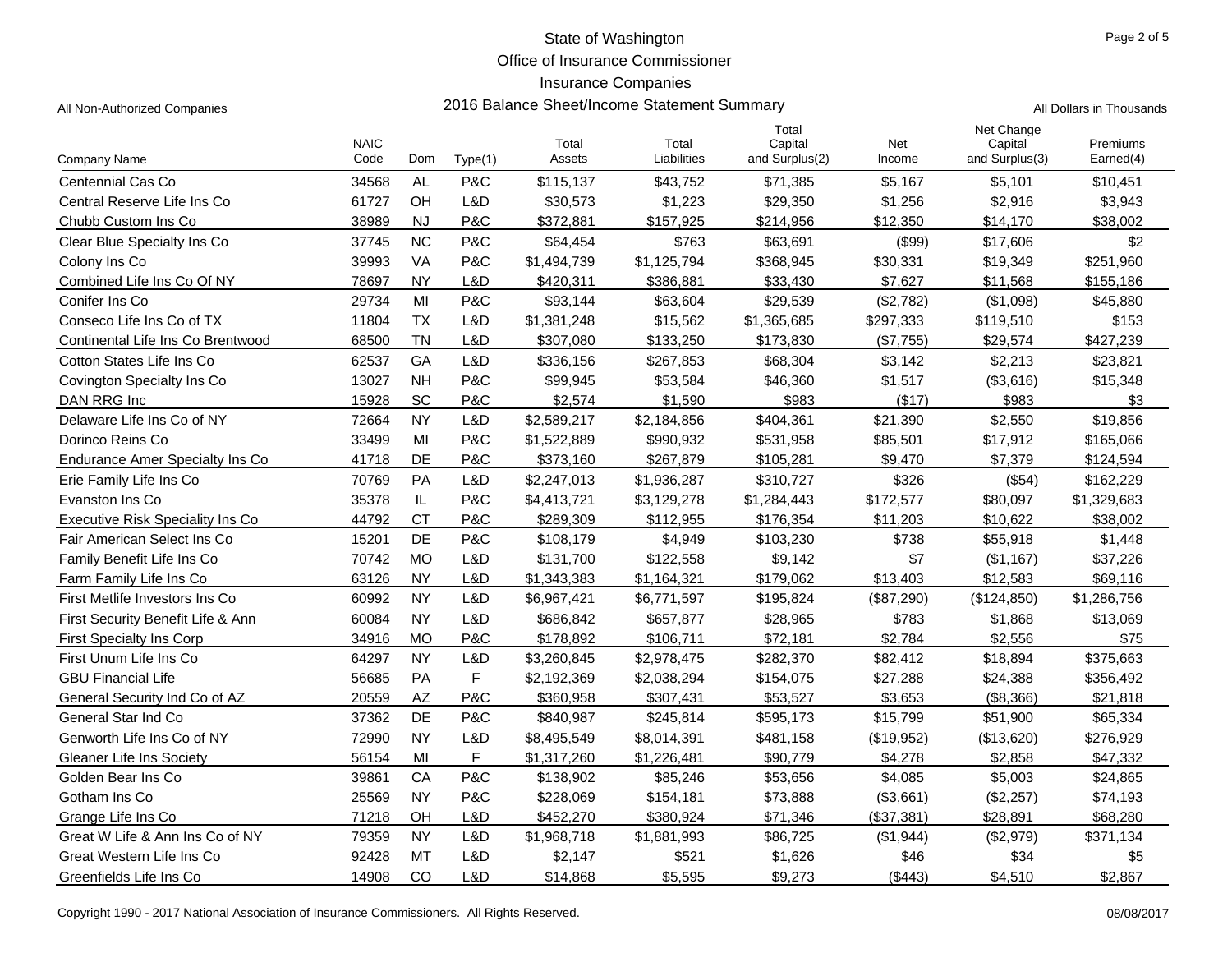Office of Insurance Commissioner

### Insurance Companies

All Non-Authorized Companies **2016 Balance Sheet/Income Statement Summary** All Non-Authorized Companies

|  | Il Dollars in Thousands |
|--|-------------------------|
|  |                         |

|                                      | <b>NAIC</b> |           |              | Total        | Total        | Total<br>Capital | Net        | Net Change<br>Capital | Premiums    |
|--------------------------------------|-------------|-----------|--------------|--------------|--------------|------------------|------------|-----------------------|-------------|
| Company Name                         | Code        | Dom       | Type(1)      | Assets       | Liabilities  | and Surplus(2)   | Income     | and Surplus(3)        | Earned(4)   |
| Hallmark Specialty Ins Co            | 26808       | OK        | P&C          | \$230,216    | \$171,102    | \$59,114         | \$1,840    | \$598                 | \$84,806    |
| Hamilton Specialty Ins Co            | 13551       | <b>DE</b> | P&C          | \$101.729    | \$51,531     | \$50,198         | (\$22,066) | (\$3,629)             | \$11,879    |
| Harleysville Life Ins Co             | 64327       | PA        | L&D          | \$411,848    | \$367,605    | \$44,243         | \$2,965    | \$3,502               | \$17,723    |
| Heartland Natl Life Ins Co           | 66214       | IN        | L&D          | \$12,202     | \$5,128      | \$7,073          | \$765      | \$1,510               | \$5,314     |
| <b>Houston Cas Co</b>                | 42374       | <b>TX</b> | P&C          | \$3,329,643  | \$1,416,652  | \$1,912,991      | \$239,245  | (\$23,896)            | \$855,163   |
| <b>Houston Specialty Ins Co</b>      | 12936       | <b>TX</b> | P&C          | \$458,016    | \$197,219    | \$260,797        | (\$70)     | (\$8,054)             | \$125,605   |
| Hudson Specialty Ins Co              | 37079       | <b>NY</b> | P&C          | \$365,747    | \$164,802    | \$200,945        | \$3,388    | (\$206)               | \$52,086    |
| Illinois Emcasco Ins Co              | 32808       | IA        | P&C          | \$360.636    | \$253,658    | \$106,979        | \$10,622   | \$7,122               | \$152,156   |
| Independent Order Of Vikings         | 57509       | IL        | F            | \$2,660      | \$1,357      | \$1,303          | \$14       | \$9                   | \$122       |
| Indian Harbor Ins Co                 | 36940       | DE        | P&C          | \$191,768    | \$144,722    | \$47,046         | \$1,030    | \$1,786               | \$29,448    |
| Intramerica Life Ins Co              | 64831       | <b>NY</b> | L&D          | \$32,257     | \$22,230     | \$10,027         | \$117      | \$126                 | \$302       |
| Investors Heritage Life Ins Co       | 64904       | KY        | L&D          | \$448,993    | \$423,035    | \$25,958         | \$2.074    | \$4,756               | \$44,839    |
| <b>Investors Title Ins Co</b>        | 50369       | <b>NC</b> | $\mathsf{T}$ | \$167,032    | \$82,181     | \$84,851         | \$15,061   | \$8,775               | \$94,899    |
| Ironshore Specialty Ins Co           | 25445       | AZ        | P&C          | \$1,082,889  | \$733,574    | \$349,315        | (\$422)    | \$15,365              | \$117,835   |
| Jackson Natl Life Ins Co Of NY       | 60140       | <b>NY</b> | L&D          | \$11,769,911 | \$11,294,258 | \$475,654        | \$23,579   | \$32,142              | \$132,336   |
| James River Ins Co                   | 12203       | OH        | P&C          | \$568,985    | \$440,832    | \$128,153        | \$12,808   | \$8,448               | \$65,058    |
| John Hancock Life Ins Co of NY       | 86375       | <b>NY</b> | L&D          | \$16,707,103 | \$15,302,181 | \$1,404,922      | \$80,220   | \$94,609              | \$1,529,903 |
| Kinsale Ins Co                       | 38920       | <b>AR</b> | P&C          | \$508,631    | \$315,331    | \$193,300        | \$22,850   | \$65,625              | \$133,816   |
| Knights Of Peter Claver              | 57835       | <b>AL</b> | F            | \$3,047      | \$1,402      | \$1,645          | \$74       | \$137                 | \$1,167     |
| Lancet Ind RRG Inc                   | 13014       | <b>NV</b> | P&C          | \$22,738     | \$18,221     | \$4,517          | (\$4,216)  | (\$548)               | \$16,525    |
| Landmark Amer Ins Co                 | 33138       | NΗ        | P&C          | \$379,986    | \$151,189    | \$228,798        | \$14,447   | \$89                  | \$40,514    |
| Landmark Life Ins Co                 | 82252       | <b>TX</b> | L&D          | \$46,419     | \$42,413     | \$4,006          | \$497      | (\$729)               | \$6,662     |
| Lexington Ins Co                     | 19437       | <b>DE</b> | P&C          | \$25,179,963 | \$19,322,918 | \$5,857,045      | \$246,359  | (\$735,984)           | \$5,099,888 |
| Life Ins Co Of Boston & NY           | 78140       | <b>NY</b> | L&D          | \$141,392    | \$112,519    | \$28,873         | \$1,485    | \$2,322               | \$21,959    |
| Locomotive Engineers & Conductors Mu | 87920       | MI        | L&D          | \$66,448     | \$10,205     | \$56,243         | \$4,609    | \$5,479               | \$19,413    |
| Magnolia Guaranty Life Ins Co        | 75208       | <b>MS</b> | L&D          | \$10,153     | \$8,272      | \$1,881          | (\$542)    | (\$792)               | \$2,012     |
| Maxum Ind Co                         | 26743       | <b>CT</b> | P&C          | \$278,238    | \$175,251    | \$102.988        | (\$12,615) | (\$11,642)            | \$71,751    |
| Merchants Natl Ins Co                | 12775       | <b>NH</b> | P&C          | \$128,398    | \$75,940     | \$52,458         | \$3,320    | \$12,116              | \$41,647    |
| Mesa Underwriters Specialty Ins Co.  | 36838       | <b>NJ</b> | P&C          | \$329,292    | \$244,065    | \$85,227         | \$9,724    | \$9,757               | \$107,479   |
| Monarch Life Ins Co                  | 66265       | <b>MA</b> | L&D          | \$667,086    | \$662,401    | \$4,685          | \$1,653    | \$1,101               | \$3,988     |
| Monitor Life Ins Co Of NY            | 81442       | <b>NY</b> | L&D          | \$22,273     | \$10,618     | \$11,656         | \$2,182    | \$1,208               | \$16,651    |
| Motorists Life Ins Co                | 66311       | OH        | L&D          | \$467,352    | \$405,151    | \$62,201         | (\$1,180)  | \$428                 | \$53,060    |
| Mount Vernon Fire Ins Co             | 26522       | PA        | P&C          | \$642,999    | \$197,605    | \$445.394        | \$18.657   | \$45.729              | \$68.134    |
| MT Hawley Ins Co                     | 37974       | IL        | P&C          | \$884,618    | \$432,116    | \$452,502        | \$58,172   | \$4,665               | \$212,266   |
| Mutual Savings Life Ins Co           | 66397       | <b>AL</b> | L&D          | \$462,361    | \$426,090    | \$36,270         | \$1,246    | \$854                 | \$38,448    |
| National Fire & Marine Ins Co        | 20079       | <b>NE</b> | P&C          | \$8,875,161  | \$3,359,483  | \$5,515,679      | \$919,002  | (\$180, 177)          | \$879,896   |

Copyright 1990 - 2017 National Association of Insurance Commissioners. All Rights Reserved. 08/08/2017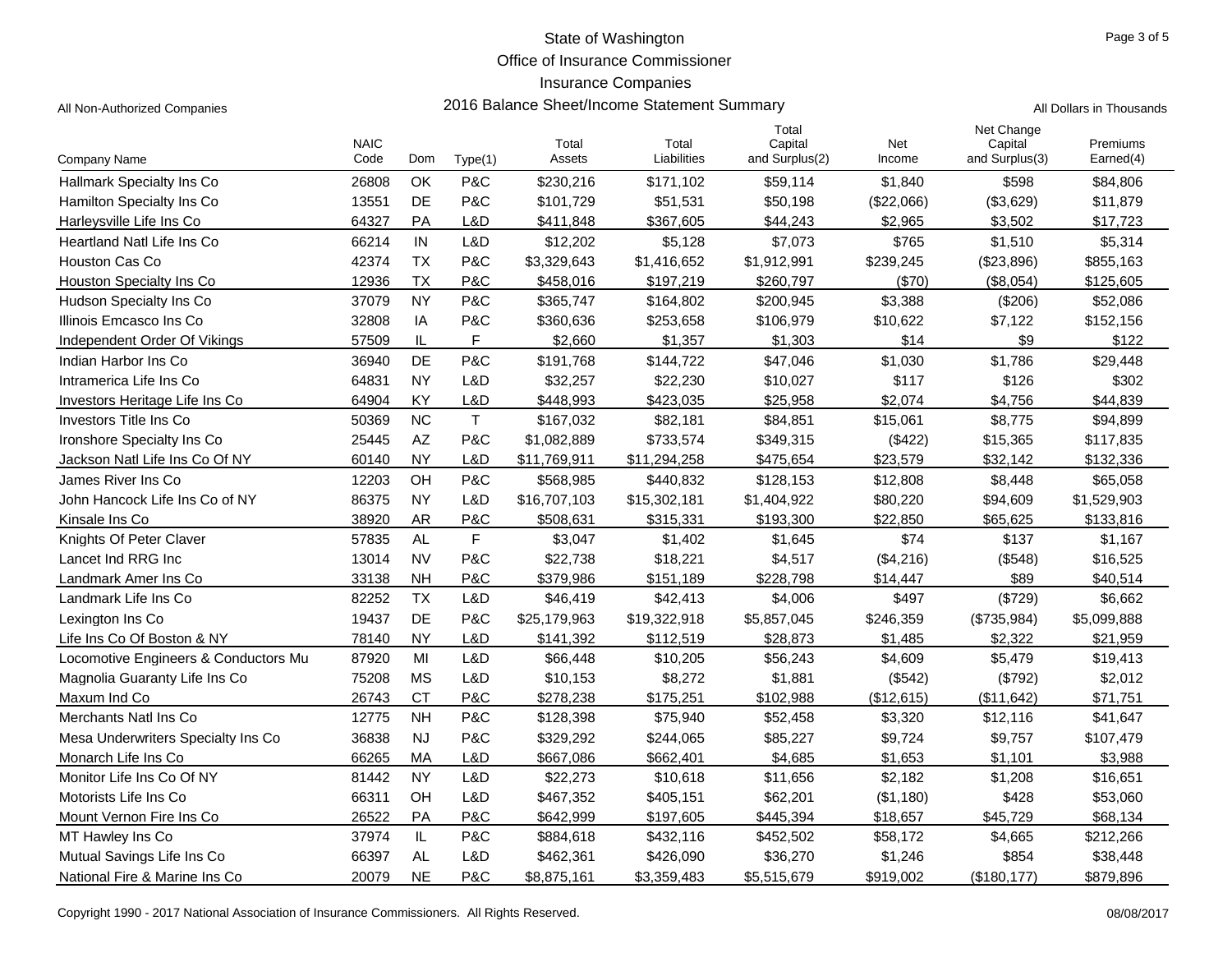Office of Insurance Commissioner

### Insurance Companies

All Non-Authorized Companies **2016 Balance Sheet/Income Statement Summary** All Non-Authorized Companies

|  |  |  | Il Dollars in Thousands |
|--|--|--|-------------------------|
|--|--|--|-------------------------|

|                                             | <b>NAIC</b> |           |             | Total       | Total       | Total<br>Capital | Net       | Net Change<br>Capital | Premiums  |
|---------------------------------------------|-------------|-----------|-------------|-------------|-------------|------------------|-----------|-----------------------|-----------|
| Company Name                                | Code        | Dom       | Type(1)     | Assets      | Liabilities | and Surplus(2)   | Income    | and Surplus(3)        | Earned(4) |
| National Integrity Life Ins Co              | 75264       | <b>NY</b> | L&D         | \$4,692,809 | \$4,333,547 | \$359,262        | \$33,760  | \$2,620               | \$279,849 |
| National Investors Title Ins Co             | 50377       | <b>TX</b> | T.          | \$15,792    | \$3,371     | \$12,421         | \$649     | \$902                 | \$24,014  |
| <b>National Mut Benefit</b>                 | 56073       | WI        | F           | \$337,933   | \$302,102   | \$35,831         | \$1,104   | \$1.329               | \$19,301  |
| Nevada Capital Ins Co                       | 11165       | <b>NV</b> | P&C         | \$107,976   | \$56,538    | \$51,439         | (\$222)   | (\$1,017)             | \$43,760  |
| Noetic Specialty Ins Co                     | 17400       | VT        | P&C         | \$120,304   | \$45,749    | \$74,555         | \$6,243   | \$5,988               | \$11,972  |
| North Amer Ins Co                           | 68349       | WI        | L&D         | \$19,988    | \$7,297     | \$12,691         | \$1,039   | \$6                   | \$15,969  |
| North Carolina Mut Life Ins Co              | 67032       | <b>NC</b> | L&D         | \$33,949    | \$27,085    | \$6,864          | (\$479)   | (\$2,399)             | \$14,840  |
| North Light Specialty Ins Co.               | 13167       | IL        | P&C         | \$90,437    | \$37,370    | \$53,067         | \$2,470   | \$4,301               | \$22,922  |
| Northfield Ins Co                           | 27987       | IA        | P&C         | \$387,977   | \$262,644   | \$125,333        | \$12,716  | (\$2,393)             | \$110,979 |
| Old Republic Union Ins Co                   | 31143       | IL        | P&C         | \$60,496    | \$8,908     | \$51,588         | \$1,356   | \$1,906               | \$33      |
| <b>Order of United Commercial Travelers</b> | 56383       | <b>OH</b> | $\mathsf F$ | \$16,891    | \$7,479     | \$9,411          | (\$92)    | (\$12)                | \$11,839  |
| Ozark Natl Life Ins Co                      | 67393       | <b>MO</b> | L&D         | \$801,856   | \$665,569   | \$136,287        | \$14,844  | \$5,653               | \$82,726  |
| Pacific Ins Co Ltd                          | 10046       | <b>CT</b> | P&C         | \$660,680   | \$441,450   | \$219,230        | \$20,375  | (\$3,063)             | \$178,784 |
| Pavonia Life Ins Co NY                      | 79340       | <b>NY</b> | L&D         | \$33,138    | \$21,736    | \$11,402         | \$1,091   | \$926                 | \$5,476   |
| Pekin Life Ins Co                           | 67628       | IL        | L&D         | \$1,459,574 | \$1,335,010 | \$124,564        | (\$973)   | \$4,407               | \$222,532 |
| Penn Star Ins Co                            | 10673       | PA        | P&C         | \$122,205   | \$75,636    | \$46,568         | (\$824)   | (\$1,017)             | \$40,982  |
| PMI Mortgage Ins Co                         | 27251       | AZ        | P&C         | \$870,779   | \$2,307,638 | (\$1,436,859)    | \$112,457 | \$44,986              | \$166,467 |
| Police & Firemens Ins Assn                  | 58009       | IN        | F           | \$172,591   | \$126,909   | \$45,682         | \$4,870   | \$4,832               | \$31,231  |
| Prime Ins Co                                | 12588       | IL        | P&C         | \$82,259    | \$40,770    | \$41,489         | \$4,696   | \$2,237               | \$27,903  |
| Protective Specialty Ins Co.                | 13149       | IN        | P&C         | \$68,356    | \$8,293     | \$60,063         | \$682     | \$592                 | \$1,399   |
| Provident Amer Life & Hith Ins Co           | 67903       | <b>OH</b> | L&D         | \$19,485    | \$1,418     | \$18,067         | \$1,754   | \$1,714               | \$8,697   |
| Puritan Life Ins Co of Amer                 | 71390       | <b>TX</b> | L&D         | \$42,210    | \$30,534    | \$11,675         | (\$401)   | \$4,899               | \$2,624   |
| <b>QBE Specialty Ins Co</b>                 | 11515       | <b>ND</b> | P&C         | \$363,007   | \$237,676   | \$125,331        | \$9,110   | (\$58,744)            | \$120,589 |
| Rainier Ins Co                              | 43915       | <b>AZ</b> | P&C         | \$25,587    | \$4,415     | \$21,172         | \$421     | \$340                 | \$2,346   |
| Riversource Life Ins Co Of NY               | 80594       | <b>NY</b> | L&D         | \$6,554,681 | \$6,232,589 | \$322,093        | \$30,696  | (\$3,420)             | \$357,154 |
| Scottsdale Ins Co                           | 41297       | OH        | P&C         | \$2,683,325 | \$1,908,045 | \$775,280        | \$17,024  | \$9,137               | \$767,751 |
| Security Natl Life Ins Co                   | 69485       | UT        | L&D         | \$567,108   | \$530,319   | \$36,789         | \$2,601   | \$4,018               | \$74,505  |
| Security Plan Life Ins Co                   | 60076       | LA        | L&D         | \$307,697   | \$280,903   | \$26,794         | (\$1,574) | (\$20,205)            | \$42,232  |
| Sentinel Amer Life Ins Co                   | 77119       | <b>TX</b> | L&D         | \$27,878    | \$22,913    | \$4,965          | \$728     | \$753                 | \$30      |
| Sentry Life Ins Co Of NY                    | 68829       | <b>NY</b> | L&D         | \$84,557    | \$74,424    | \$10,133         | \$371     | (\$115)               | \$14.007  |
| Shelter Life Ins Co.                        | 65757       | <b>MO</b> | L&D         | \$1,198,932 | \$1,002,928 | \$196,004        | \$16,190  | \$11,874              | \$126,697 |
| Shenandoah Life Ins Co                      | 68845       | VA        | L&D         | \$1,077,355 | \$993,630   | \$83,725         | \$14,109  | (\$4,151)             | \$59,784  |
| Southland Natl Ins Corp                     | 79057       | <b>NC</b> | L&D         | \$385,428   | \$348,788   | \$36,641         | (\$1,690) | \$2,658               | \$94,405  |
| St Paul Surplus Lines Ins Co                | 30481       | <b>DE</b> | P&C         | \$648,128   | \$455,224   | \$192,904        | \$22,845  | (\$3,820)             | \$187,811 |
| Standard Life & Cas Ins Co                  | 71706       | UT        | L&D         | \$29,560    | \$25,915    | \$3,645          | (\$933)   | (\$1,082)             | \$12,226  |
| Standard Life Ins Co Of NY                  | 89009       | <b>NY</b> | L&D         | \$286,575   | \$200,679   | \$85,896         | \$3.606   | \$4,998               | \$89,130  |